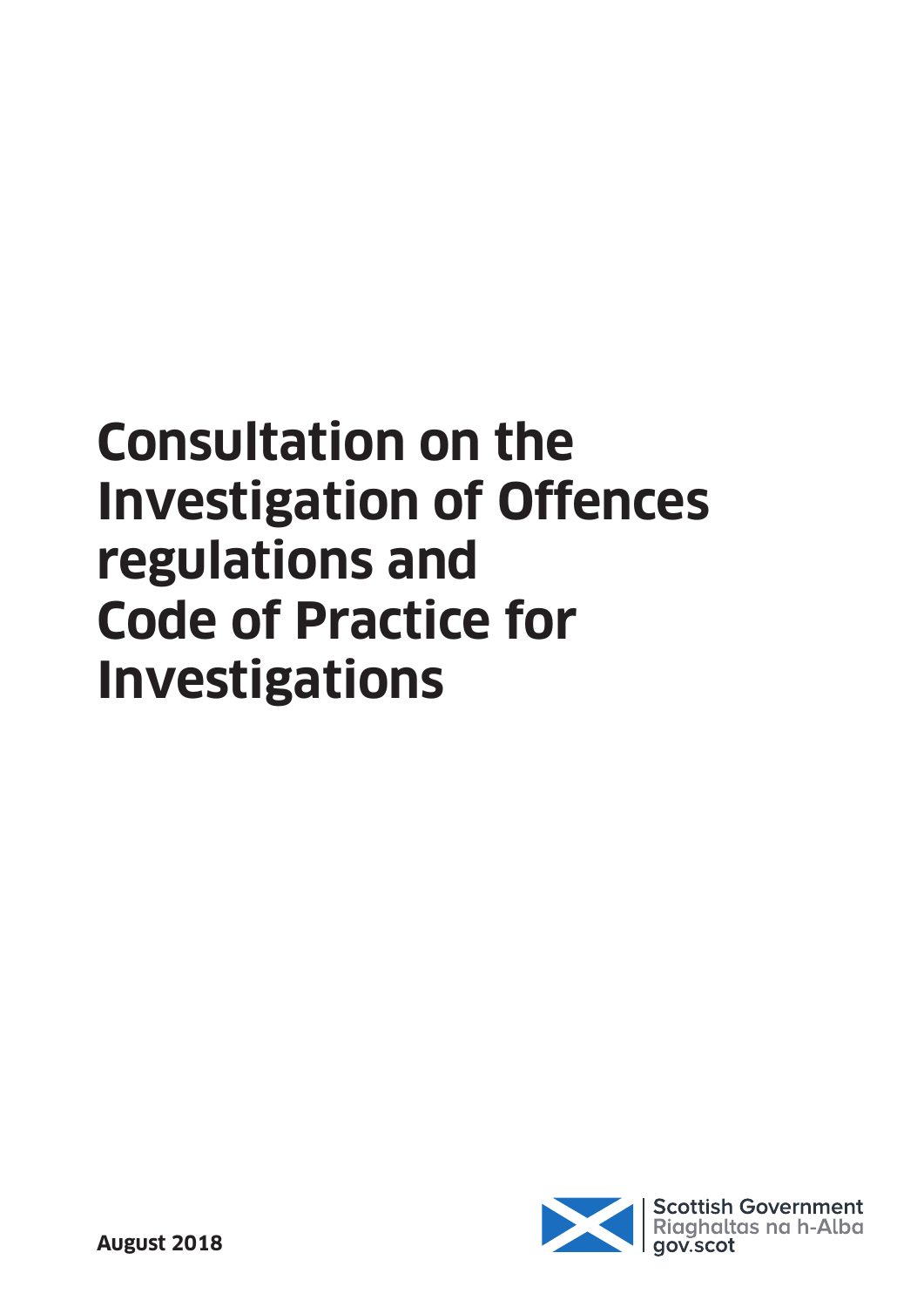#### **Ministerial Foreword**



We are building a new public service in Scotland, that will be founded upon the principles of fairness, dignity and respect. The scale of this undertaking is massive - once our agency Social Security Scotland is in steady state operations, we will be making regular payments to some 1.4 million citizens in Scotland, with a value in excess of £3 billion. While the instances of benefit fraud as a percentage of claims is very low, we can expect that deliberate attempts will be made to defraud the social security system.

In line with the rest of the Scottish public sector, fraud will not be tolerated – money lost to fraud is money that cannot be invested in social security or other public services in Scotland.

The Social Security (Scotland) Act 2018 received Royal Assent on the 1<sup>st</sup> of June. It sets out the offences that may be committed if false or misleading information is provided in making an application, or if there is a failure to report changes in circumstances in a reasonable timescale and without reasonable excuse. Importantly, these offences have been carefully framed to ensure genuine errors and mistakes will not be criminalised.

However, where there is an allegation or suspicion that a fraud offence has been committed, Social Security Scotland will be responsible for gathering information and the evidence required to determine whether an offence has been committed. Any such investigation will be carried out under a presumption of innocence, in line with our rights-based approach. However, should the evidence suggest an offence has been committed, the evidence will be passed to the prosecuting authorities.

To enable effective evidence-gathering, the Act sets out a power for Ministers to make regulations for fraud investigations. This refers to powers required to compel people and organisations to provide us with information relevant to any investigation. The regulations will also set out who is allowed to use these powers and the circumstances under which they can be used.

However, just as important is the way in which these powers are deployed. Section 76 of the Act rightly requires that these regulations are accompanied by a Code of Practice for Investigations. We consider it important not only to set out how we will use our proposed regulatory powers for investigations, but to demonstrate how we will ensure people are treated with dignity and respect during an investigation.

This consultation will inform our final policy, and ensure that the scope of these investigatory powers are acceptable and proportionate to what we are trying to achieve. We now need your views to inform final decisions and to check that the detail of what we are proposing is right before we lay the final regulations. I encourage you to respond to the consultation, and thank you in advance for taking the time to give us your views.

**Shirley-Anne Somerville MSP**  Cabinet Secretary for Social Security and Older People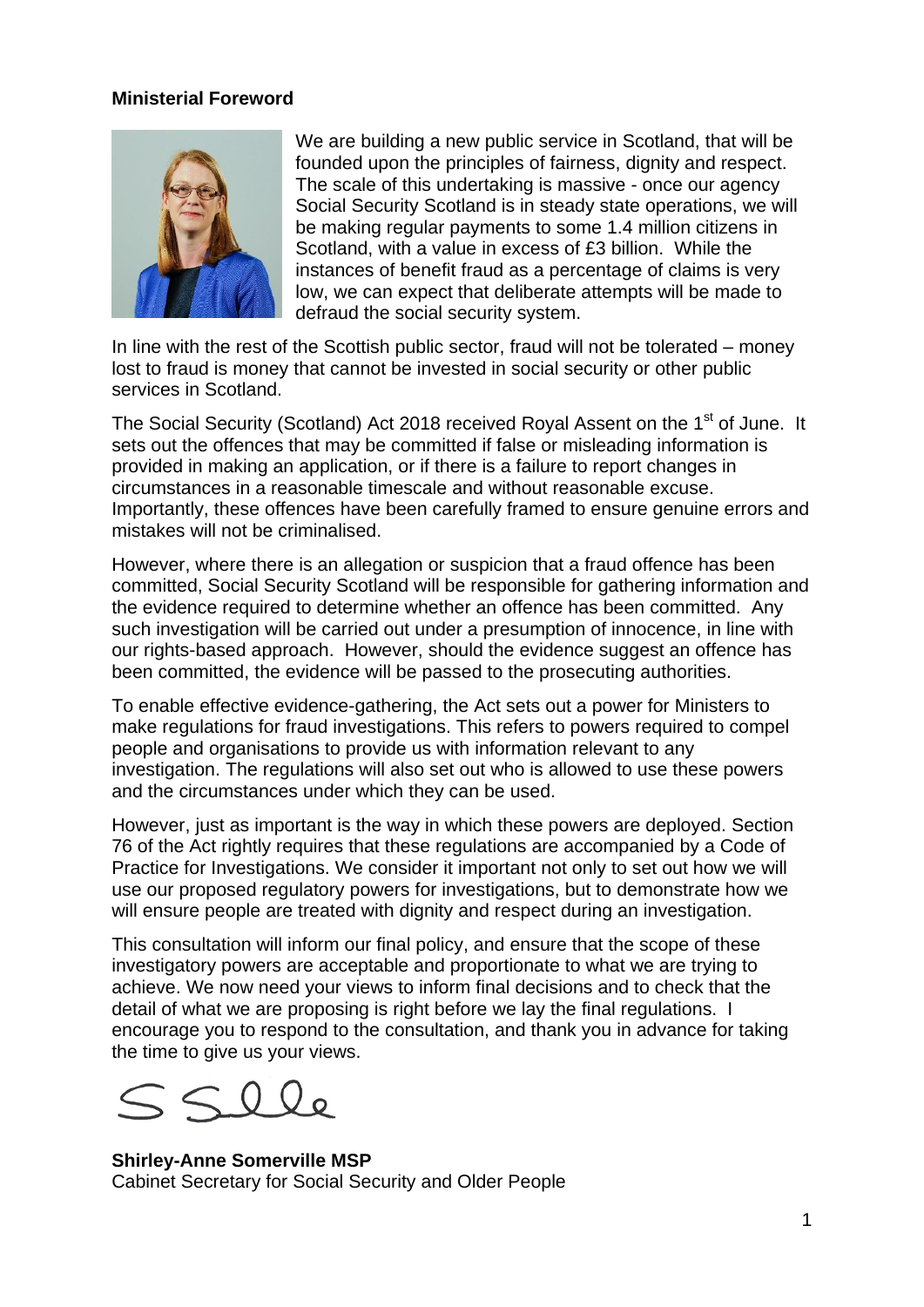## **Contents**

| <b>Section</b> | <b>Title</b>                                                                             |         |  |  |  |  |  |
|----------------|------------------------------------------------------------------------------------------|---------|--|--|--|--|--|
| 1.             | <b>About the Consultation</b>                                                            | Page 4  |  |  |  |  |  |
| 2.             | The Investigation of Offences regulations and the Code of<br>Practice for Investigations |         |  |  |  |  |  |
|                | Powers to investigate and Safeguards                                                     | Page 6  |  |  |  |  |  |
|                | <b>Standards for Counter Fraud Officers</b>                                              |         |  |  |  |  |  |
|                | What to expect if you are being investigated                                             |         |  |  |  |  |  |
|                | Outcome of an investigation                                                              |         |  |  |  |  |  |
|                | Complaints                                                                               | Page 15 |  |  |  |  |  |
|                | Annex of relevant legislation                                                            | Page 16 |  |  |  |  |  |
| 3              | Impact Assessments on the Investigation of Offences<br>regulations                       | Page 16 |  |  |  |  |  |
| <b>Annexes</b> | Draft Code of Practice for Investigations                                                | Annex A |  |  |  |  |  |
|                | Draft Investigation of Offences regulations                                              | Annex B |  |  |  |  |  |
|                | Responding to the Consultation Paper                                                     | Annex C |  |  |  |  |  |
|                | <b>Respondent Information Form &amp; Consultation Questions</b>                          | Annex D |  |  |  |  |  |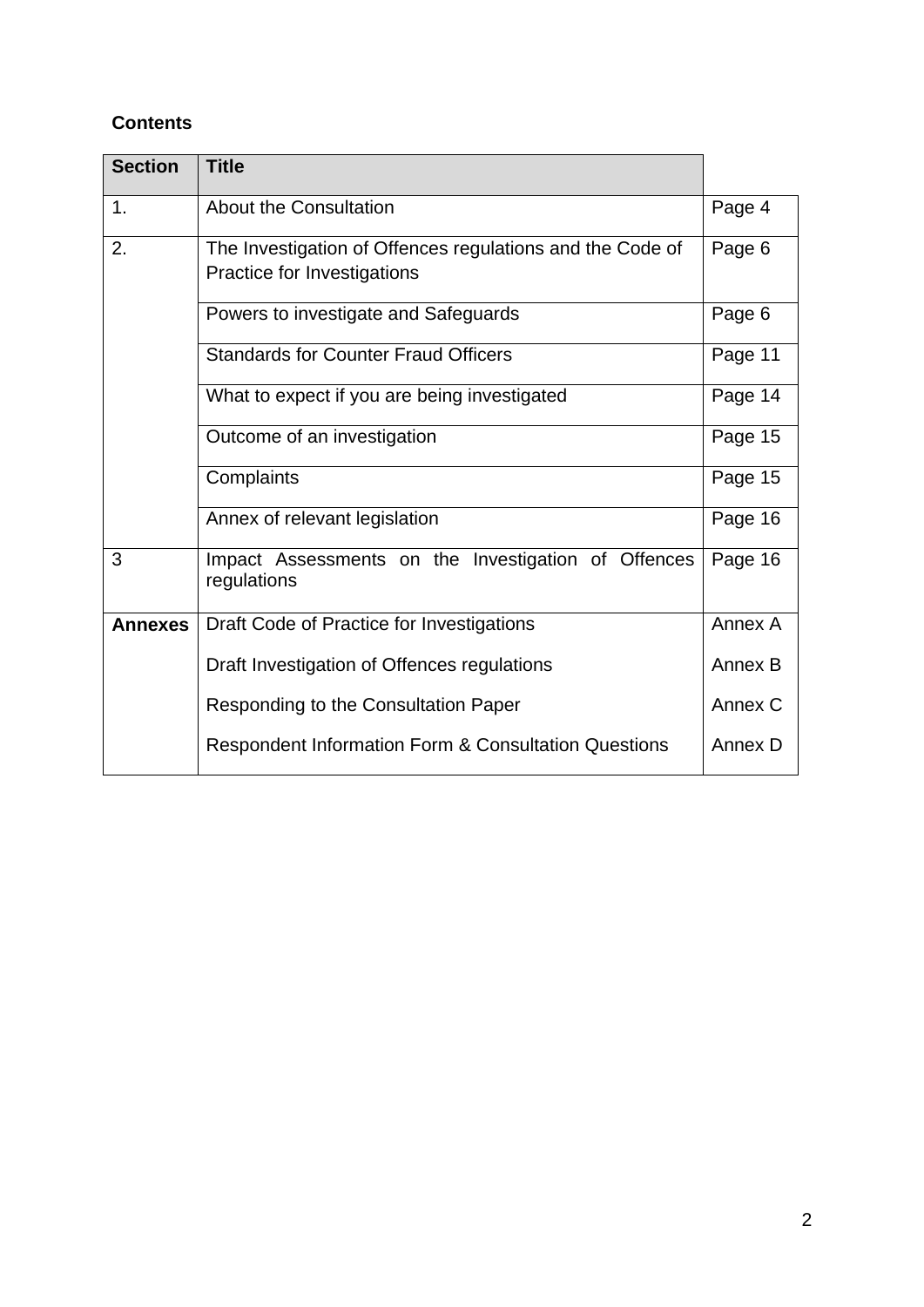### **INTRODUCTION**

- 1. Through the [Social Security \(Scotland\) Act 2018,](http://www.legislation.gov.uk/asp/2018/9/contents/enacted) which received Royal Assent on the 1st of June 2018, we will deliver the eleven benefits being devolved. Integral to the successful delivery of these benefits are several 'cross-cutting' services and the ability to effectively investigate fraud is one of these.
- 2. Both the Scottish Public Services Manual and the Scottish Government's fraud strategy underline the importance of preventing fraud where we can, but also of detecting it, recouping the funds and enforcing the legislation where offences have been committed. While our main focus is on designing robust, secure processes and systems, it is inevitable that there will be fraudulent attempts to obtain assistance.
- 3. Detected fraud overpayments in the UK benefits system are currently at 1.2%, which is the highest recorded rate. While these figures are influenced by a range of factors, it is clear from existing practice that that there is no room for complacency.
- 4. The Social Security (Scotland) Act sets out offences that may be committed by individuals and organisations, at sections 71 - 73. These include obtaining social security assistance by deceit, failing (or causing another person to fail) to notify a change of circumstances, and individual culpability for corporate offending.
- 5. Social Security Scotland will be a Specialist Reporting Agency and will be responsible for investigating and gathering evidence in relation to allegations or suspicions of fraud. However, the decision to prosecute these offences will rest with the Crown Office and Procurator Fiscal Service (COPFS). Based upon the evidence gathered during a social security investigation, the COPFS will decide whether there is sufficient proof and it is in the public interest to prosecute.
- 6. Various methods of gathering information are already available to Social Security Scotland such as accessing open sources of information, or using Schedule 2 paragraph 2 of the Data Protection Act (which allows the disclosure of personal information where it is for the prevention of crime). Those powers are also used by a number of Scottish public organisations such as Scottish Student Awards Agency and the Scottish NHS Counter Fraud Service that do not have special statutory information-gathering powers.
- 7. By its nature, benefit fraud is an act of misrepresentation or concealment and those who are deliberately dishonest in their benefit claims are unlikely to provide information voluntarily. Equally, many organisations are bound by a duty of confidentiality to their customers and may be uncertain or cautious about exercising the discretion required to decide whether they should provide information, even where they are allowed to do so under the Data Protection Act. These are not therefore reliable methods of obtaining information and experience of other agencies suggests they are not always successful.
- 8. The creation of statutory information gathering powers that allow authorised officers to compel people and organisations to provide information addresses this problem. It removes any doubt about whether or not they should comply with a request for information. It also shifts the onus of accountability onto Social Security Scotland to make judgements about what is requested and to be able to justify those requests.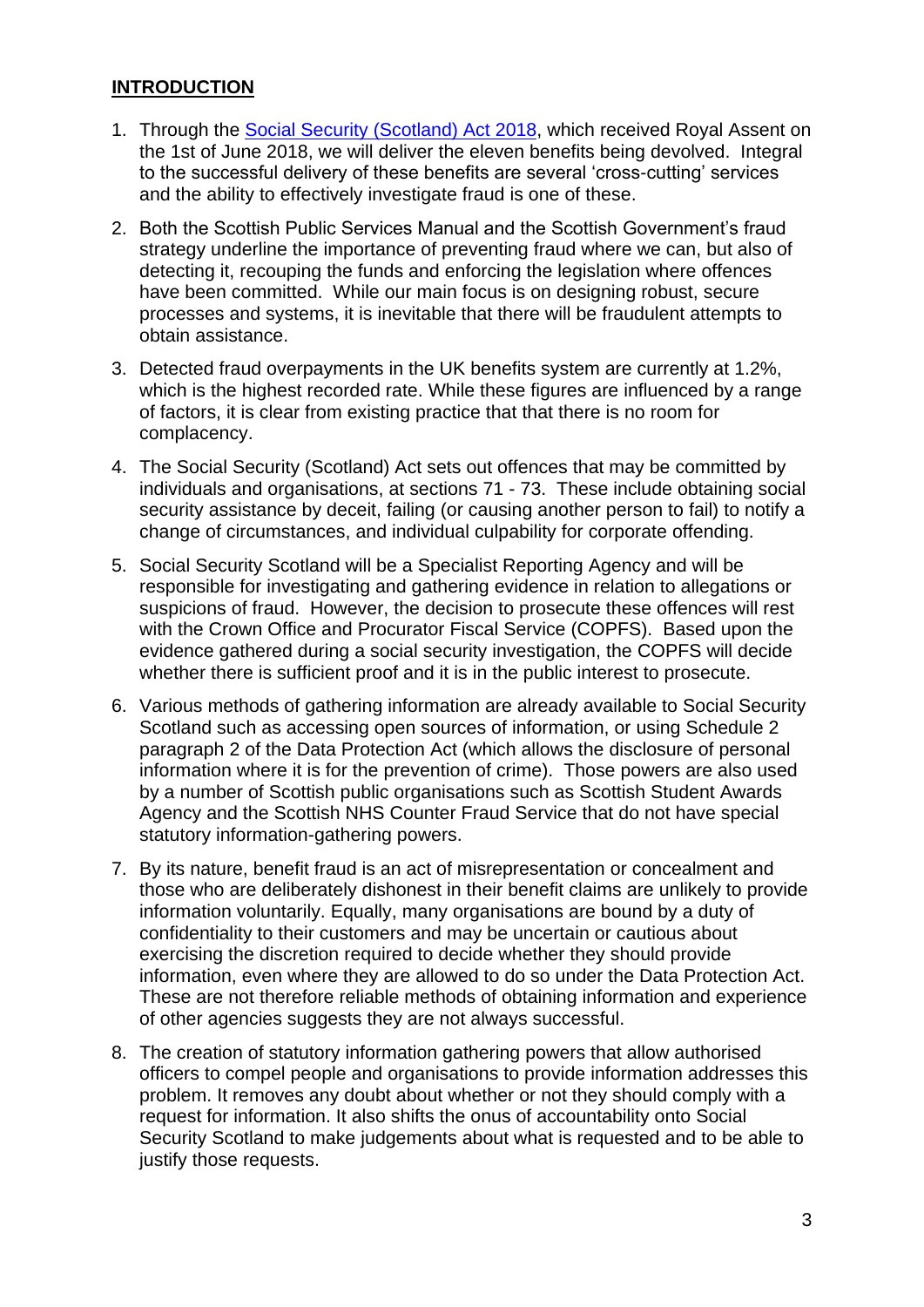9. Section 75 of the Social Security (Scotland) Act sets out a power for Scottish Ministers to make regulations for the investigation of fraud offences and these proposed powers are the tools we believe will enable Social Security Scotland to do that effectively. Section 76 of the Act also places a duty on Ministers to publish a Code of Practice for Investigations, which will be published in advance of any fraud investigations carried out by the agency.

## **SECTION 1 - ABOUT THE CONSULTATION**

## **What are we consulting about?**

- 10.We are consulting on our proposals for Investigation of Offences regulations and a Code of Practice for Investigations under Sections 75 and 76 of the Social Security (Scotland) Act. The full text of the draft Code of Practice and the Investigation of Offences regulations are set out at Annex A and Annex B respectively.
- 11.The main purpose of the Code of Practice is to set out how we will use the regulatory powers in the Investigation of Offences regulations. However, we feel it is appropriate to extend its scope further, setting out the standards of conduct to be employed during investigations, and how people will be treated with dignity and respect. The Investigation of Offences regulations will set out informationgathering powers that allow authorised officers to compel people and organisations to provide information, shifting the onus of accountability onto Social Security Scotland. They also set out the consequences for noncompliance with a request for information.
- 12.Given the integrated nature of the Code of Practice and the Investigation of Offences regulations, we think it is appropriate to consult on both at the same time.
- 13. The Scottish Government ran an overarching Consultation on Social Security in [Scotland](https://consult.gov.scot/social-security/social-security-in-scotland/)<sup>1</sup> from July to October 2016. The section on fraud asked a number of questions about the Department for Work and Pensions (DWP) existing Fraud Investigation Service , its investigatory powers under the Social Security Administration Act 1992 and Code of Practice for Obtaining Information.
- 14.Over 100 responses from both organisations (including the public sector) and individuals were received. While views were mixed, it was clear that in addition to technical information about how the statutory powers of investigation would be used, respondents felt that there should be more information about how people would be treated during an investigation. For example, many respondents felt there should be a stronger emphasis on safeguards against misuse of powers, and reassurance about how those being investigated will be treated when they come into direct contact with an investigation, such as when they are being interviewed.
- 15.This has helped to inform our approach to our own Code of Practice for Investigations, which goes further than simply describing how the agency will use

 1 https://consult.gov.scot/social-security/social-security-in-scotland/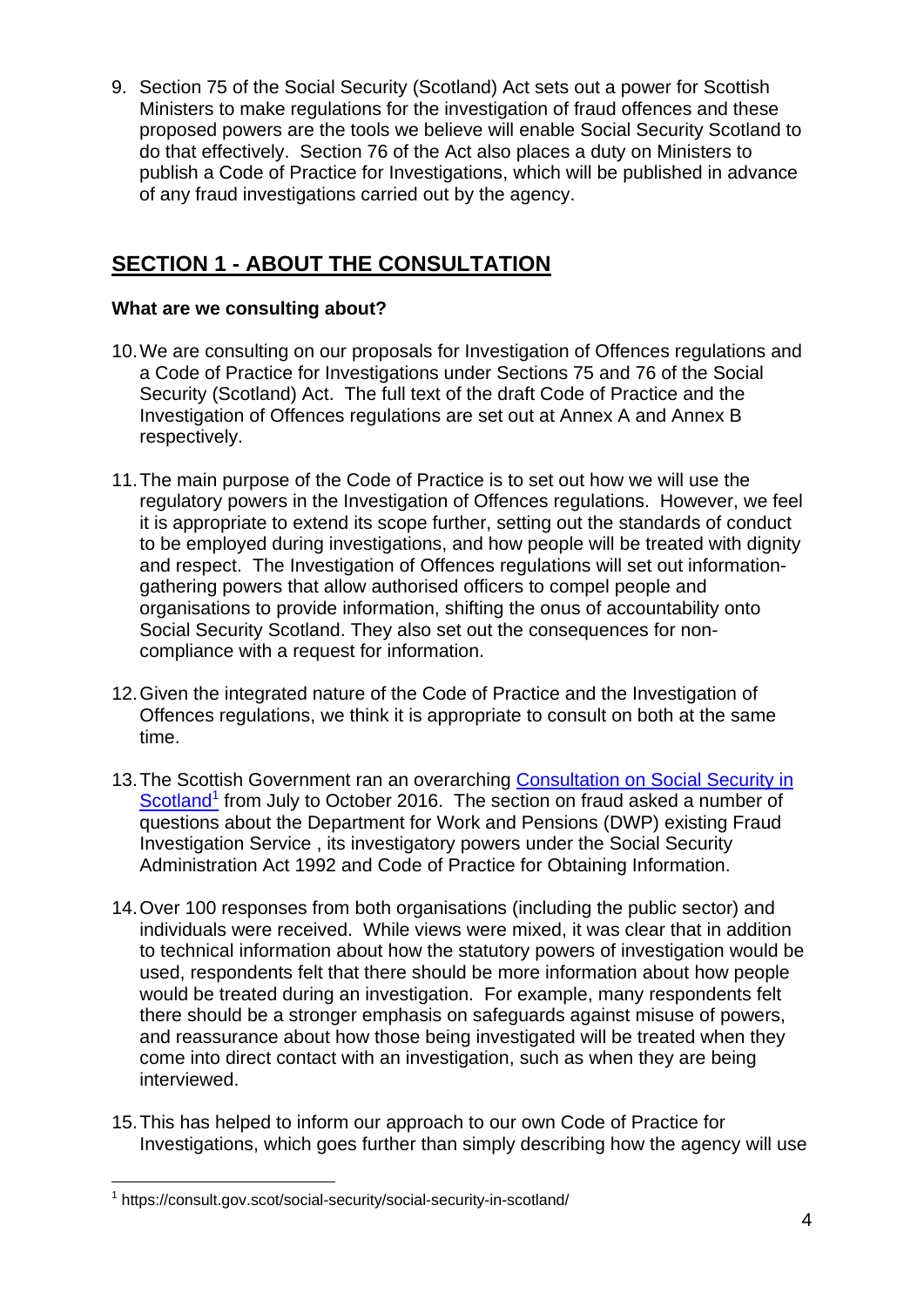the statutory powers through the Investigation of Offences regulations. The Code also sets out the broader expectation for the process including interview under caution, and in particular aspects which have potential to impact on dignity, respect and fairness.

#### **How has the Scottish Government developed the Investigation of Offences regulations and the Code of Practice for Investigations**

16.In developing the regulations and the Code of Practice, Scottish Government has worked with a range of other public sector organisations to understand the existing types of fraud that might face Social Security Scotland in relation to devolved benefits. A key stakeholder in this is DWP which currently undertakes investigations of benefit fraud in Scotland alongside Local Authorities. We have also worked with NHS Scotland, The Student Awards Agency for Scotland and the Northern Ireland Social Security Agency among others. We have taken into account responses to the 2016 Consultation on Social Security in Scotland in relation to existing powers used for the fraud investigation and the existing Code of Practice, and have sought views from stakeholder reference groups.

#### **Who do we want to hear from?**

- 17.We are keen to gather the views of people with a working knowledge of social security and experience of working with fraud in the social security system, for example solicitors, welfare rights officers, Local Authorities, tribunals and the counter-fraud community.
- 18.In addition we are keen to hear from individuals, organisations and groups with an interest or experience in this particular area including, for example organisations who are already asked routinely to provide information to DWP or Local Authorities in relation to fraud investigations.
- 19.We would welcome the views of people who may have experience of a benefits related fraud investigation. We recognise the potential sensitivity around sharing experiences of this nature and will treat any such information carefully. Respondents do not need to provide their name unless they want to and may request that their response is not published.

#### **How will the regulations be taken forward?**

20.The responses to the consultation will be analysed and fully considered, informing decisions on our final policy position. The regulations and Code will then be revised as needed and both will then be laid in Parliament. As set out in the Social Security (Scotland) Act, the fraud investigation regulations will be subject to affirmative procedure in the Scottish Parliament. Post-consultation, the Code of Practice requires to be published and a copy laid in the Scottish Parliament. This will take place before any investigations are undertaken by the agency.

#### **What comments are requested and by when?**

21.All responses should be submitted to us by Monday 29 October 2018. More information, including how to respond, can be found at Annex C and D.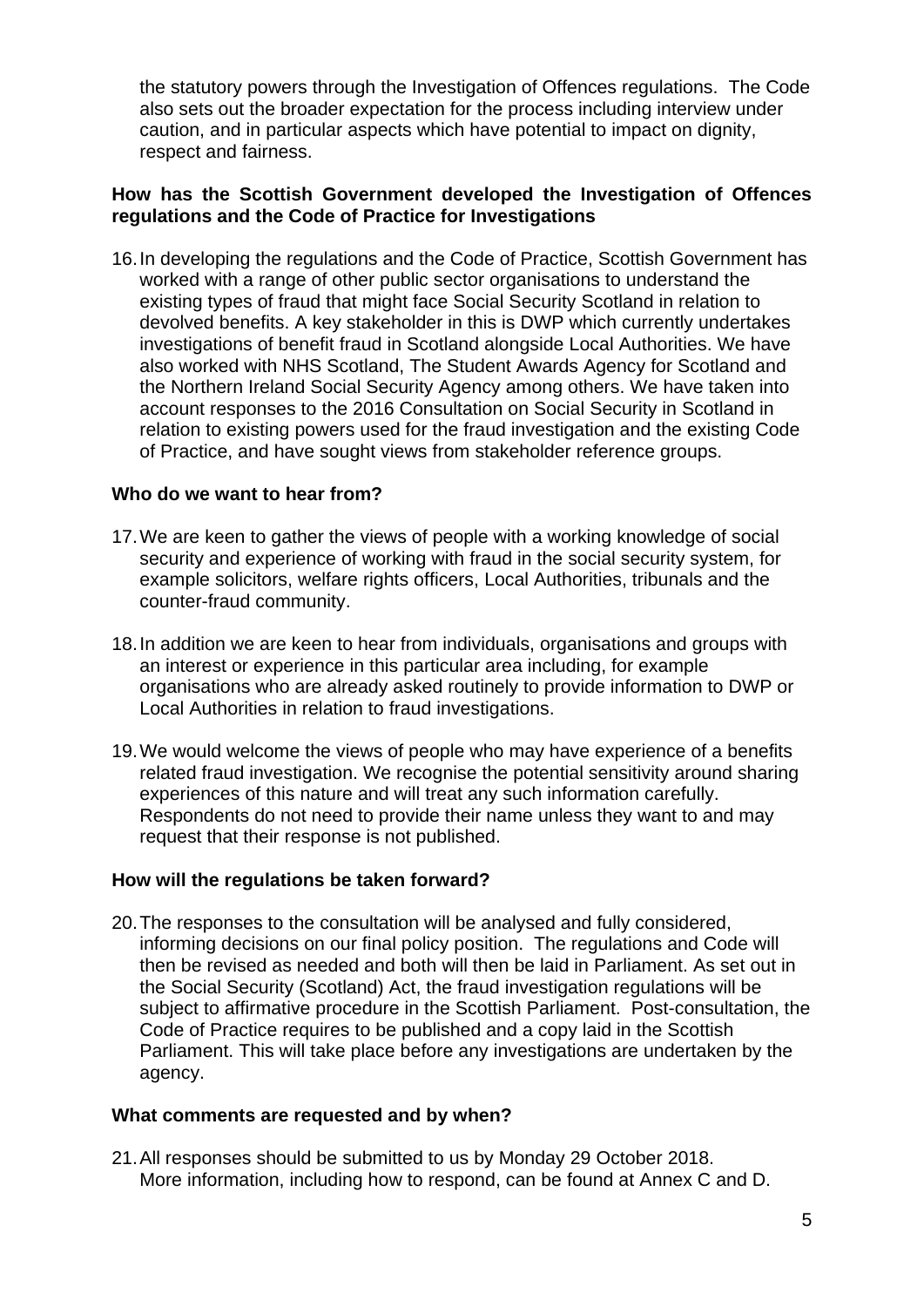## **SECTION 2 - THE CODE OF PRACTICE FOR INVESTIGATIONS AND POWERS IN THE INVESTIGATION OF OFFENCES REGULATIONS**

#### **How we have set out this consultation**

22.As noted earlier in this document, we are consulting on both the Code of Practice and the Investigation of Offences regulations. We have set out the consultation with reference to the different sections of the Code of Practice and, where a section relates to powers in the regulations, we have set these out in a box.

23.The draft Code of Practice contains five chapters and one annex :

- Chapter 1 Powers to Investigate and Safeguards
- [Chapter 2 Standards for Counter Fraud Officers](#page-30-0)
- [Chapter 3 What to expect if you are being investigated](#page-32-0)
- [Chapter 4 Outcome of an investigation](#page-35-0)
- [Chapter 5 Complaints](#page-37-0)
- [Annex of relevant legislation](#page-38-0)

## **Chapter 1: Powers to Investigate and Safeguards**

- 24.In this chapter of the Code of Practice, we explain the offences that will be investigated, the principles and legislation that govern investigation and the range of information gathering powers that counter fraud officers of Social Security Scotland will have available to them as tools in their investigation. Some of these derive from Part 3 of the Investigation of Offences regulations, some from other legislative gateways, interdepartmental agreements or common law.
- 25.We also explain the rights and responsibilities of those we may ask to provide us with information under regulations 4, 5 and 6 of the Investigation of Offences regulations and about how we propose to do this. It describes the range of methods that may be used such as the gathering of documents, taking witness statements, visiting premises, surveillance and joint working with other fraud investigation bodies.

### **Powers for authorised persons to obtain information**

- 26.An important element of an investigation into offences will be the need to obtain relevant information from individuals and organisations. An example might be earnings information from an organisation that employs staff, or details of funeral costs from a funeral director.
- 27.DWP currently have the power to do this through existing UK benefit legislation, which allows them to request information from a prescribed list of organisations, for example telecommunications companies and utilities.
- 28.However, we are proposing a different approach. Through the Investigation of Offences regulations, we are proposing the power to request information from any person thought to have information relevant to one or more of the matters that may be investigated (see Box 1). This may refer to both individuals and organisations and this approach follows a similar principle to that in the [Revenue](http://www.legislation.gov.uk/asp/2014/16/part/7/chapter/2)  [Scotland and Tax Powers Act 2014.](http://www.legislation.gov.uk/asp/2014/16/part/7/chapter/2) This approach also recognises that the Scottish Government is engaged in a rolling programme of benefit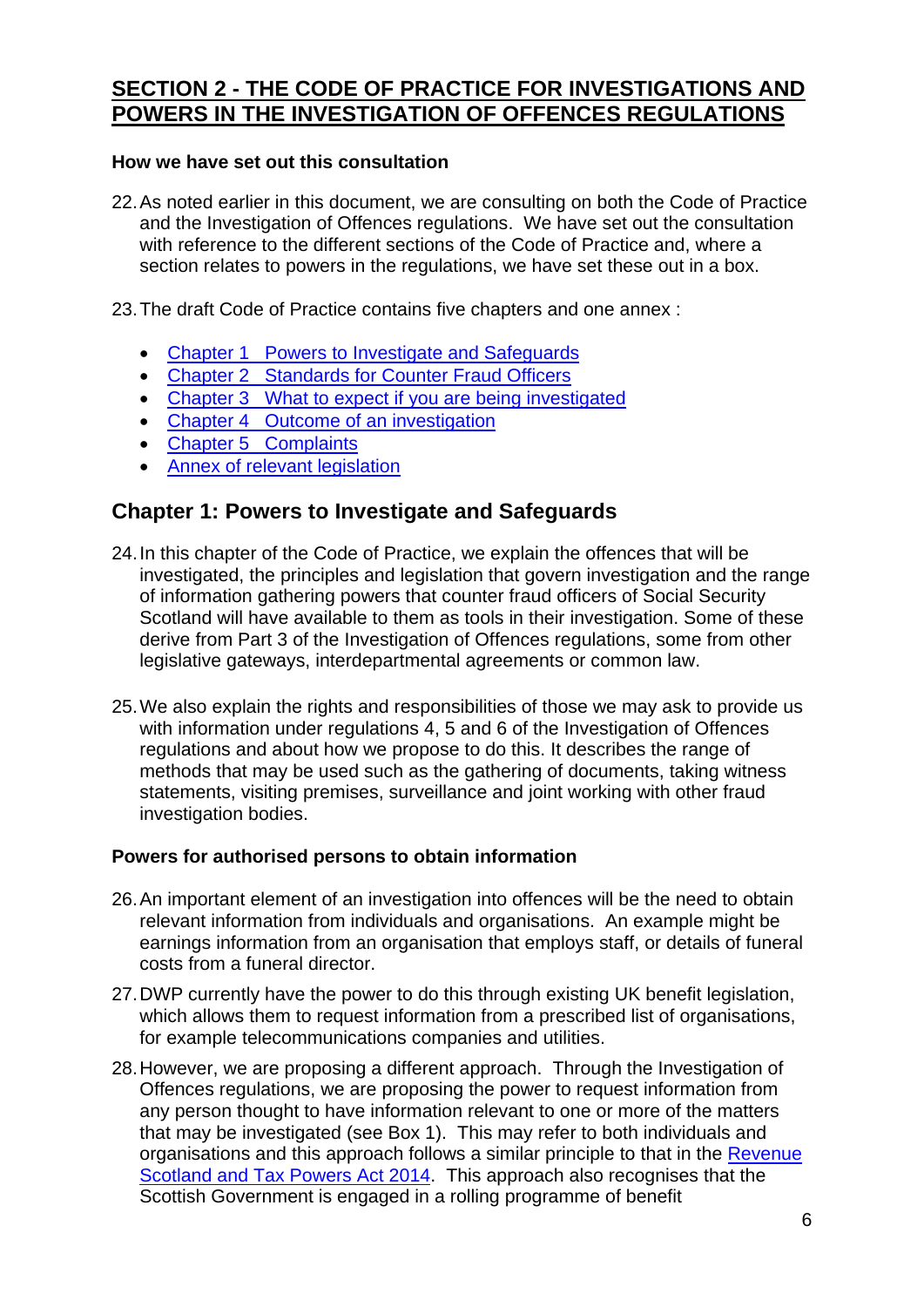implementation with as yet unknown benefit rules and criteria, administered by a brand new agency.

- 29.This will enable us to be flexible in our investigative methods without having to revisit the regulations every time a different relevant source of information becomes apparent. However, the use of this power is tighly controlled by a requirement for authorisation set out in [regulation 4](#page-40-0) of the Investigation of Offences regulations.
- 30.The power is strictly limited to only requesting information relating to a particular person of interest and who it is believed may have committed an offence provided for in Section 71 – 73 of the Act. An authorised officer must have cause to believe an organisation has information relevant to a social security offence and this must be evidenced. They must consider the known facts of the case and be satisfied that it is necessary and proportionate to obtain information via the statutory powers. No-one can be compelled to provide information that might incriminate them or their civil partner/spouse, or divulge legally privileged information.

#### **Power to require information**

**4.**—(1) Subject to paragraph (3), an authorised officer who has grounds for suspecting that a person has or may have possession of or access to any information about any matter that is relevant to one or more of the matters that may be investigated may, by notice, require that person to provide the information described in paragraph (2).

(2) The information a person may be required to provide is all such information as is described in the notice of which the person is in possession, or to which the person has access, and which it is reasonable for the authorised officer to require in connection with an investigation.

(3) A notice given under paragraph (1) must specify the time period from the date the person receives the notice within which the information is to be provided, which must be no fewer than 10 working days from that date.

(4) An authorised officer may vary a notice, but only to remove a requirement or to extend the time period for compliance.

(5) Nothing in paragraph (4) restricts the ability of an authorised officer to issue a further notice requiring information.

(6) Where a notice given under paragraph (1) is sent by post or email, the person will be taken to have received the notice 48 hours after it is sent, unless the contrary is shown.

(7) No person may be required under this regulation to provide—

- (a) any information that incriminates, or tends to incriminate, either the person or the person's spouse or civil partner; or
- (b) any information in relation to which a claim for legal professional privilege between client and legal adviser would be successful in any proceedings,

whether that information is in documentary form or not.

#### **Box 1. Proposed regulation 4 of the Investigations and Offences regulations**

#### **Question 1a.**

**Do you agree with our approach to requesting information in [regulation 4](#page-40-0) of the Investigation of Offences regulations, as shown in Box 1 and outlined in paragraphs 26 to 30?** 

 $Yes \Box / No \Box$ 

**Q1b. If No, please explain why.**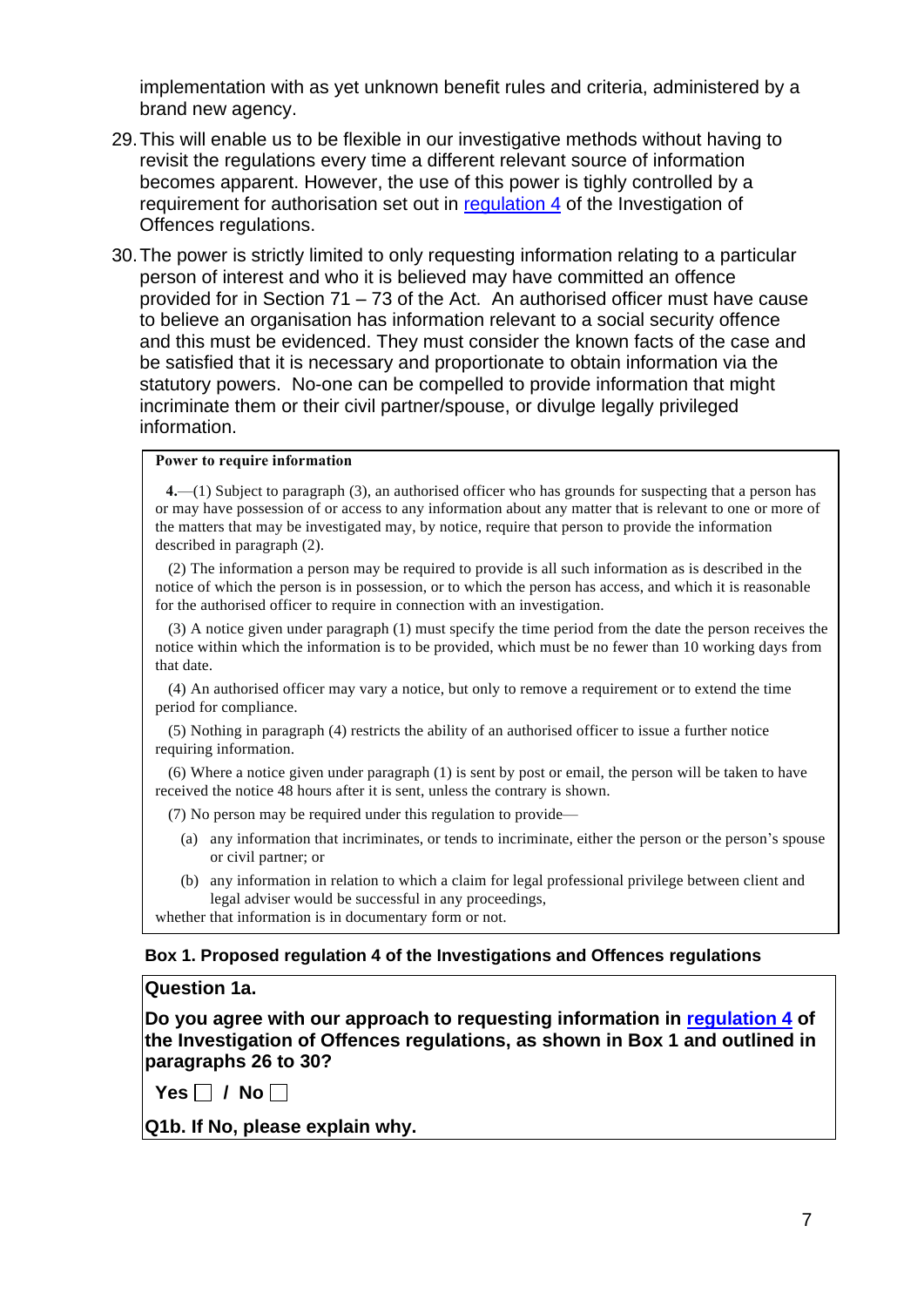#### **Electronic Records**

31. Through [regulation 5](#page-41-0) of the Investigation of Offences regulations we are proposing to allow authorised officers to obtain information that may be held electronically (see Box 2). This follows common modern practice, reflecting the fact that many records are now stored electronically. This power can only be used to investigate an offence under the Social Security (Scotland) Act 2018 and only authorised Social Security Scotland officers may use it. The regulation sets out the rules around how the electronic information may be handled by authorised officers, including its destruction.

#### **Power of Scottish Ministers to require electronic access to information**

**1.**—(1) Where it appears to the Scottish Ministers that—

- (a) a person keeps electronic records;
- (b) those records contain or are likely from time to time to contain information that is relevant to any of the matters that may be investigated; and
- (c) facilities exist under which electronic access to those records is being provided, or is capable of being provided, by that person to other persons,

the Scottish Ministers may require that person to enter into arrangements under which authorised officers are allowed access to such records.

(2) An authorised officer –

- (a) will be entitled to obtain information in accordance with arrangements entered into under paragraph (1) only if the officer's authorisation states that it applies for the purposes of that paragraph;
- (b) may only seek to obtain information in accordance with such arrangements if the information relates to a particular person and could be the subject of a requirement for information under regulation 4(1).

(3) Arrangements under paragraph (1) may include—

- (a) requirements as to the electronic access to records that is to be made available to authorised officers;
- (b) requirements as to the keeping of records of the use that is made of the arrangements;
- (c) requirements restricting the disclosure of information about the use that is made of the arrangements;
- (d) such other requirements as the Scottish Ministers consider appropriate in connection with allowing access to records by authorised officers.

(4) An authorised officer who is allowed access in accordance with arrangements entered into under paragraph (1) is entitled to make copies of, and to take extracts from, any records containing information which the authorised officer would be entitled to require under regulation 4(1).

(5) Any copies or extracts made or taken in accordance with paragraph (4) must be destroyed when they cease to be needed in connection with all of the matters that may be investigated.

#### **Box 2. Proposed regulation 5 of the Investigation of Offences regulations**

#### **Question 2a.**

**Do you agree with our approach to obtaining electronic information under [regulation 5](#page-41-0) shown in Box 2 and outlined in paragraph 31?** 

 $Yes \Box / No \Box$ 

**Q2b. If No, please explain why.**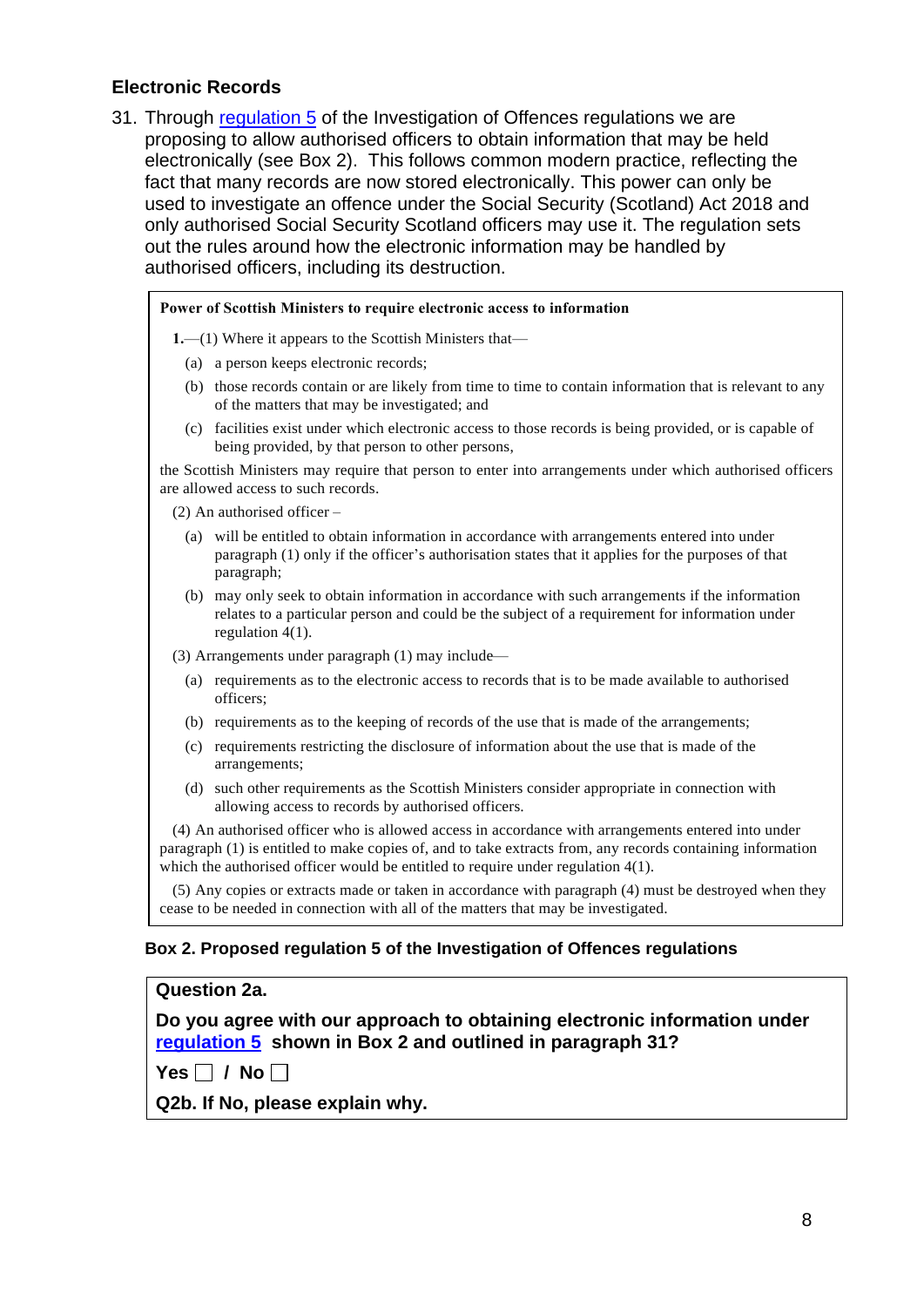### **Visiting Premises**

- 32.There may be times when it is necessary for authorised officers to visit premises to search them, for example to carry out inquiries, obtain relevant documents or to question people they find there. Current UK legislation gives DWP the power to enter certain premises for the purposes of examination and inquiry in connection with the prevention, detection and securing evidence of social security benefit fraud. However, DWP's policy is that officers can only enter premises with consent, which is set out clearly in guidance.
- 33.Our proposal, through [regulation 6,](#page-42-0) is to allow authorised officers to do this but subject to specified restrictions (see Box 3). Authorised officers may not enter a dwelling house (this means premises that are used solely for residential purposes, and not, for example, as a venue for working from home). The regulation also expressly states that an authorised officer can only enter premises with the permission of the owner or occupier.
- 34.The regulation also requires that officers must produce proof of their authorisation if required. Information obtained in this way may only be kept for as long as it is needed and, similarly to regulation 4, a person cannot be made to provide information that is self incriminating to them or their spouse/civil partner or that would be subject to legal privilege.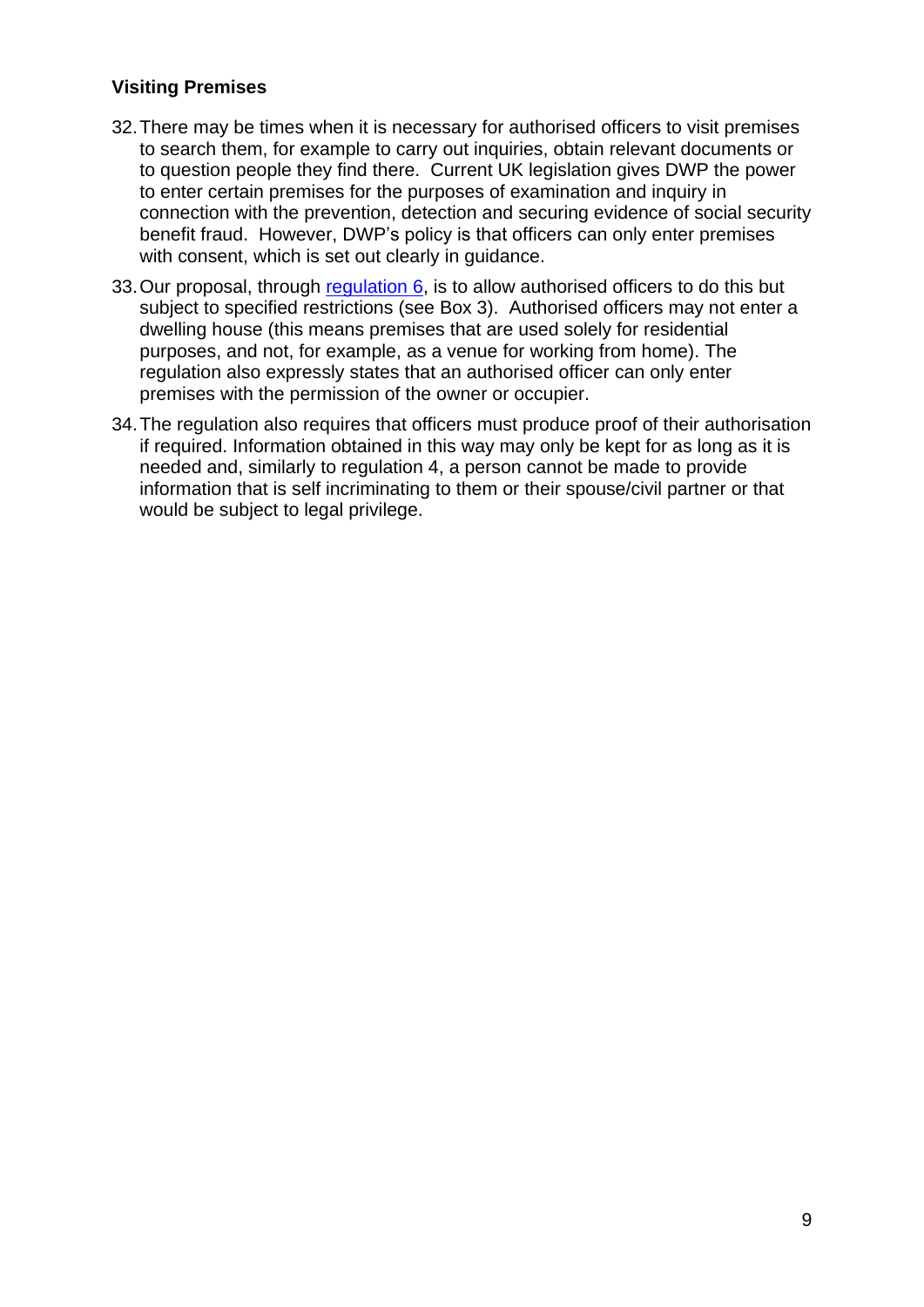#### **Entry and search of premises**

**6.**—(1) Subject to paragraph (2), an authorised officer is entitled to enter any premises to which it is reasonable for the authorised officer to require entry in order to exercise the powers conferred by this regulation, at any reasonable time and either alone or accompanied by such other person or persons as the authorised officer thinks appropriate in the circumstances.

(2) An authorised officer—

- (a) may not search any premises used solely as a private dwelling-house, and
- (b) may enter any premises only with the permission of their owner or occupier.

(3) An authorised officer seeking permission to enter any premises in accordance with this regulation must, if required to do so, produce the certificate containing the person's authorisation for the purposes of these Regulations.

(4) An authorised officer who has entered any premises under this regulation—

- (a) may search the premises, if they are not used solely as a private dwelling-house and
- (b) may carry out any inquiry there,

as appears to the officer to be appropriate in connection with any one or more of the matters that may be investigated.

(5) An authorised officer who has entered any premises may—

- (a) question any person whom the authorised officer finds there;
- (b) require any person whom the authorised officer finds there to do either or both of the following, if reasonably required in connection with one or more of the matters that may be investigated—
	- (i) to provide the authorised officer with information,
	- (ii) to produce documents or, if necessary, create copies of, or extracts from, documents;
- (c) take possession of and remove, or make copies of, any documents which appear to the authorised officer to contain information that is relevant to any of those matters.

(6) Any documents removed in accordance with paragraph (5)(c) must be returned, and any copies that are made destroyed, when they cease to be needed in connection with all of the matters that may be investigated.

(7) No person may be required under this regulation to provide—

- (a) any information that incriminates, or tends to incriminate, either the person or the person's spouse or civil partner; or
- (b) any information in relation to which a claim for legal professional privilege between client and legal adviser would be successful in any proceedings,

whether that information is in documentary form or not.

#### **Box 3. Proposed regulation 6 of the Investigation of Offences regulations**

#### **Question 3a.**

**Do you agree with our approach to entry and search of premises for the purposes of a fraud investigation under [regulation 6,](#page-42-0) shown in Box 3 and outlined in paragraphs 32 to 34?** 

 $Yes  $\Box$  / No  $\Box$$ 

**Q3b. If No, please explain why**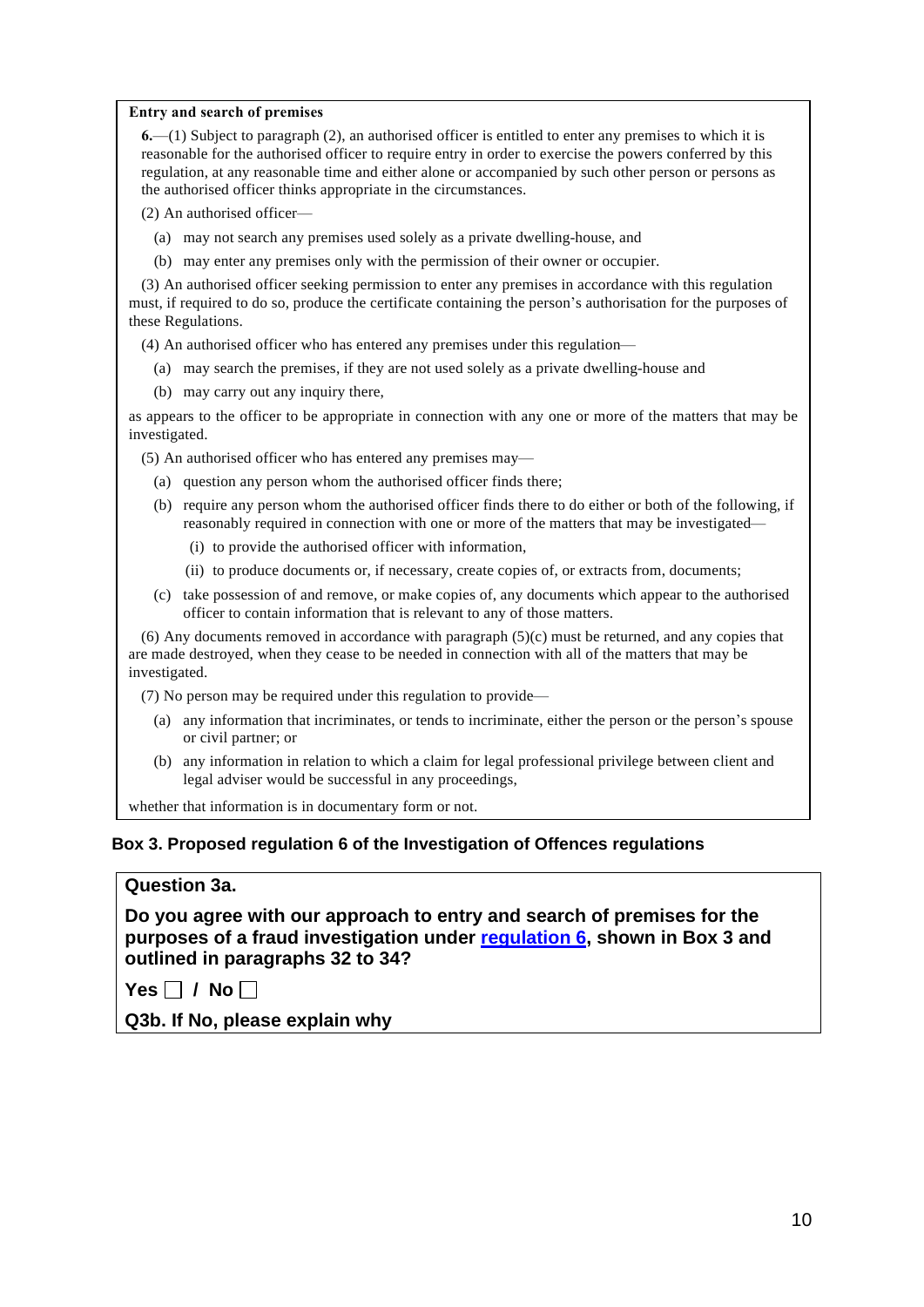## **Deliberate Obstruction or Delay of an Investigation**

- 35. It will be important that authorised officers are able to obtain the information they require as part of a fraud investigation as quickly as possible, in order to conduct it swiftly and efficiently. We believe that is a necessary element of ensuring a person is treated fairly and with dignity and respect. If an authorised officer is deliberately hampered in their attempts to do that, and without any form of reasonable excuse, we believe there should be a penalty for failure to provide the information requested.
- 36. We are proposing a number of offences that may be committed in connection with impeding an investigation, set out in [regulation 7](#page-43-0) (see Box 4). The proposed offences would only be committed where for example an individual or organisation fails without justification to comply with a request, deliberately provides false information or does anything else deliberately to delay or obstruct an authorised officer in carrying out their duties under the regulations. This may incur a penalty in the form of a fine of up to £1,000.

#### **Delay, obstruction etc of an investigation**

**7.** A person is guilty of an offence and liable on summary conviction to a fine not exceeding level 3 on the standard scale if the person— (a) deliberately delays or obstructs an authorised officer in the exercise of any power under these<br>Regulations;

- Regulations; (a) deliberately delays or obstructs an authorised officer in the exercise of any power under these<br>Regulations;<br>(b) fails, without reasonable excuse, to comply with any requirement imposed by or under these<br>Regulations;
- Regulations; (b) fails, without reasonable excuse, to comply with any requirement imposed by or under the person condenst Regulations;<br>(c) deliberately provides information which the person knows, or ought to know, is false or misleadi
- misleading; (c) deliberately provides information which the person knows, or ought to know, is false or misleading;<br>(d) deliberately destroys information that has been required under regulation 4 or 5, to avoid compliance with the req
- compliance with the requirement.

## **Box 4. Proposed regulation 7 of the Investigation of Offences regulations**

#### **Question 4a.**

**Do you agree with our proposal for new offences relating to delay or obstruction of an investigation, as outlined in paragraphs 35 to 36 and in [regulation 7](#page-43-0) shown in Box 4?** 

 $Yes \Box / No \Box$ 

**Q4b. If No, please explain why.** 

### **Question 5.**

**Do you have any other comments about [Chapter 1](#page-24-0) of the Code of Practice for Investigations?**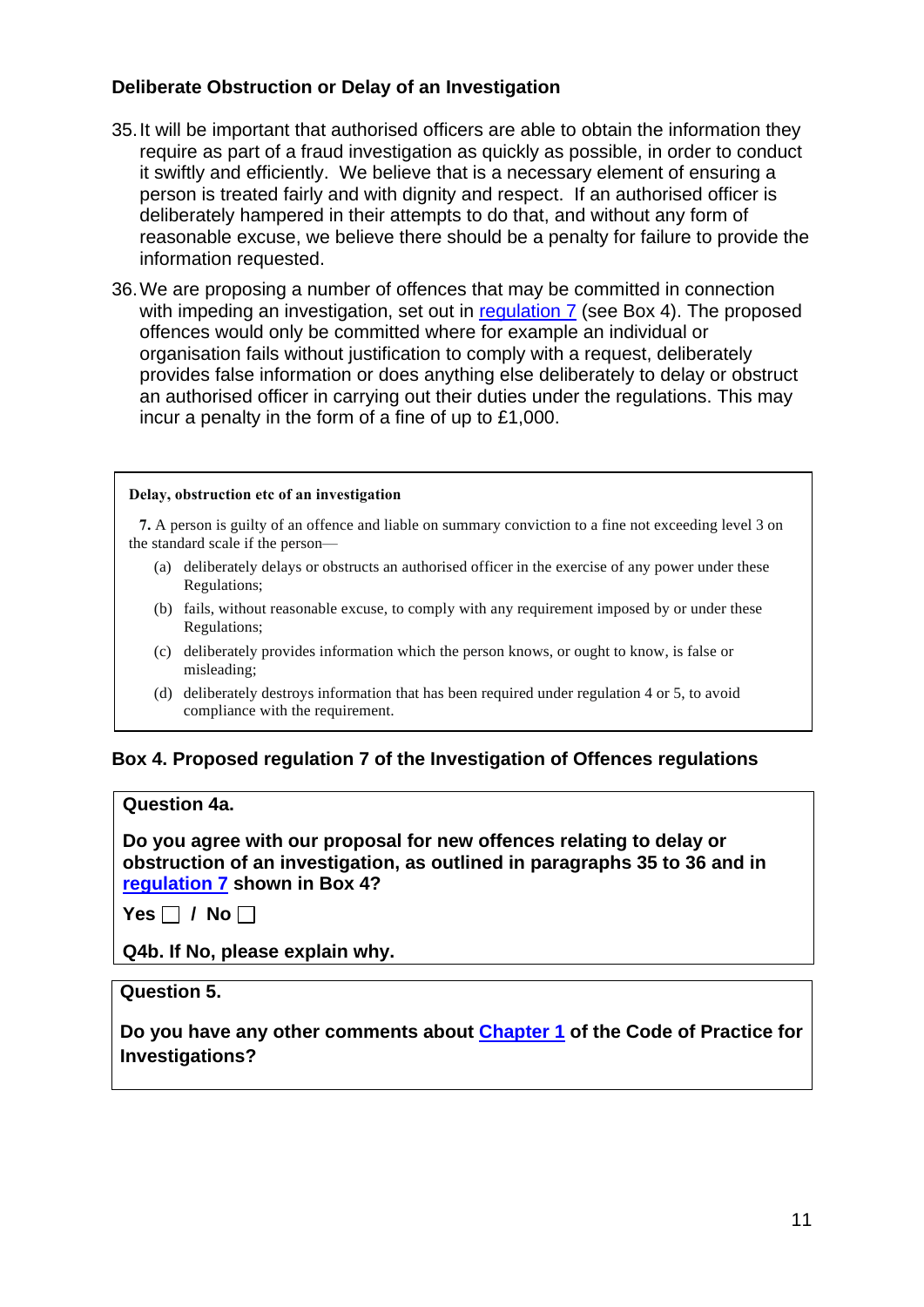## **Chapter 2: Standards for Counter Fraud Officers**

- 37[.Chapter 2 of the Code of Practice](#page-30-0) is designed to provide both information and reassurance about what is our most important protection against the abuse of power – our staff. It describes the standards required of civil servants working in Social Security Scotland and their mandatory training, but also checks and balances that have been put in place to prevent misuse of investigatory powers.
- 38. We recognise that the powers to obtain information provided by these regulations are significant. Therefore, we think it is important that only a small number of specially-trained officers are able to use them. We are proposing a formal process for authorising and restricting the use of the powers to obtain information to those people who are required to use them (what we call 'authorised officers'). This process for authorising officers is proposed in [regulation 3](#page-40-1) of the Investigation of Offences regulations (see Box 5), with chapter 2 of the Code of Practice describing how authorised officers will be given appropriate specialist training and accreditation.

#### **Setting the limits of the activities of an authorised person**

- 39. It is important that the powers to be used by authorised persons can only be used in certain defined circumstances. We believe there must be clarity on what those circumstances are, so that people can be reassured that they cannot be misused.
- 40. We believe the circumstances when an authorised person can use informationgathering powers should be limited to:
	- Securing the evidence required to prove whether social security assistance has been provided where there is reasonable suspicion that there was no enititlement or reduced entitlement.
	- Investigating the circumstances of accidents, injuries, etc in relation to employment-injury assistance claims and any other claims where this is relevant.
	- Investigating the possible commission of devolved social security offences.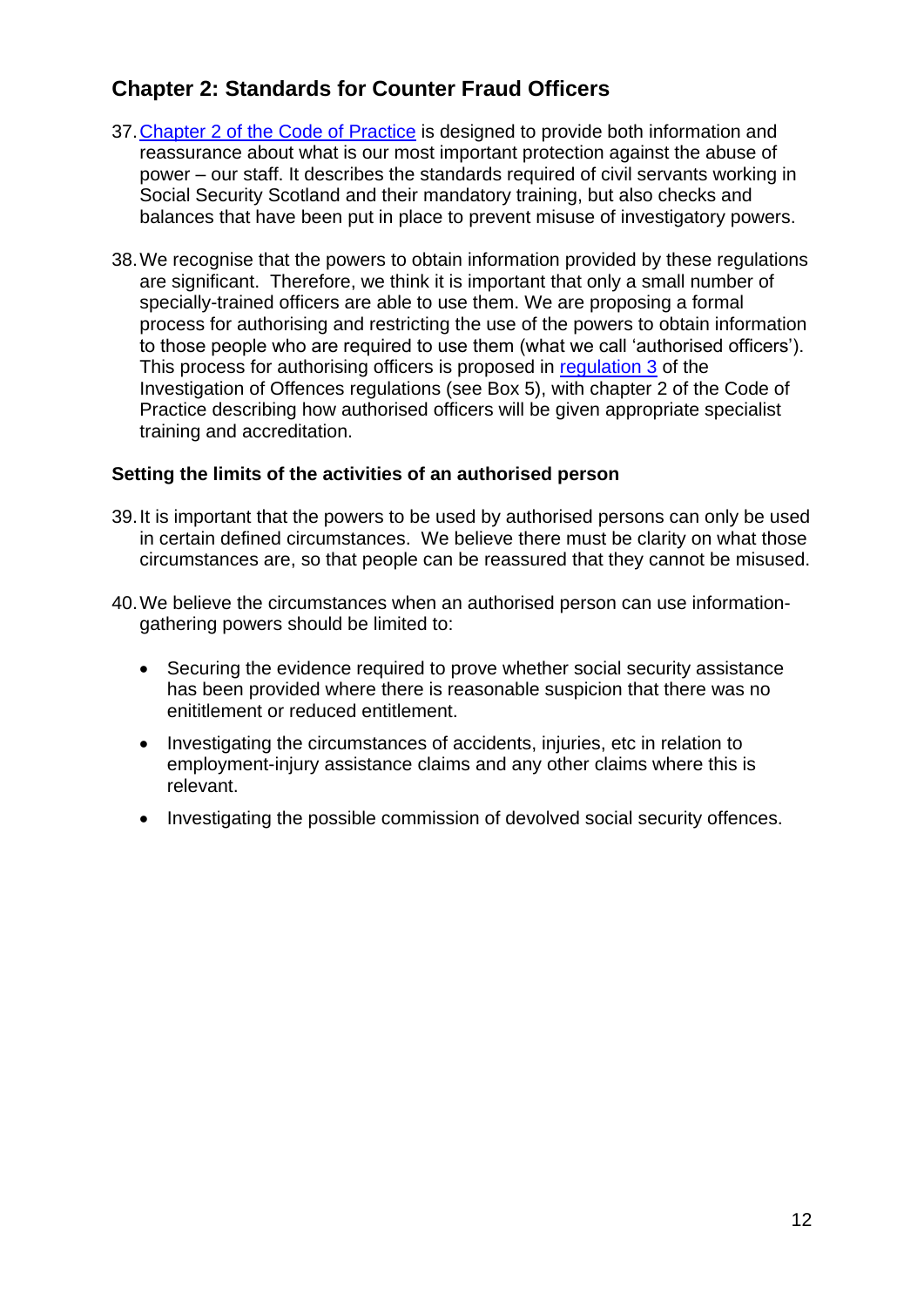#### **Authorisations for investigators**

**3.**—(1) An individual has the authorisation of the Scottish Ministers for the purposes of these Regulations if, and only if, the Scottish Ministers have granted an authorisation for one or more of the matters that may be investigated (see paragraph (5)). 3.—(1) An individual has the authorisation of the Scottish Ministers for the purposes of these egulations if, and only if, the Scottish Ministers have granted an authorisation for one or more of the atters that may be inv

the meaning of section 12(2) of the Act, and ceases if that individual's employment terminates. (3) An authorisation may only be granted to an individual who is an employee of a pure meaning of section 12(2) of the Act, and ceases if that individual's employment ter (3) An authorisation granted for the purposes of t %) An authorisation may only be granted to an individual who is an employee of a public body, withimeaning of section  $12(2)$  of the Act, and ceases if that individual's employment terminates.<br>
(a) An authorisation grante

- exercise powers conferred by these Regulations; (3) An authorisation granted for the purposes of these Regulations to an individual—<br>
(a) must be contained in a certificate provided to that individual as evidence of their entitlement to<br>
exercise powers conferred by th (a) must be contained in a certificate provided to that individual as evidence of their entitlement to exercise powers conferred by these Regulations;<br>(b) may contain provision as to the period for which the authorisation
	-
- the matters that may be investigated, to particular circumstances or in relation to particular types of assistance. (c) may restrict the powers exercisable under the authorisation so as to limit their exercise to son the matters that may be investigated, to particular circumstances or in relation to particular ty of assistance.<br>(4) An a

Ministers. (4) An authorisation granted under these Regulations may be withdrawn at any time by the Scottish Iinisters.<br>
(5) An individual who for the time being has the authorisation of the Scottish Ministers for the purposes

of these Regulations shall be entitled, in connection with one or more of the matters that may be investigated, to exercise any of the powers which are conferred on an authorised officer by regulations 4, 5 and 6. (5) The matter was for the time being mas divides Regulations shall be entitled, in connect vestigated, to exercise any of the powers which do 6.<br>(6) The matters that may be investigated are— (a) activity related to the powers which are conferred on an authorised office<br>
(b) The matters that may be investigated are—<br>
(a) activity related to the possible commission of any of the following offences—<br>
(i) trying t

- (6) The matters that may be investigated are—<br>
(a) activity related to the possible commission of any of the following offences—<br>
(i) trying to obtain assistance by deceit as described in section 71 of the Act;
	-
	- (ii) failing to notify a change in circumstances as described in section 72 of the Act;
	- (iii) causing a failure to notify a change in circumstances as described in section 73 of the Act;
	- (i) trying to obtain assistance by deceit as described in section 71 of the Act;<br>
	(ii) failing to notify a change in circumstances as described in section 72 of the Act;<br>
	(iii) causing a failure to notify a change in circ to, or may give rise to, a claim for assistance under the Act, the circumstances in which that disease or injury— (i) occurred, or may have occurred, or<br>
	(i) occurred, or may have occurred, or<br>
	(i) occurred, or may have occurred, or<br>
	(ii) we are may have been received or
		-
		- (i) occurred, or may have occurred, or<br>(ii) was, or may have been, received or contracted,

#### **Box 5. Proposed regulation 3 of the Investigation of Offences regulations**

#### **Question 6a.**

**Do you agree with our approach to authorising a person to use the information gathering powers set out in the Investigation of Offences regulations, as shown in [regulation 3](#page-40-1) in Box 5 and outlined in paragraph 38?** 

 $Yes \Box / No \Box$ 

**Q6b. If No, please explain why?** 

#### **Question 7a.**

**Do you think the restrictions placed on authorised officers are correct as shown in [regulation 3](#page-40-1) in Box 5 and outlined in paragraphs 39 and 40?** 

 $Yes \Box / No \Box$ 

**Q7b. If No, what other restrictions do you feel are required?**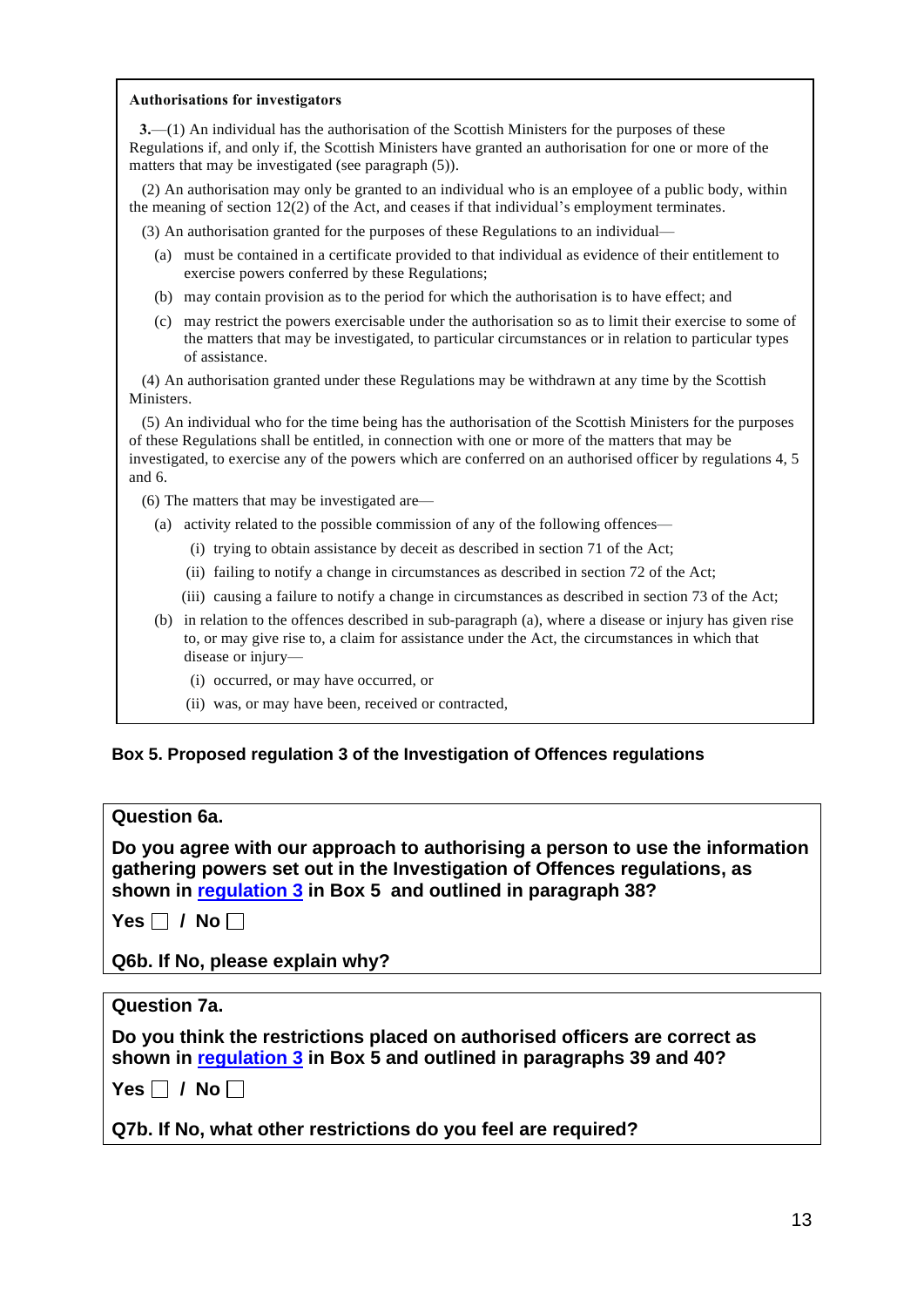#### **Question 8.**

**Do you have any other comments about the contents of [Chapter 2](#page-30-0) of the Code of Practice for Investigations?** 

## **Chapter 3: What to expect if you are being investigated**

- 41[.Chapter 3 of the Code of Practice](#page-32-0) is perhaps most important to individuals under investigation. It describes our expectations of what will happen when an investigation reaches the stage that evidence has been gathered, and the counter fraud officer needs to hear directly from the person being investigated in the form of a voluntary interview. This will often be the first time someone will become aware of the investigation and the only time there is direct interaction between the counter fraud investigators and the person they have been investigating.
- 42.This chapter explains that the purpose of an interview is to allow the person being investigated the chance to put their side of the story and offer a reasonable explanation for the circumstances that have arisen or to provide any documentary evidence they think may clarify matters. In line with the Scottish Government's commitment to a rights based approach, it stresses that the counter fraud officer carrying out the interview will always approach this with an open mind and ensure the person is treated with dignity and respect.
- 43.This section draws on best practice and codes of practice from the criminal justice system and covers the purpose of an interview, what the person can expect, in terms of setting up an interview under caution, and their rights. We are keen to ensure that this chapter reflects how the legislative principles of fairness, dignity and respect will be applied during a fraud investigation.

| <b>Question 9a.</b>                                                                                                                                                             |
|---------------------------------------------------------------------------------------------------------------------------------------------------------------------------------|
| Does Chapter 3 of the Code of Practice provide sufficient detail to explain how<br>a person will be treated with fairness, dignity and respect during a fraud<br>investigation? |
| Yes $\Box$ / No $\Box$                                                                                                                                                          |
| Q9b. If No, please explain what else you think could be added to ensure this                                                                                                    |

#### **Question 10.**

**Do you have any other comments about the contents of [Chapter 3 of the Code](#page-32-0)  [of Practice for Investigations?](#page-32-0)**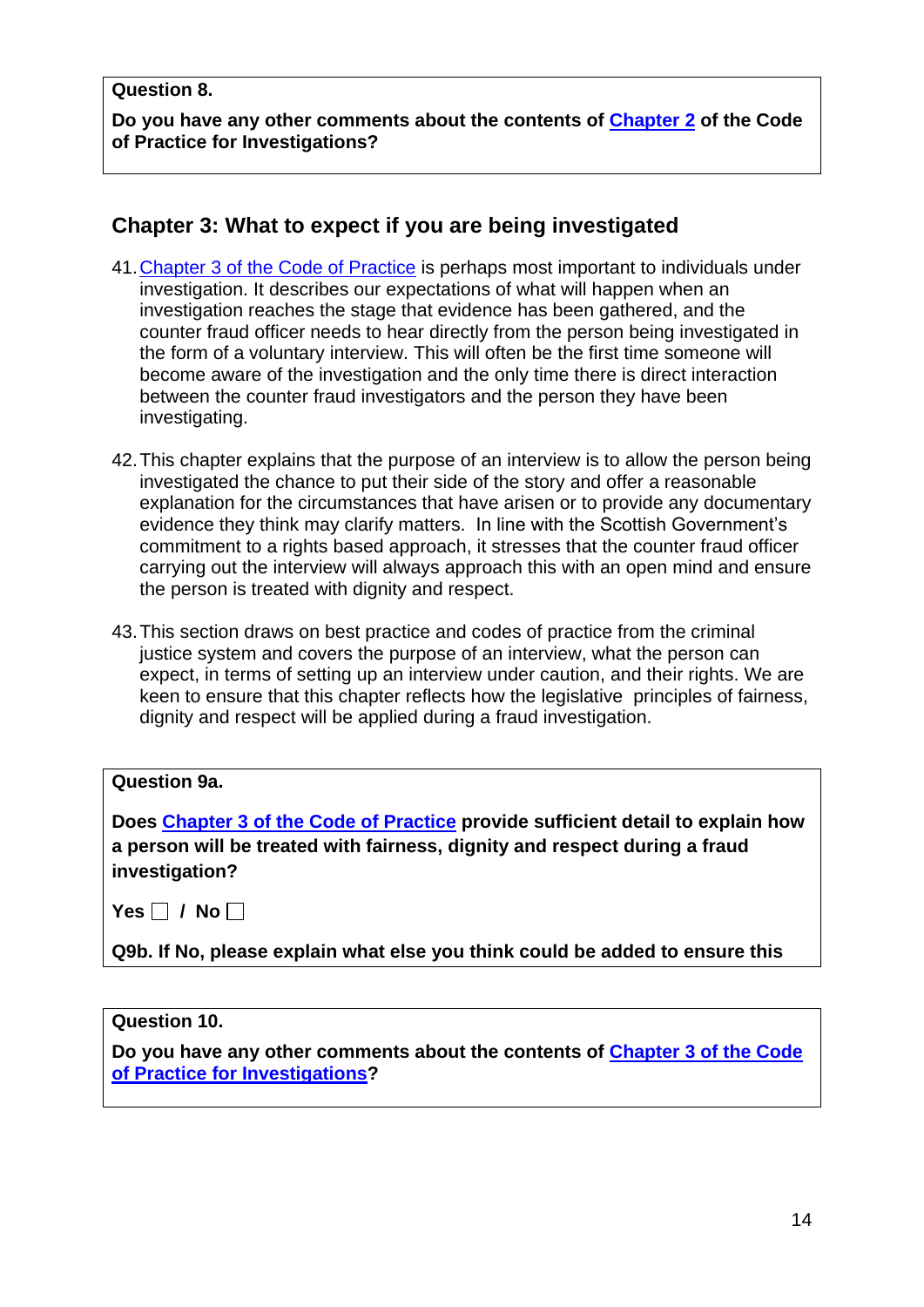## **Chapter 4: Outcome of an investigation**

- 44.Social Security Scotland staff will have to be clear with people regarding the outcome of an investigation. If it becomes evident to a person they have been the subject of a fraud investigation, it is important, in terms of a rights based approach, dignity and respect that they are clearly told the outcome and next steps. How we will go about this is set out in [Chapter 4 of the Code of Practice.](#page-35-0) It explains what will happen when enough information has been gathered to draw the investigation to a conclusion. It sets out the range of options available to Social Security Scotland depending on the facts of the case.
- 45.These will be:
	- Do nothing
	- Correct the determination of entitlement to assistance and ask for any overpaid assistance to be repaid
	- Send a report to the COPFS if we believe an offence may have been committed, allowing that body to consider prosecution

Chapter 4 also refers to what will happen to the information that has been gathered and the relevant law that applies.

### **Question 11a.**

**Does [Chapter 4 of the Code of Practice](#page-35-0) clearly set out how the potential outcome of an investigation will be explained to an individual?**

 $Yes \Box / No \Box$ 

**Q11b. If No, what else should this chapter explain?**

### **Question 12a.**

**Do you believe that our approach set out in [Chapter 4 of the Code of Practice](#page-35-0) will help to ensure a person is treated fairly, with dignity and respect?**

 $Yes \Box / No \Box$ 

**Q12b. If No, please indicate what else you think we might do to ensure this.** 

## **Chapter 5: Complaints**

- 46.It is important that both individuals and organisations who have come into contact with a fraud investigation have a way to express dissatisfaction about Social Security Scotland's action or lack of action, or about the standard of service provided by it.
- 47.This process must be clear, simple and provide confidence that a complaint will be heard fairly. We have set out, in [Chapter 5 of the Code of Practice,](#page-37-0) the complaints procedures that will be available in relation to the different aspects of a fraud investigation - direct interaction with Social Security Scotland and authorised surveillance. However, some of the procedures in relation to the Agency's complaint process are not yet finalised and will be available for the final published version of the Code.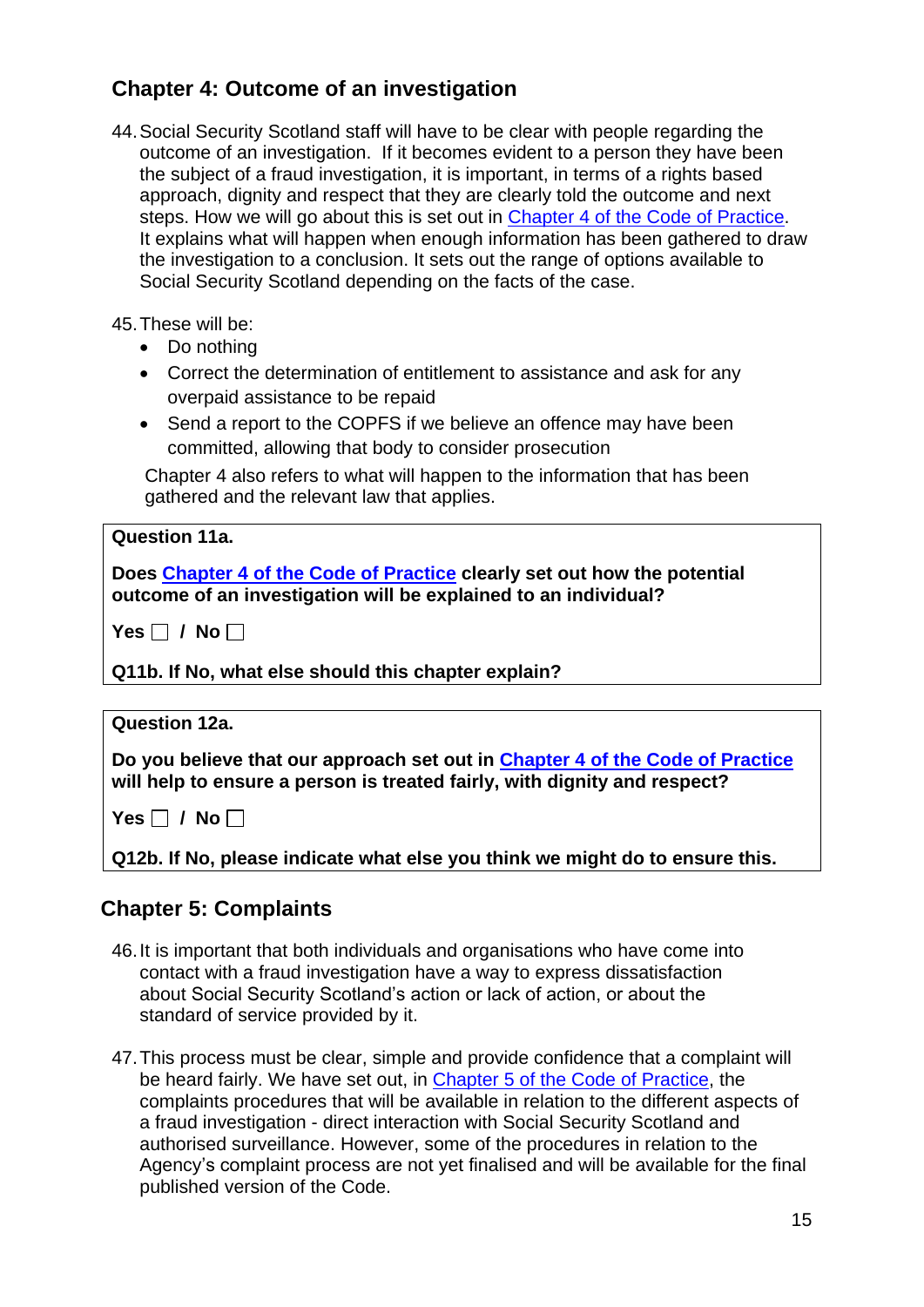## **Question 13a. Do you agree with our approach to complaints in [Chapter 5 of the Code of](#page-37-0)  [Practice](#page-37-0) for Investigations?**   $Yes  $\square$  / No  $\square$$

**Q13b. If No, please tell us what else you would like to see included.** 

## **Annex of relevant legislation**

- 48.Fraud investigation is a law enforcement activity, and we will therefore follow a number of protocols and procedural codes normally associated with criminal investigations carried out by the Police e.g. the Criminal Justice and Licensing (Scotland) Act 2010 Code of Practice - Disclosure Of Evidence In Criminal Proceedings. This is similar to agencies such as Local Authorities and DWP.
- 49.In an [annex](#page-38-0) to the Code of Practice we have set out a list of the relevant legislation and, where appropriate, other Codes of Practice that we believe the agency will need to be guided by in terms of how we conduct our investigations.

| Question 14a.                                                                   |
|---------------------------------------------------------------------------------|
| Do you believe we have identified the correct legislation and Codes of Practice |
| that will be relevant to fraud investigations for devolved benefits?            |
| Yes $\Box$ / No $\Box$                                                          |
| Q14b. If No, what else do you think should have been included?                  |
| <b>Question 15a.</b>                                                            |
| Is the content of the Codes of Practice for Investigations right?               |
| Yes $\Box$ / No $\Box$                                                          |
|                                                                                 |

**Q15b. If No, what else do you think should have been included?**

### **General Questions**

**Question 16.**

**Is there anything else you would like to tell us about the Code of Practice for Investigations?** 

#### **Question 17.**

**Is there anything else you would like to tell us about the Investigation of Offences regulations?**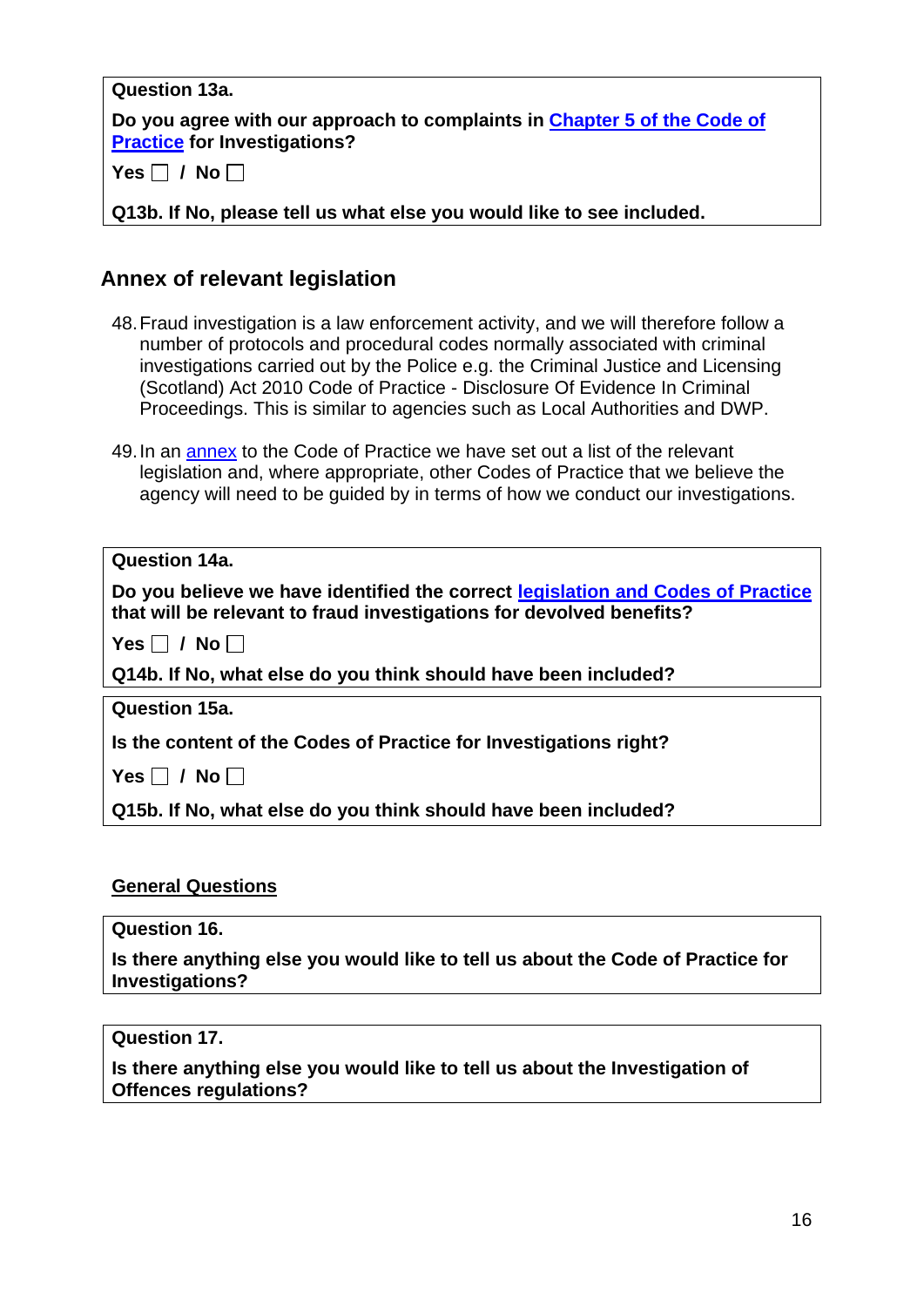#### **SECTION 3 - IMPACT ASSESSMENTS ON THE CODE OF PRACTICE AND INVESTIGATION OF OFFENCES REGULATIONS**

- 50.The Scottish Government published a number of impact assessments as part of the development of the Social Security (Scotland) Bill. It was recognised that further impact assessments would be required as part of the development and implementation of secondary legislation emanating from that Bill once enacted.
- 51.The Investigation of Offences regulations, on which we are consulting, is one such secondary instrument. Section 75 of the Social Security (Scotland) Act gives Ministers a power to set out in regulations further provision in relation to fraud investigations. Therefore, we would like to take the opportunity during this consultation to set out our initial views on the impacts we believe there will be through the Investigation of Offences regulations and to seek further views and comments from stakeholders. We would also like to consider more widely any impacts relating to fraud investigations more generally, which are covered under the Code of Practice for Investigations. This will enable us to develop and publish full impact assessments.

52.We believe the following impact assessments are relevant:

- The Business and Regulatory Impact Assessment (BRIA)
- The Equality Impact Assessment (EQIA)

## **BUSINESS AND REGULATORY IMPACT ASSESSMENT**

### **Introduction**

- 53.As part of the social security consultation, stakeholders were asked for views on the existing range of powers granted to investigators. There were 67 respondents who answered this question (33 organisations and 34 individuals). Some thought that the existing range of powers were acceptable, some felt they required further development and some felt they were too wide.
- 54.Fourteen private businesses and 5 business organisations responded to the public consultation on social security in Scotland, but there was no clear message from businesses regarding fraud investigations.
- 55.Introduction of the Investigation of Offences regulations or the Code of Practice will not result in additional spend into the Scottish economy and therefore, we believe there is unlikely to be a significant impact upon the business base. However, it may represent a saving to the public purse if use of the powers results in fraudulently-obtained money being repaid.
- 56.There may be a small financial impact on individual businesses if they are requested to provide information as part of an investigation. However, this is within the context of existing practice, where DWP has existing powers to request information from organisations as part of an investigation. As these powers are only likely to be required in a smaller subset of cases, we do not believe introduction of these new regulations should result in any further financial impact.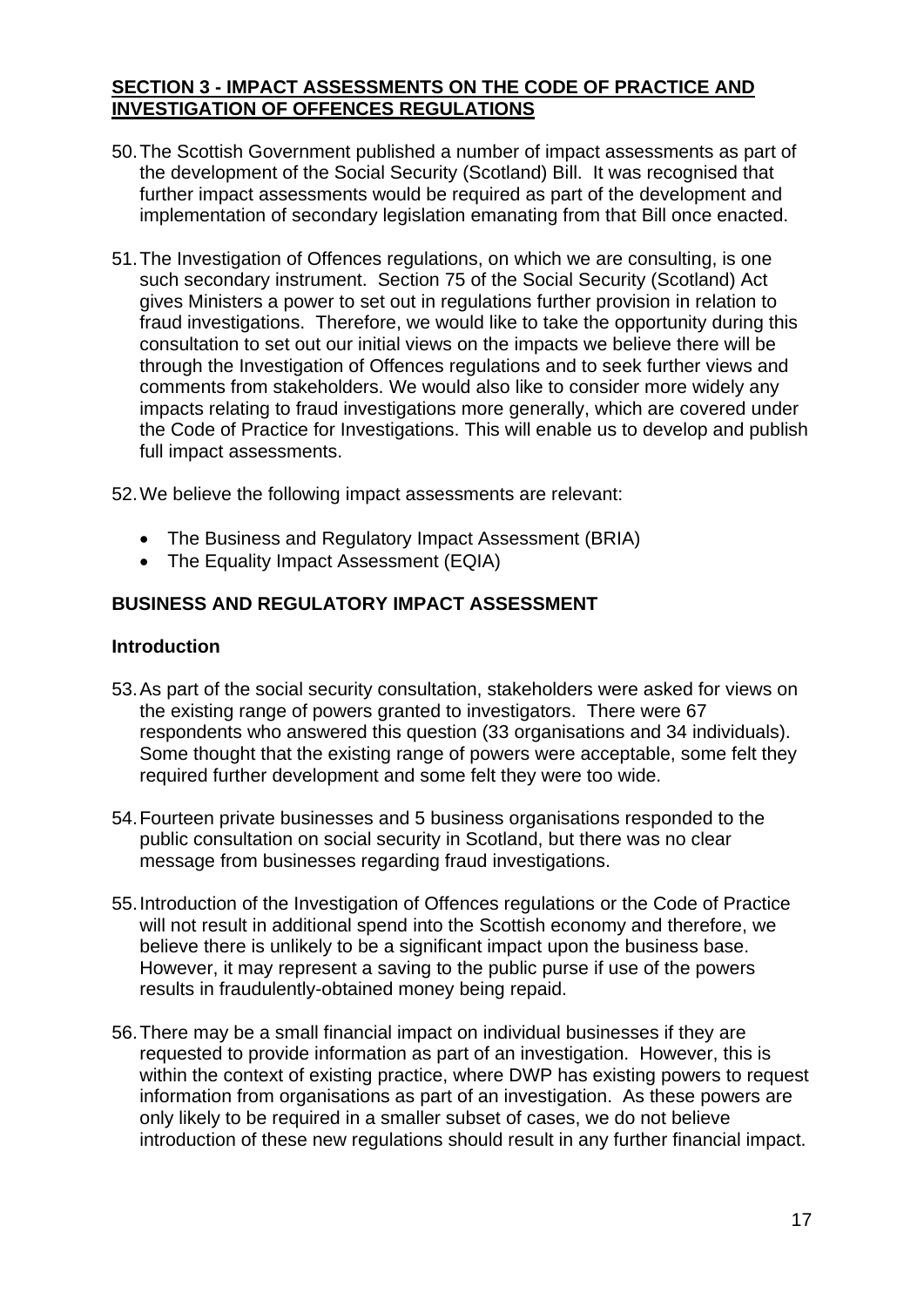57.However, the introduction of a new set of regulations, which may seem unfamiliar to stakeholders, could cause additional requests for information and support from existing advice services. The Scottish Government is aware of the potential pressure points and has noted the importance of the agency working alongside the advice and support services provided by a range of organisations including Citizens Advice Bureau, charities, social landlords and Local Authorities to provide a "seamless customer experience - from advice, to application to payment" as detailed in the Review of Publicly-funded Advice Services in Scotland.

#### **Competition Assessment**

58.The Scottish Government does not believe that the Investigation of Offences regulations or Code of Practice will have an adverse impact on the competitiveness of Scottish companies or the third sector within Scotland, the UK or elsewhere in Europe. Any impact would be infrequent and on the basis of an individual organisation.

### **Test run of business forms**

59.No new business forms will be brought in with the implementation of the proposed legislation.

#### **Legal Aid Impact Test**

60.The Scottish Government does not expect any significant impact on the legal aid budget, and expects legal assistance through the statutory scheme of Advice and Assistance, and Advice by Way of Representation will continue.

#### **Enforcement, sanctions and monitoring**

- 61.The regulations set out penalties for deliberate obstruction of authorised officers in the use of their regulatory powers. Upon summary conviction, a person may be liable for a fine not exceeding level 3 on the standard scale (£1,000).
- 62.We do not believe that this should have a significant additional impact on organisations. Existing practice under the DWP system also allows conviction for obstruction of officers with a penalty not exceeding level 3 on the standard scale (upon conviction). Unlike the DWP, our draft Investigation of Offences regulations do not set out any further sanction, such as incurring a daily penalty for continuing non-compliance with information requests after a successful conviction.
- 63.In terms of monitoring, the Act sets out a duty on the Scottish Ministers to publish an annual report on the performance of the Scottish social security system. Audit Scotland will monitor and report on the delivery of the social security system, including the new agency.

#### **Question 18a. Have we identified all of the business related impacts?**  $Yes \Box / No \Box$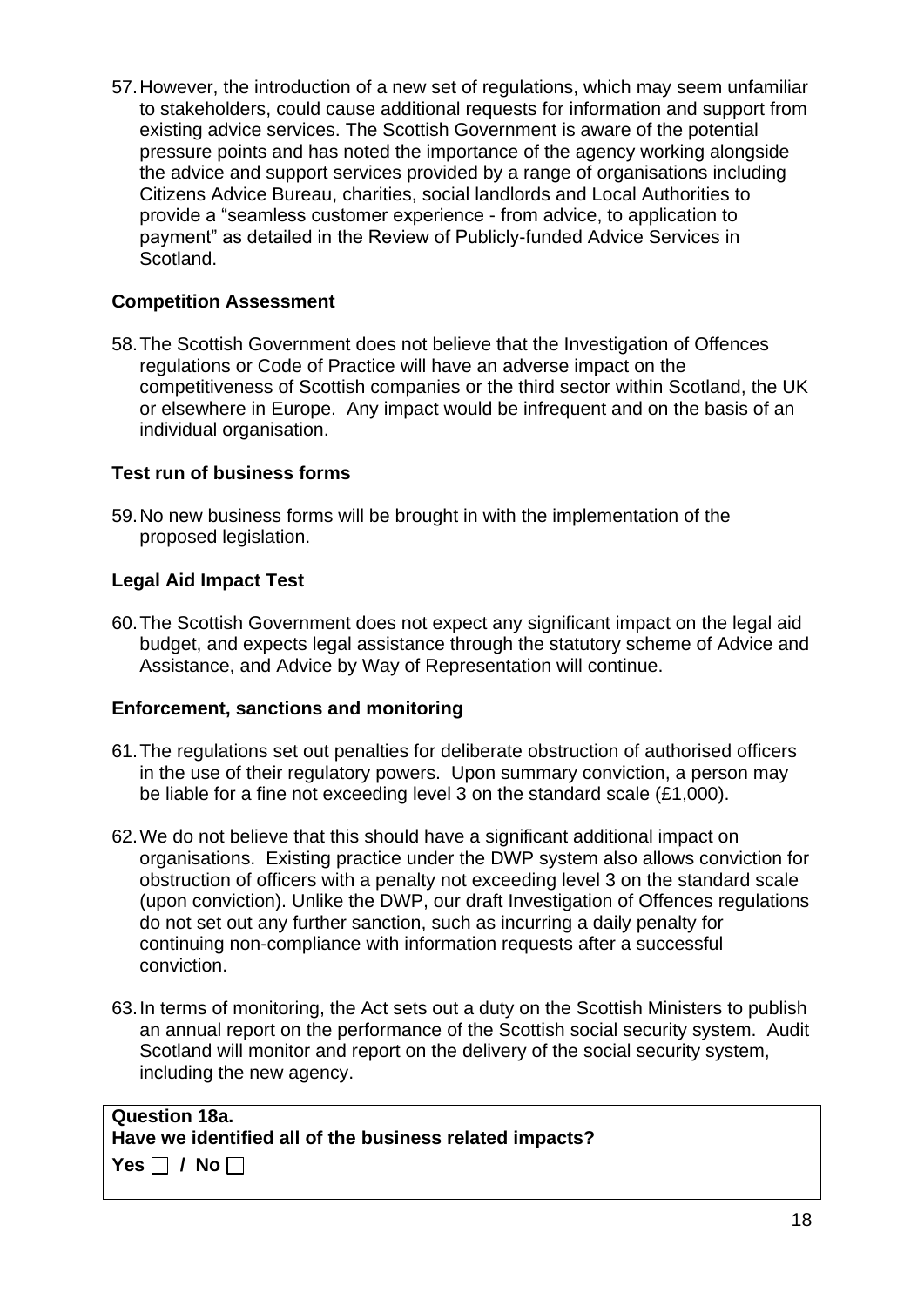#### **EQUALITY IMPACT ASSESSMENT**

- 64.The draft Investigation of Offences regulations set out a framework for obtaining information from organisations as part of a fraud investigation. They allow for the authorisation of officers in the agency to use the powers of entry and search of premises, and requesting information from persons and organisations. As well as considering equality impacts associated with these regulations, we would like to understand equality impacts in the wider sense of fraud investigations that are covered by the Code of Practice for Investigations. In doing so, we believe there may be impacts that we need to consider carefully.
- 65.As part of the response to the fraud section of the social security consultation, a few organisations highlighted the importance of understanding how a range of equality issues may affect benefit fraud, commenting that:
	- gender may be an important aspect of some benefit fraud, due to aspects of coercive control and domestic abuse;
	- impairments could lead to difficulties communicating and understanding the system; and
	- racial prejudice may affect accusations of benefit fraud.

#### **Protected Characteristics**

- 66.With respect to the introduction of the Investigation of Offences regulations, we do not believe there will be any particular impact on groups who share protected characteristics. The principal interaction that will result from introduction of the regulations will be between officers of the agency and organisations, in order to obtain information relevant to an investigation. We believe there is unlikely to be an impact on individuals in receipt of assistance from the agency, particularly given that the draft regulations only allow entry and search of premises with consent and expressly prohibit entry and search of premise that are used solely as dwelling houses.
- 67.We recognise that the way in which agency officers go about requesting information may have some impacts on individuals in an organisation and we are keen to try to understand these impacts to inform a full impact assessment. However, we recognise the potential for impacts in relation to fraud investigations more generally. For example, there may be an impact on people with difficulty in communicating, if they are requested to provide information. This could be people who work for an organisation, a person questioned during a visit by authorised officers, or a person being questioned during an interview under caution.
- 68.The Act recognises the importance of inclusive communication. Section 4 sets out that the Scottish Ministers must have regard to the importance of communicating in an inclusive way, which means communicating in a way that ensures individuals who have difficulty communicating (in relation to speech, language or otherwise) can receive information and express themselves in ways that best meet each individual's needs. Service design is currently underway and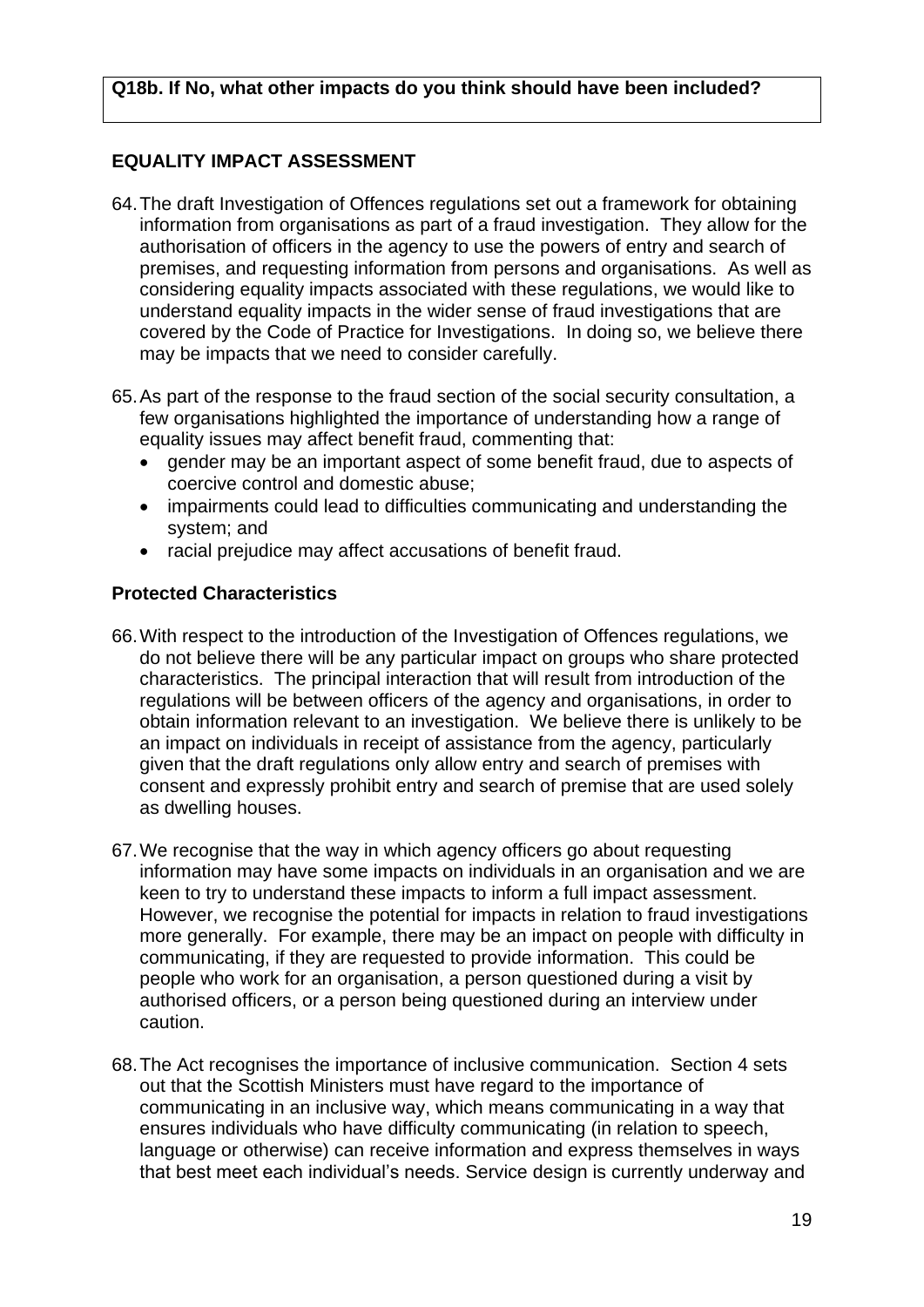will include engagement with stakeholders and those with lived experience to develop an inclusive communications standard.

- 69.With respect to potential impacts linked to gender and race, it is important to note that any investigation of fraud offences will take into account the circumstances of the case. Such matters will be dealt with sensitively and compassionately and mitigating factors, such as coercion and domestic abuse, will be taken into account. Such a person may themselves be committing a social security offence if, for example, they cause another person to fail to notify a change in circumstances through coercion or abusive activities.
- 70.The Code of Practice for Investigations also sets out the standards of conduct that a person can expect during an investigation and the principles that will apply, including how, in line with our commitment to a rights based approach, we ensure a person is treated fairly, with dignity and respect. For example, the agency will take steps to ensure a person will be able to participate fully in an interview if they have restricted mobility that prevent them attending an office. This may include conducting the interview at their home or an office closer to their home location. This is consistent with the legislative principles relating to equality and nondiscrimination.

#### **Question 19a.**

**Are you aware of any equality issues we have not identified in terms of introduction of the Investigation of Offences regulations and fraud investigations more generally?**

 $Yes \Box / No \Box$ 

**Q19b. If yes, what other impacts do you think should have been included?**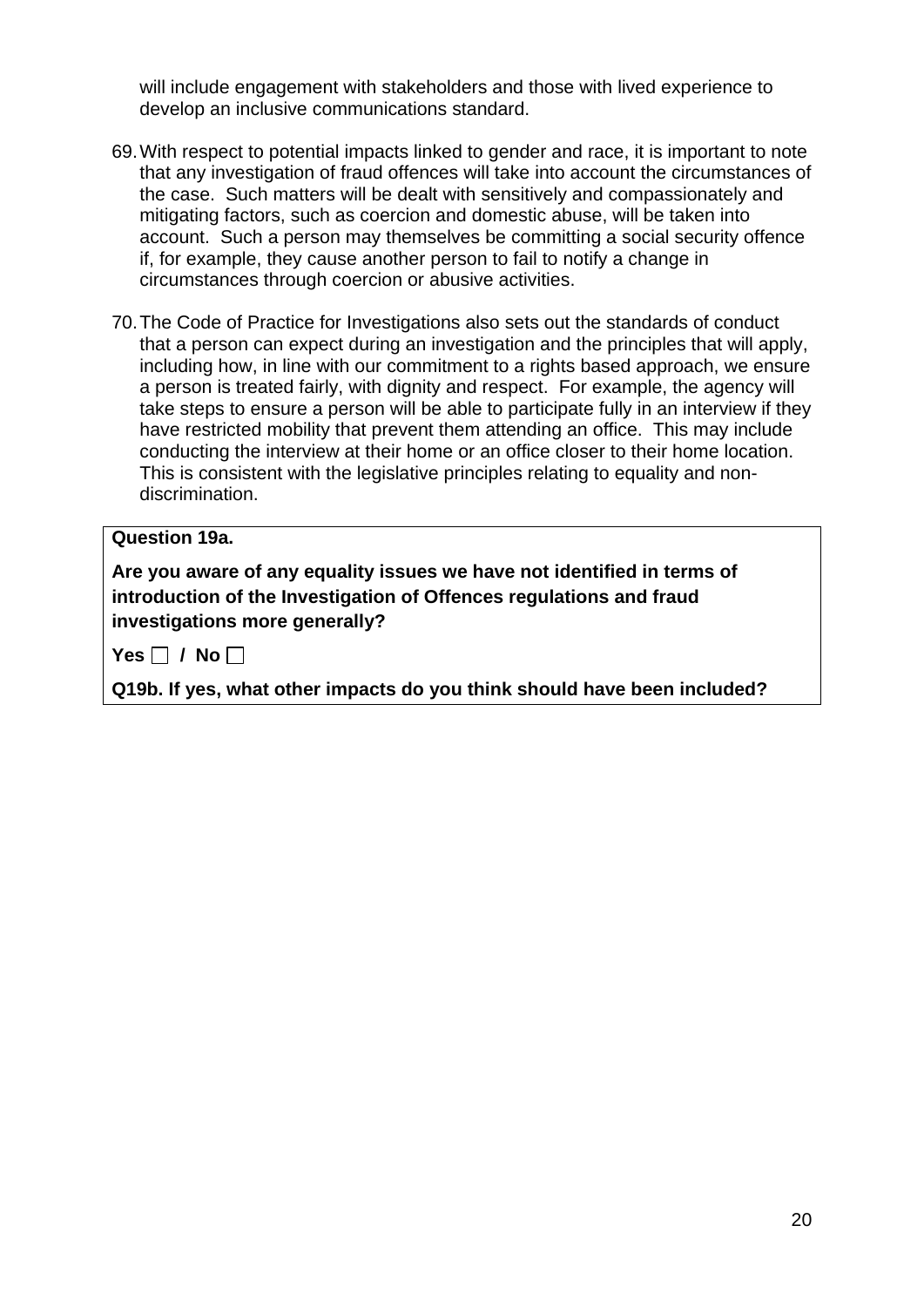## Code of Practice for Investigations **Foreword**

The delivery of devolved social security benefits is the largest programme of change in the Scottish Government since devolution. Social Security Scotland will eventually be making more payments in one week than the Scottish Government currently makes in one year. It will be important to ensure the right payments are made to the right people at the right time.

Social security is an investment in the people of Scotland, with the aim that the system should be efficient and deliver value for money. The Scottish Government is guided by the Scottish Public Finance Manual (SPFM) and counter fraud strategy "Protecting Public Resources in Scotland"<sup>2</sup> on the proper handling of fraud and reporting of public funds which also underline the importance of a commitment to ethical standards in public life.

When suspicious activity is found during the processing of a claim for a benefit, or an allegation of fraudulent activity is made by a third party, an investigation may be launched. The principles underpinning the Social Security (Scotland) Act 2018, in combination with the Social Security Charter, will directly impact the front line delivery of services to improve the everyday experiences of individuals. Therefore, like all other aspects of Social Security in Scotland, this Code is designed to take a rights based approach and to ensure that people will be treated with dignity and respect throughout.

Investigations involve gathering information from a variety of sources and giving the person being investigated an opportunity to explain how the circumstances have arisen. The Code of Practice for Investigations ensures that, as well as meeting the legal requirements for an investigation, Social Security Scotland investigators follow best practice. It is designed to give assurances about training and accountability of staff carrying out investigations and the processes that they will be required to follow.

The Code of Practice for Investigations sets out the standards Social Security Scotland should meet in its procedures and practices when investigating an allegation or suspicion of an offence. It provides information on what people should expect if they or someone else they know, or represent, is under investigation and underlines that enforcement action will not be taken lightly. It will only happen when there is a reasonable suspicion fraud has actually occurred or has been attempted by an individual, group, or organisation. Genuine errors will not be criminalised.

In line with a rights based approach, the Code also sets out how a complaint can be raised where a person who has been investigated feels staff have fallen short of these standards. Social security tribunals, civil and criminal courts will also have regard to this Code when deciding any question to which it is relevant.

1

<sup>2</sup> <http://www.gov.scot/Resource/0047/00478742.pdf>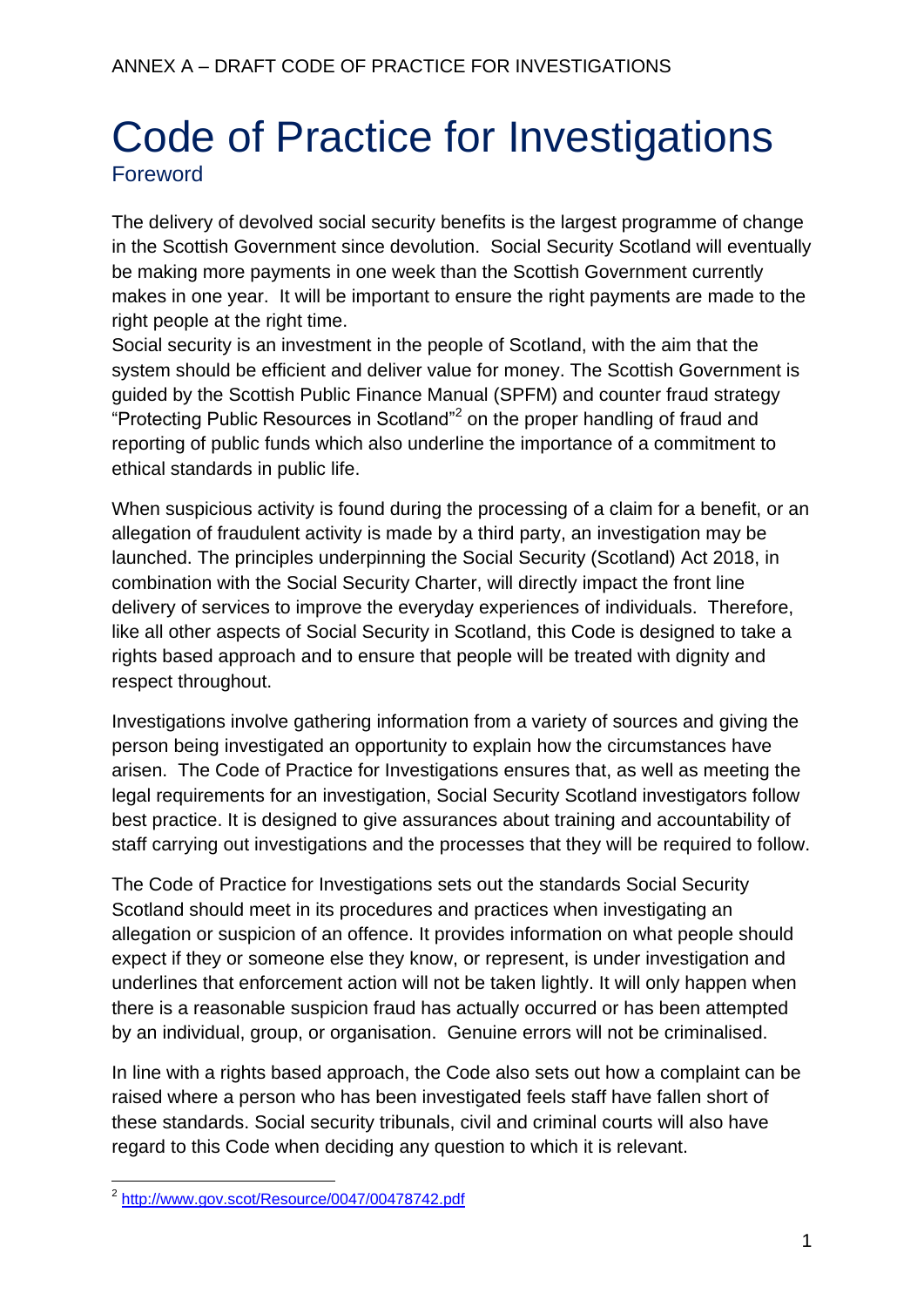# **Contents**

## Foreword

Introduction

- Chapter 1 Powers to investigate and Safeguards
- Chapter 2 Standards for Counter Fraud Officers
- Chapter 3 What to expect if you are being investigated
- Chapter 4 Outcome of an investigation
- Chapter 5 Complaints
- Annex of relevant legislation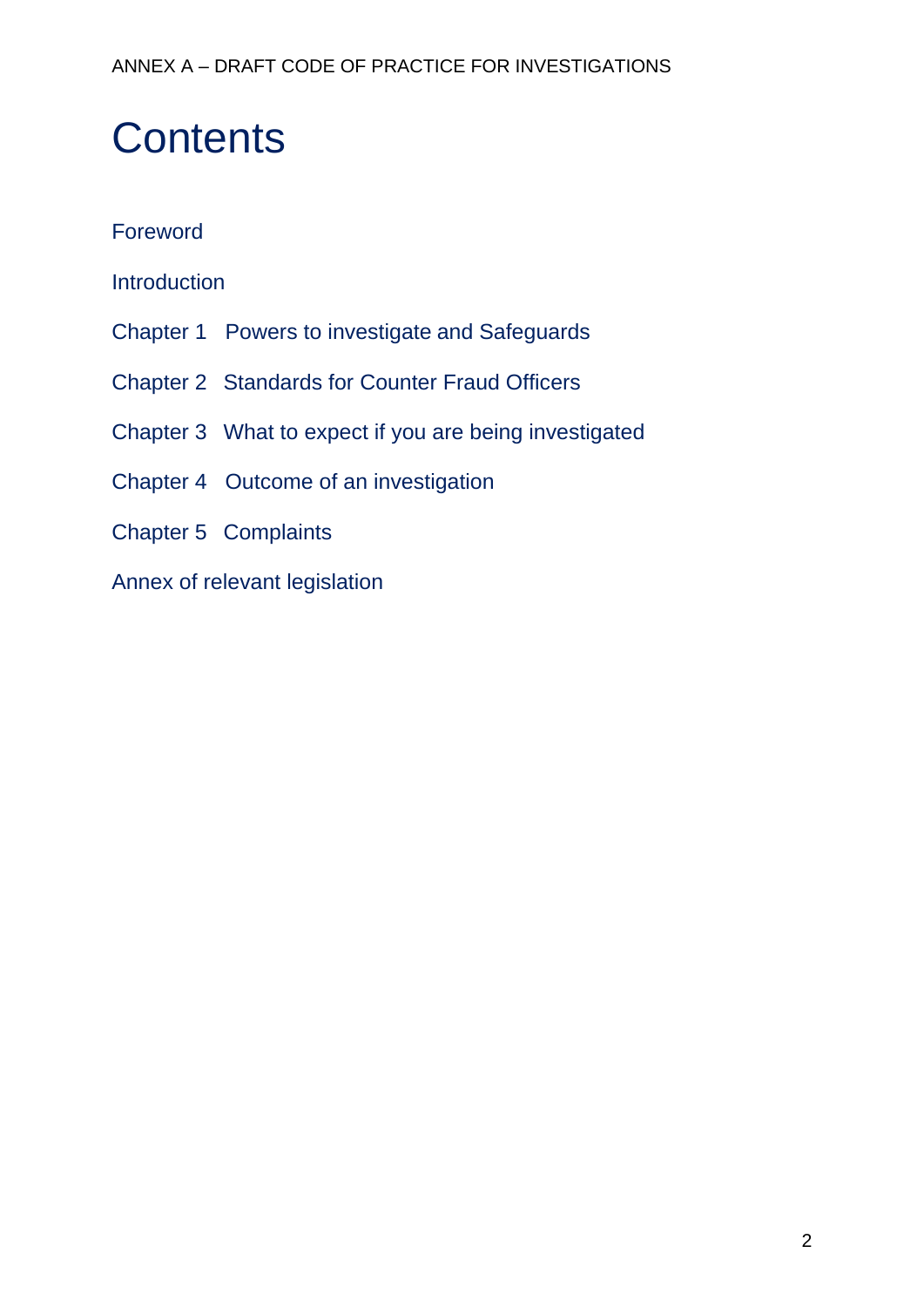# **Introduction**

- 1. Social security is an investment in the people of Scotland, and we start from the premise that everyone may be entitled to support. To ensure this public investment is maximised and spent appropriately, one of the key principles is that the Scottish social security system is efficient and delivers value for money.
- 2. The Scottish Public Finance Manual (SPFM) $3$  also sets out principles to guide the Scottish Government and other relevant bodies on the proper handling of fraud and reporting of public funds. It sets out legal, Parliamentary and administrative requirements and promotes good practice and high standards of behaviour.
- 3. Section 76 of the [Social Security \(Scotland\) Act 2018](http://www.legislation.gov.uk/asp/2018/9/pdfs/asp_20180009_en.pdf) (the Act) requires that Scottish Ministers publish and lay in Parliament a Code of Practice that explains how the powers of investigation will be used. This Code of Practice for Investigations fulfils that requirement and explains the professional standards expected in the investigation of social security fraud. It only applies to investigation of devolved benefits paid under the Act. Fraud investigations relating to benefits that the Department for Work and Pensions(DWP) will continue to deliver in Scotland are not covered by this Code. Further information can be found online at [www.gov.uk/benefit-fraud.](https://www.gov.uk/benefit-fraud)
- 4. Fraud investigators, social security tribunals and civil and criminal courts should take this Code into account when deciding questions to which it is relevant, but if the Code is breached this does not of itself give grounds for any legal action.
- 5. Stopping social security fraud from happening in the first place is extremely important and Social Security Scotland's systems and processes are being designed to reduce the risk of fraud and error. However, firm action is needed where deliberate attempts to defraud the social security system are made. Social Security Scotland has a duty to identify and manage risk, make sure there are whistle-blowing procedures, and effectively, professionally and sensitively investigate where there is a suspicion of fraud.
- 6. The [Act](http://www.legislation.gov.uk/asp/2018/9/pdfs/asp_20180009_en.pdf) provides the basis for claims and payments of devolved benefits and sets out the specific social security offences that may be committed. Where there is a suspicion that an offence may have been committed, thorough investigation to establish the facts will be needed. This is a key part of the Scottish Government's counter fraud strategy "Protecting Public Resources in Scotland"<sup>4</sup>.
- 7. There is also a duty to keep this Code under review. This is important, as it is recognised that this is the first version of a Code of Practice for Investigations to be published. We will seek to continuously improve and update the Code at appropriate times when we have the benefit of feedback and experience from a period of operations.

 3 <http://www.gov.scot/Topics/Government/Finance/spfm/Intro>

<sup>&</sup>lt;sup>4</sup> <http://www.gov.scot/Publications/2015/06/7635>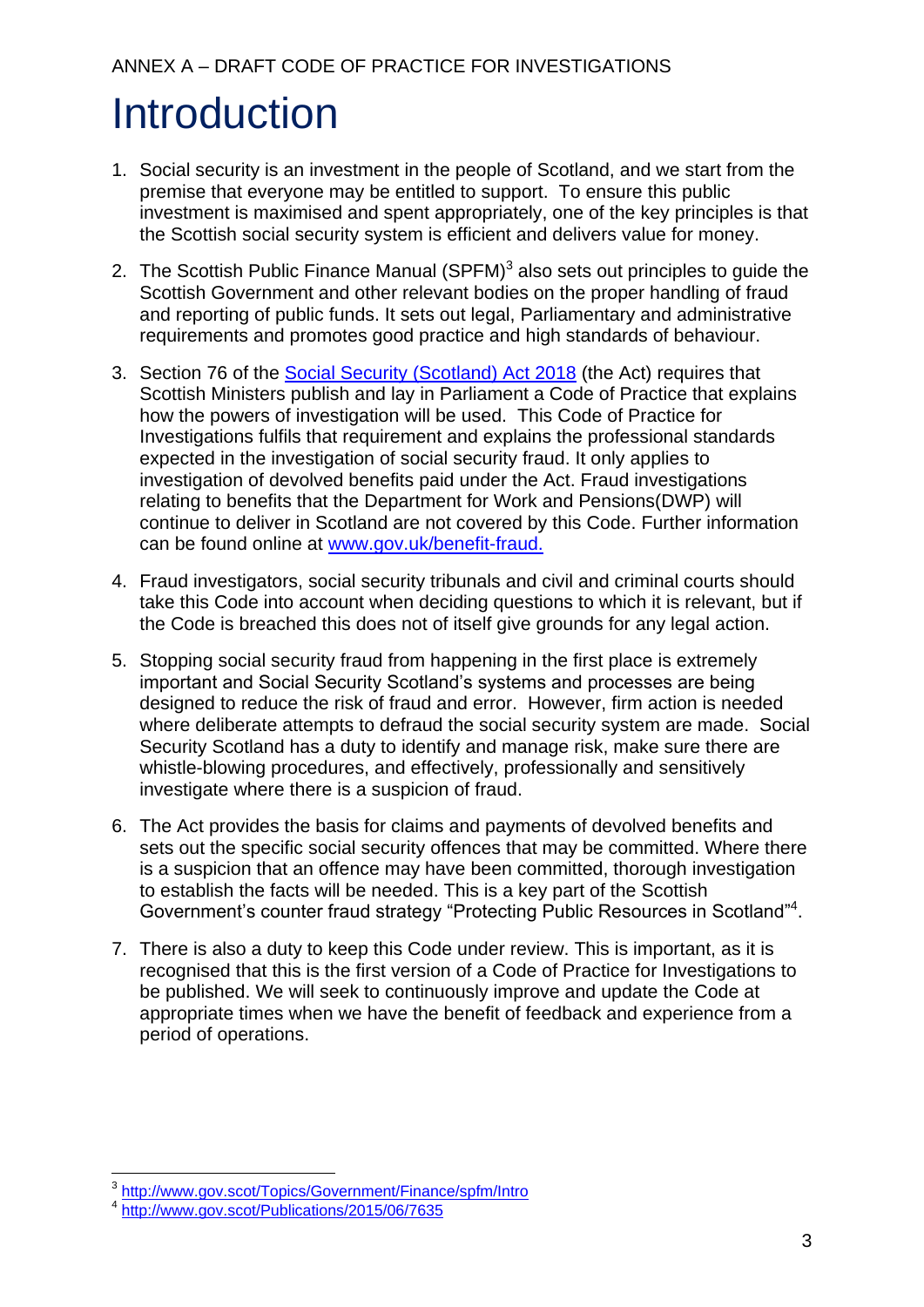## <span id="page-24-0"></span>Chapter 1 Powers to Investigate and Safeguards

## **Social Security Offences**

- 8. Sections 71 to 73 of the Social Security (Scotland) Act provide for three specific types of offences that may be committed – by both individuals and organisations.
	- trying to obtain assistance by deceit (through providing false or misleading information);
	- failing to notify a relevant change of circumstances without a reasonable excuse; and
	- causing another person to fail to notify a change of circumstances.
- 9. Section 74 of the Act provides that individuals within an organisation can be held responsible for an offence committed by the organisation, where there is active involvement or neglect by a senior member of the organisation. The offences covered here are those provided for by the Act, namely sections 71 – 73, and any that are introduced by regulations made under it.
- 10.Section 75 of the 2018 Act allows offences to be created by regulations. These are types of offences that may be committed, for example, where authorised investigating officers want to use the powers set out in Investigation of Offences regulations but a request is not complied with or an attempt is made to obstruct the investigation.

## **Investigations**

- 11.The purpose of an investigation is to gather evidence to decide whether there are reasonable grounds to conclude that an offence has been committed. Where a suspicion has arisen, counter fraud officers will in most cases need to gather evidence from a range of people and organisations to establish the facts.
- 12.Any investigation will be based on the principle that everything counter fraud officers do must be proportionate. They will only carry out activities that are strictly necessary to collect enough information to help them decide whether an offence has been committed.
- 13.Counter fraud officers can only request information within the limits permitted by law. For example, they can only do so where it is necessary for the prevention and detection of crime and the request is linked directly to the investigation. They must also ensure all the information they receive is held securely and confidentially. Information can only be disclosed where it is lawful to do so and in accordance with the Data Protection Act 2018 and General Data Protection Regulation.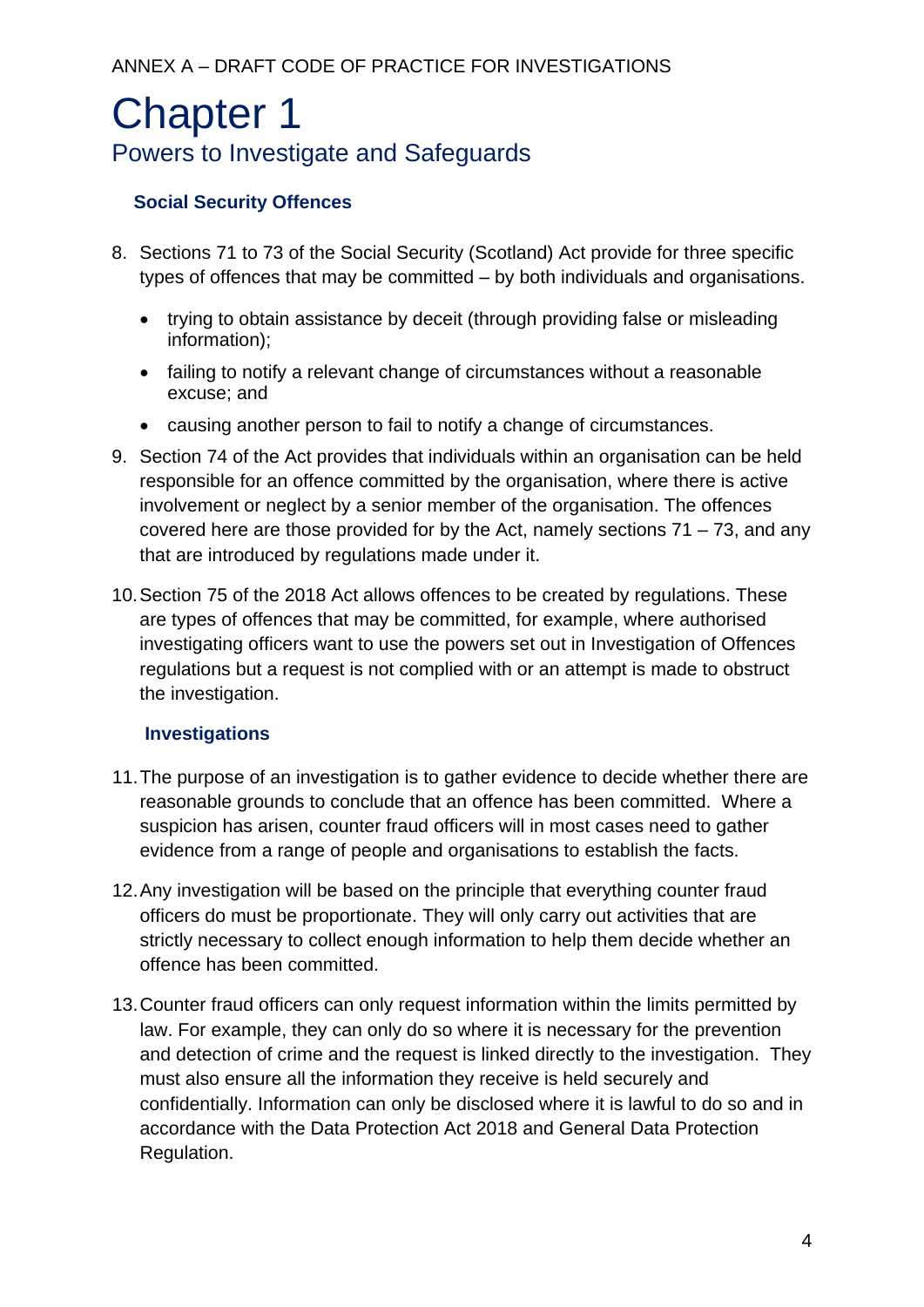## ANNEX A – DRAFT CODE OF PRACTICE FOR INVESTIGATIONS **Evidence will be gathered in the in the least intrusive way appropriate:**

## **Open Source**

14.Depending on the type of information required, counter fraud officers may be able to get what they need from open or public sources of information such as the electoral roll, Registers of Scotland or sources on the internet. A record will be kept of all searches undertaken and these will always be carried out in a way that provides an audit trail.

## **Other Organisations**

- 15.Schedule 2 paragraph 2 of the Data Protection Act 2018 allows counter fraud officers to make requests to Data Controllers of other organisations to ask them to disclose information they hold where it will be used in connection with the prevention or detection of crime or the apprehension or prosecution of offenders. The decision to release the information rests with the Data Controller and they do not have to release the information. However, if they do, they must satisfy themselves that the exemption from normal rules preventing the disclosure of information are valid.
- 16. Section 85 of the  $Act^5$  and section 34 of the Scotland Act 2016 $^6$  also allow Scottish public authorities, as well as DWP, to share some types of data with Social Security Scotland to help carry out its functions, including the investigation of possible offences.

### **Information-Gathering Powers under the Social Security (Scotland) Act**

- 17.Counter fraud officers will always aim to get the information they need quickly and discreetly with the least inconvenience to those that have it. However, in defined circumstances, where it is not possible to get the information from open sources or other organisations, Social Security Scotland will have regulatory powers to compel individuals and organisations to provide information.
- 18.Section 75 of the Act allows further provision in relation to investigation of offences under the Act to be made by regulations, including giving counter fraud officers powers to enter and search premises (other than dwelling-houses) and to seize material that is relevant to investigations. It also allows the creation of offences in relation to obstruction of investigations and failure to provide information required. The Investigation of Offences regulations<sup>7</sup> will set out a process for authorising certain counter fraud officers to use the regulatory powers requiring that information is provided by individuals and organisations, in defined

<span id="page-25-0"></span><sup>1</sup> 5 <http://www.legislation.gov.uk/asp/2018/9/section/85/enacted>

<sup>6</sup> <https://www.legislation.gov.uk/ukpga/2016/11/section/34>

<sup>&</sup>lt;sup>7</sup> Draft Investigation of Offences regulations under section 75 are subject to consultation alongside this code. They are not finalised at time of writing.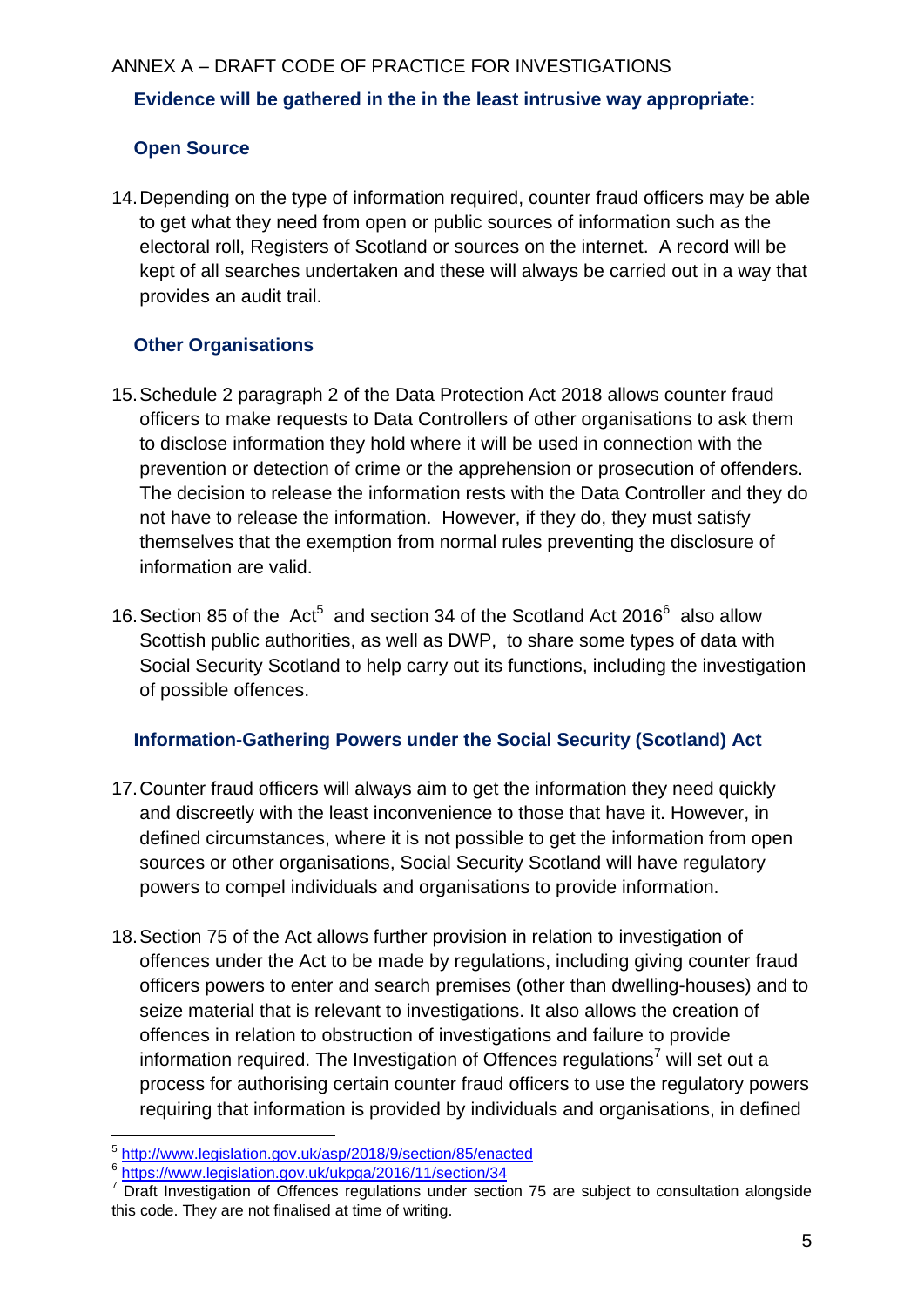circumstances. Only Social Security Scotland's counter fraud officers that are authorised for this purpose ('authorised officers') will be able to use these powers. This is an important safeguard against their misuse.

- 19.It is intended that authorised officers will use the powers only where they have grounds to suspect that the information held is relevant to the investigation of possible commission of an offence under section 71, 72, or 73 of the Act. Justification for requesting the information will have to be clearly documented.
- 20. In practice this means where an authorised officer suspects:
	- a person has committed or is committing, a benefit offence
	- a person has helped or is helping someone else to commit a benefit offence
	- a person is being misrepresented as part of a benefit claim in respect of them
	- a fraudulent act against Social Security Scotland has been committed
- 21.The types of information that may be required will vary depending on the circumstances of the case and the nature of the benefit. Examples may include bank statements, employment information, customer account information, household utility bills or electronic information. Where records are held electronically authorised officers may require that arrangements are made to provide access and they are entitled to make copies of, and to take extracts from records.
- 22.Where an authorised officer is considering obtaining information using the statutory information gathering powers, they will have to consider the circumstances of the case and whether use of these powers is necessary and proportionate. For example, that the officer will need to be able to show that the request is not speculative but is linked to the investigation of an offence, or that the type of information required cannot be obtained from anywhere else. This will provide further assurance that these powers are not open to abuse.

## **Duty on Information Providers**

- 23.Written information may be requested from organisations or individuals. For example this could include service providers, charities, employers, businesses, mail delivery companies, utilities or sole traders.
- 24.It is intended that counter fraud officers should always approach information providers in writing, giving clear instructions about what they need, why they need it and what the law says, even where they have already spoken to them face-to-face.
- 25.Information must always be gathered with the right legal permissions, be relevant and be in proportion to the suspected offence. Officers should never ask for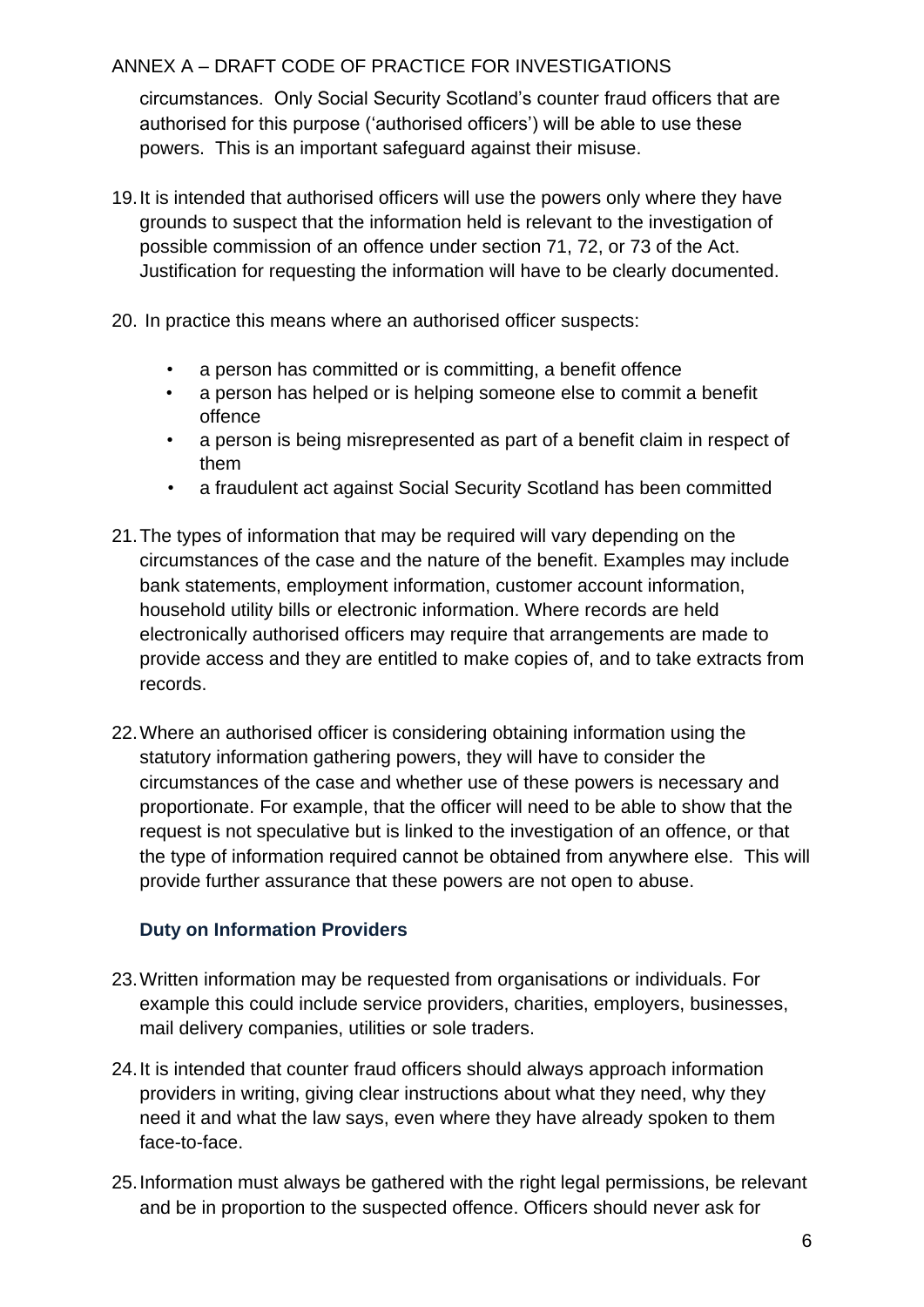information unless it is needed and they should cause the least disruption possible, except where a particular course of action would put the investigation at risk.

- 26.Where a person or organisation has been asked by an authorised counter fraud officer to supply information in terms of regulations made under section 75 of the Act, it is intended that they will be required by law to comply with a request within a period specified in the request. If the person providing the information asks for more time the investigating officer may agree to an extension of the deadline. This will depend on the kind of information that has been asked for, the urgency and complexity of the investigation.
- 27.Information providers will be told about their legal obligation to provide information. They will always be given reasonable opportunity to hand over the information, but a failure to comply with a written request could be an offence under regulation [8(b)] of the Investigation of Offences regulations and a penalty may be imposed.
- 28.Requests will involve asking for information about a person whose name will be given, but if their full name is not known, as much information will be provided as possible to help the information provider identify who the request is about. Care will always be taken to avoid accidentally requesting information about innocent third parties who are not under investigation.
- 29.If the detail provided by the authorised counter fraud officer in their request for information is not specific enough to allow the information provider to confidently identify who the request is about, they will have a reasonable reason for failure to provide the requested information. Therefore, no offence should be committed in these circumstances. However, the request can be repeated, adding or changing the personal details where further specific information becomes available. Information about other people within a family can be requested only where their circumstances are directly relevant to the benefit claim being investigated.
- 30.Information providers will only be required to provide information that they can reasonably be expected to hold and that they keep as part of their normal business. If the information is not held or is no longer available, the person from whom it is requested cannot be committing an offence.
- 31.Where information is subject to confidentiality between a client and professional legal adviser it should not be requested, and a person cannot be committing an offence by failing to supply it. If communications are confidential and about seeking or giving legal advice, the person holding them has no obligation to provide them.
- 32.It is likely that much of the private information gathered by the methods described in this code will be personal data. Where this is the case, the Data Protection Act 2018 will apply to the processing of that data until it is securely destroyed.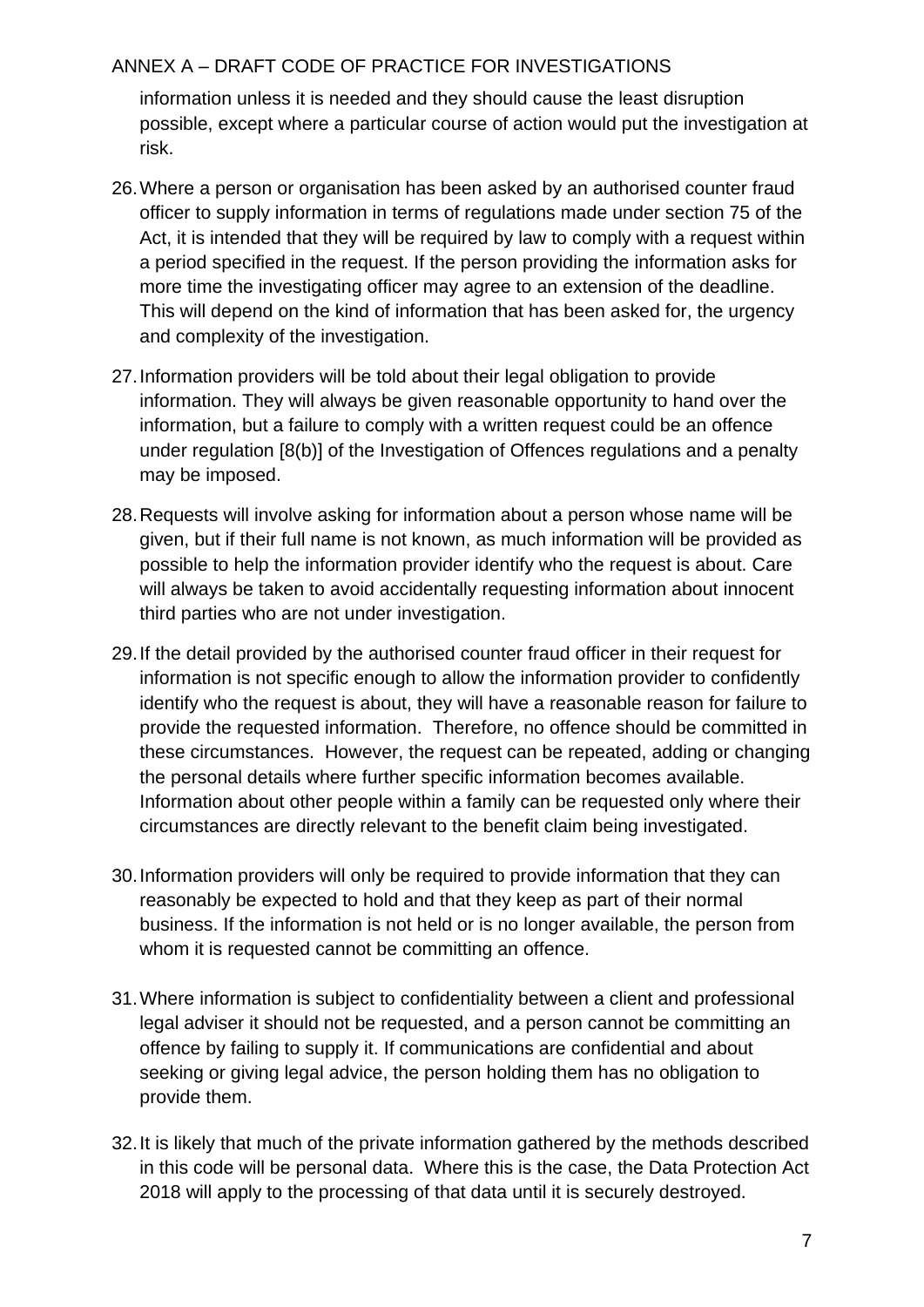#### **Witnesses**

- 33.In some cases, counter fraud officers may also need to interview witnesses. These could be employers, people who work with the person under investigation, family members, friends, neighbours, others in the local community or other public officials. Officers will be specially trained and understand that it can be worrying and difficult for a witness giving evidence about someone they know.
- 34.Investigations will always be handled discreetly, recognising that the key purpose is to gather the information necessary to indicate whether a fraud offence has occurred. A person will only be asked to provide assistance if it is believed they have information to progress that aim, but in a way that does not disclose sensitive information about the person being investigated. Where witnesses are questioned, the purpose will be made clear and that, in the event of the findings of the investigation being referred to the COPFS, the information they provide will be included. While witness statements are given voluntarily, if someone does give a statement they could be required to appear in Court as a witness if cited in a criminal prosecution at a later date.

### **Visiting Premises**

- 35.In some circumstances, it may be necessary for a counter fraud officer to visit premises to make inquiries, question people or collect evidence. It is intended that the Investigation of Offences regulations<sup>[7](#page-25-0)</sup> will give them the ability to enter a premises either alone or accompanied, but no power to require entry if the owner or occupier refuses to admit them. This will only happen at a reasonable time of day. The regulations will also allow officers to search premises (if allowed entry), but this should not be possible where the property is used solely as a person's dwelling. Only officers that have been authorised under regulation 3 of the Investigation of Offences regulations will be able to conduct visits to premises.
- 36.While in most cases prior notice will be given, there may be circumstances where this is not possible. If an un-notified visit is the most appropriate course of action, for example if there is a particular urgency with the investigation, the counter fraud officer will record their reasoning.

### **Covert Surveillance**

37.Counter fraud officers may also seek an authorisation by the Chief Executive of Social Security Scotland to carry out directed surveillance in Scotland under the Regulation of Investigatory Powers (Scotland) Act (RIP(S)A) 2000. However, there are a number of important safeguards to ensure a person is treated fairly, with dignity and respect, particularly because the nature of covert surveillance means a person will not know it is happening. RIP(S)A provides a regulatory framework which aims to ensure that the use of those powers is compliant with the European Convention on Human Rights (EHCR). Covert surveillance will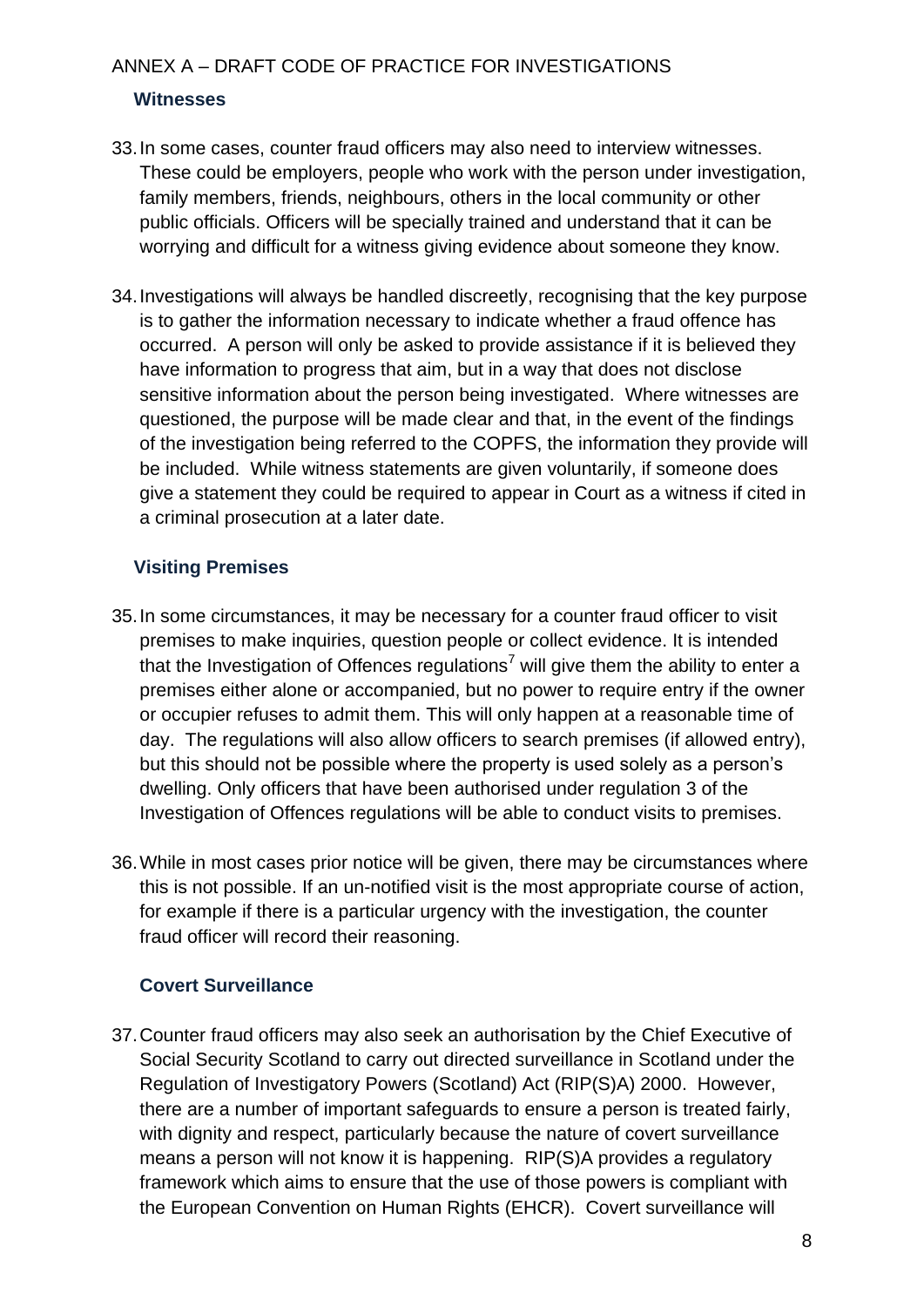only ever be carried out as a last resort and only where it is necessary and proportionate to do so. This must be clearly demonstrated in a robust business case, where authorisation will be sought from the Chief Executive of the agency. Another important safeguard is that Social Security Scotland will be subject to independent oversight and inspection by the judicially-led Investigatory Powers Commissioner's Office.

- 38.RIP(S)A also sets out that authorised surveillance has to be part of a specific investigation or operation and all surveillance will be carried out in accordance with the [RIP\(S\)A code of practice.](https://beta.gov.scot/publications/covert-surveillance-property-interference-code-practice/?inline=true) It provides guidance on when an authorisation may be appropriate and the procedures that must be followed before activity takes place. It also gives guidance on how information from surveillance should be treated, how it should be examined, retained, destroyed and how and when it can disclosed.
- 39.An authorisation under RIP(S)A may also allow Scottish public authorities to conduct covert surveillance within the UK for a period up to three weeks at a time<sup>7</sup>. This may allow surveillance to continue if the person travels from Scotland to another part of the UK.

## **Joint Investigations**

- 40.In more serious or complex cases of fraud, for example multiple benefits or organised crime, it may be appropriate to investigate with other law enforcement agencies or with other public bodies to prevent wider fraud or make sure that all of the offences are prosecuted together. These may include bodies such as DWP, Her Majesty's Revenue and Customs (HMRC), Local Authorities, the Home Office or the Police. This may mean information gathered during an investigation will be shared between these organisations, but this will always be done in accordance with the relevant law.
- 41.All investigations will be undertaken in accordance with requirements set out in other relevant legislation. This includes the Criminal Procedure (Scotland) Act 1995, the Criminal Justice and Licensing (Scotland) Act 2010, the Criminal Justice (Scotland) Act 2016, the Regulation of Investigatory Powers Act 2000, the Regulation of Investigatory Powers (Scotland) Act 2000 ("RIP(S)A"), the Data Protection Act 2018 and the General Data Protection Regulation. All relevant Codes of Practice<sup>8</sup> including this one, should be followed. Investigations must also be carried out in a way which gives effect to the requirements of the European Convention on Human Rights, particularly Article 6 which is the right to a fair trial and Article 8 which is the right to respect for private and family life. All relevant legislation is listed in the [annex](#page-38-0) to this document.

<sup>1</sup> <sup>8</sup> The Lord Advocate's Code of Practice re: section 57 of the Criminal Justice (Scotland) Act 2016 will be published in due course.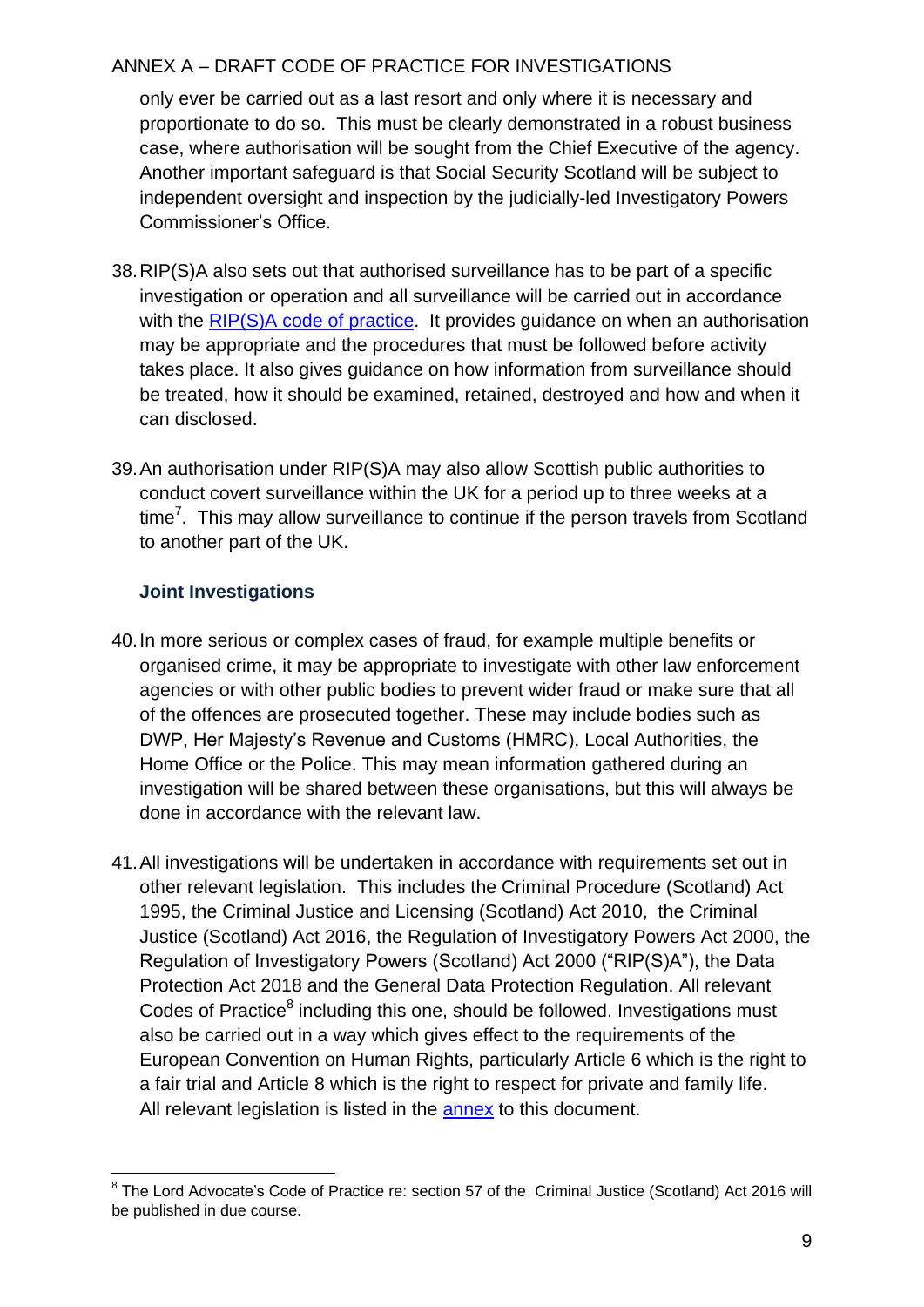## <span id="page-30-0"></span>Chapter 2 Standards for Counter Fraud Officers

- 42.Social Security Scotland counter fraud officers investigating social security offences in Scotland will be directly employed by the public sector. This provides assurance that they will be appropriately trained, accountable for the way they treat people they investigate, and that their use of intrusive powers is closely monitored and controlled.
- 43.The civil service code sets out the standards of behaviour expected of all civil servants when performing their duties. They are expected to carry out their role with integrity, honesty, objectivity, and impartiality. This expectation extends to all counter fraud officers of Social Security Scotland.
- 44.Counter fraud officers will have to show:
	- **Integrity**: putting the obligations of public service above personal interests
	- **Honesty**: being truthful and open
	- **Objectivity**: basing advice and decisions on thorough analysis of the evidence
	- **Impartiality**: acting only according to the merits of the case.

More information about the Civil Service Code can be found at the Scottish Government website<https://beta.gov.scot/publications/civil-service-code/>

- 45.All counter fraud officers will be specially trained members of staff who have the permission, expertise and skills to use their particular powers effectively and lawfully to gather the appropriate evidence. It is intended that some counter fraud officers will be specifically authorised by a certificate issued in accordance with regulation [3] of the draft Investigation of Offences regulations<sup>[7](#page-25-0)</sup> to use the additional powers set out in those regulations. These will be referred to as 'authorised officers'. This authorisation may be revoked at any time and provides further assurance that checks will be in place on whether use of the powers is proportionate and necessary.
- 46.If a counter fraud officer identifies a need to obtain information using the powers in the Investigation of Offences regulations, they must make a case to another counter fraud officer who will consider the facts of the case objectively and decide whether it is necessary and proportionate to do so.
- 47.Counter fraud officers will be subject to civil or criminal proceedings as well as disciplinary action if they are found to be abusing these powers. In addition they will also be subject to Codes of Practice relating to the other relevant legislation listed in the annex to this document and will have regard to the principles of the Act and Social Security Charter.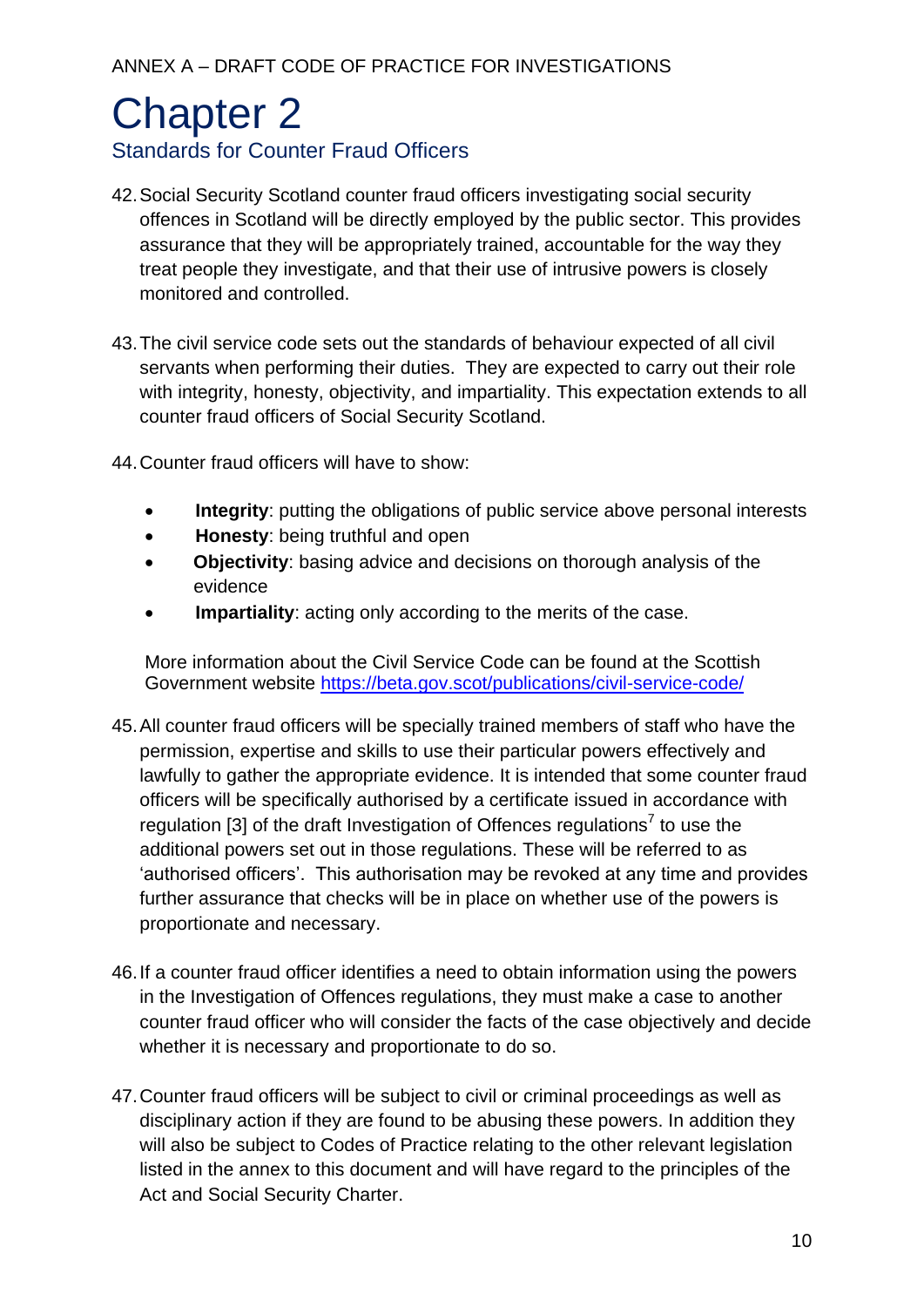- 48.As public sector employees, all Social Security Scotland staff will receive mandatory data protection, equality and diversity training. In addition, counter fraud officers will also be subject to internal disciplinary action for wrong-doing and any officer that unlawfully reveals information that they learned in the course of their work that relates to individuals under investigation may be prosecuted, whether they still work for Social Security Scotland or not.
- 49.The Information Commissioner is responsible for the promotion of good practice regarding the processing of personal data and for a breaches of the Data Protection Act 2018. Further information can be found on the Information Commissioner's Office website at [www.ico.org.uk.](http://www.ico.org.uk/)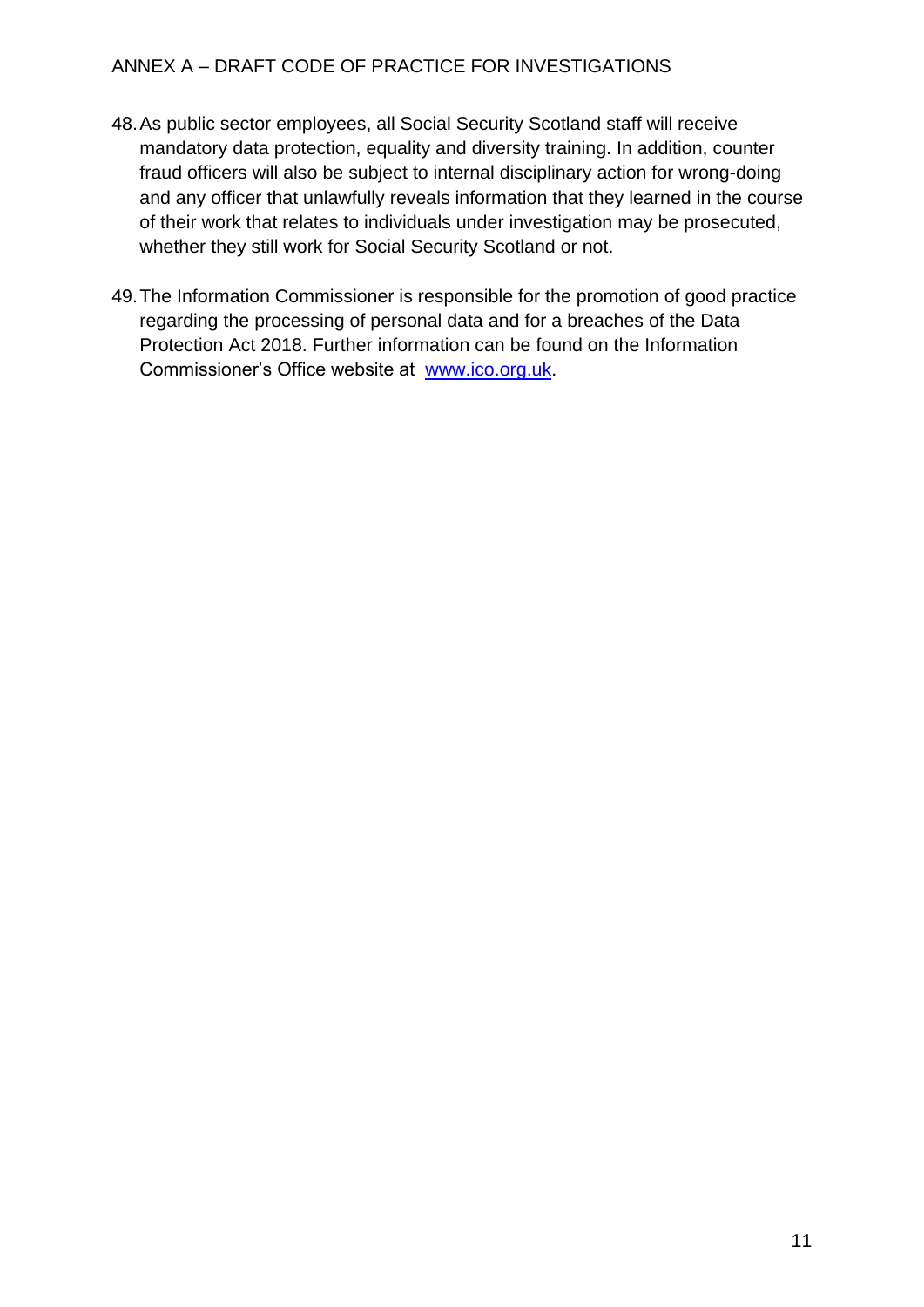## <span id="page-32-0"></span>Chapter 3 What to expect if you are being investigated

- 50.By their nature, investigations are carried out discreetly. To avoid unnecessary worry and distress to those who are found to have no case to answer, Social Security Scotland will not normally tell a person that they are under investigation while the facts are still being established.
- 51.As much information as possible will be gathered before the individual under investigation is informed and, where there are reasons to suspect they may have committed an offence, they will always be given an opportunity to put their side of the story and offer a reasonable explanation at an interview.

## **Interview under caution**

## **What is the interview for?**

- 52.**An interview under caution is a fact finding exercise** that helps the counter fraud officer understand what has happened and decide what to do next. It does not necessarily mean the individual has done anything wrong or that they will be prosecuted.
- 53.**The interview is voluntary and is a chance to provide a reasonable explanation** or to dispute or clarify any of the evidence gathered during an investigation. A person can also provide any documents that may support their explanation. Social Security Scotland will be impartial and treat that person with dignity and respect and in accordance with the law.

### **What happens**

- 54.**A letter will be issued with an invitation to attend the interview**. If another person such as an appointee, guardian or power of attorney is acting for the person who is receiving benefit, they will normally be dealt with directly. The agency will aim to ensure accessibility and be as flexible as possible about the time and place of the interview, working with the individual to assess their requirements. For example, it may be appropriate to conduct an interview in a person's home if they have restricted mobility, or somewhere local to their place of residence.
- 55.**The person who received the benefit payment will usually be interviewed,**  but in some circumstances it may be another person if it is suspected they have helped someone else to claim benefits fraudulently.
- 56.**The interview will be recorded and is carried out under caution** this means the suspect does not have to say anything, but that anything that is said may be used in evidence if there is a criminal prosecution. This will always be made clear to the person being interviewed before the interview begins. Recordings will be carefully stored with a clear audit trail to show how the evidence was obtained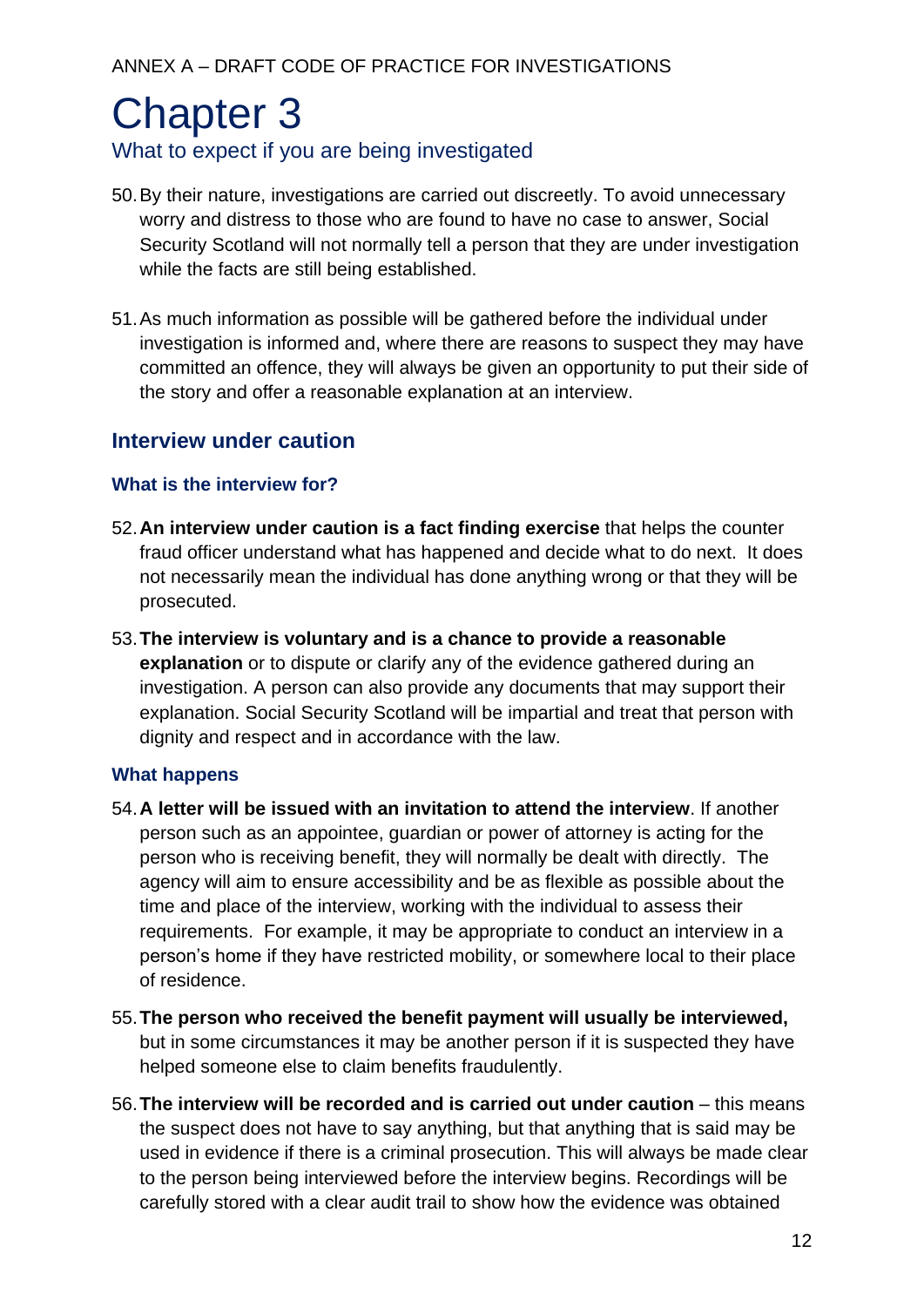and handled until it is either produced in court or the investigation ends. If a case is passed to the COPFS, a person would be able to obtain a copy of interview recordings through their solicitor.

- 57.**The person being questioned is entitled to have someone with them if they choose**. This is a very important principle, which focuses on the need to treat people with dignity and respect. A person can be accompanied by, for example, a friend, relative, advocate, welfare rights or legal representative, but there is no requirement in law for another person to be present. However, in the interests of fairness, an interview of a person under 16 years of age should not take place without a parent or other responsible adult present. The agency will be very clear about the rights of the accompanying person in terms of what they can and cannot do during an interview, which will also be set out in a leaflet and made available in advance of the interview.
- 58.**If the person being interviewed is an adult and because of a disability they appear to be unable to understand sufficiently what is happening or communicate effectively with the investigators, arrangements must be made to ensure that an appropriate adult is present at the interview**.
- 59.**The role of the parent, other responsible adult or appropriate adult is to provide support to the person being interviewed to help them understand what is happening and to facilitate effective communication between that person and the interviewer.** They should not answer questions on behalf of the person being interviewed, but can help them or ask investigators to clarify questions during the interview. They will be given the opportunity to speak at appropriate times.
- 60.**The person being interviewed is entitled to have a solicitor present during the interview or to consult with a solicitor at any time**. Although a person may choose not to exercise their right to have a solicitor present during the interview, they may change their mind at any time. If necessary, the interview should be adjourned until the person is given the opportunity to seek legal advice.
- 61. **It is the responsibility of the person to contact their own solicitor** for the purposes of any private consultation or to arrange their attendance during the interview. They will be told about his in advance of the interview taking place.

## 62. **A person should not be interviewed without a solicitor being present in the following situations:**

- if the person is under 16 years old;
- if the person is aged 16 or 17 years old, unless there is agreement from a parent or other responsible adult that the interview may proceed without a solicitor being present; or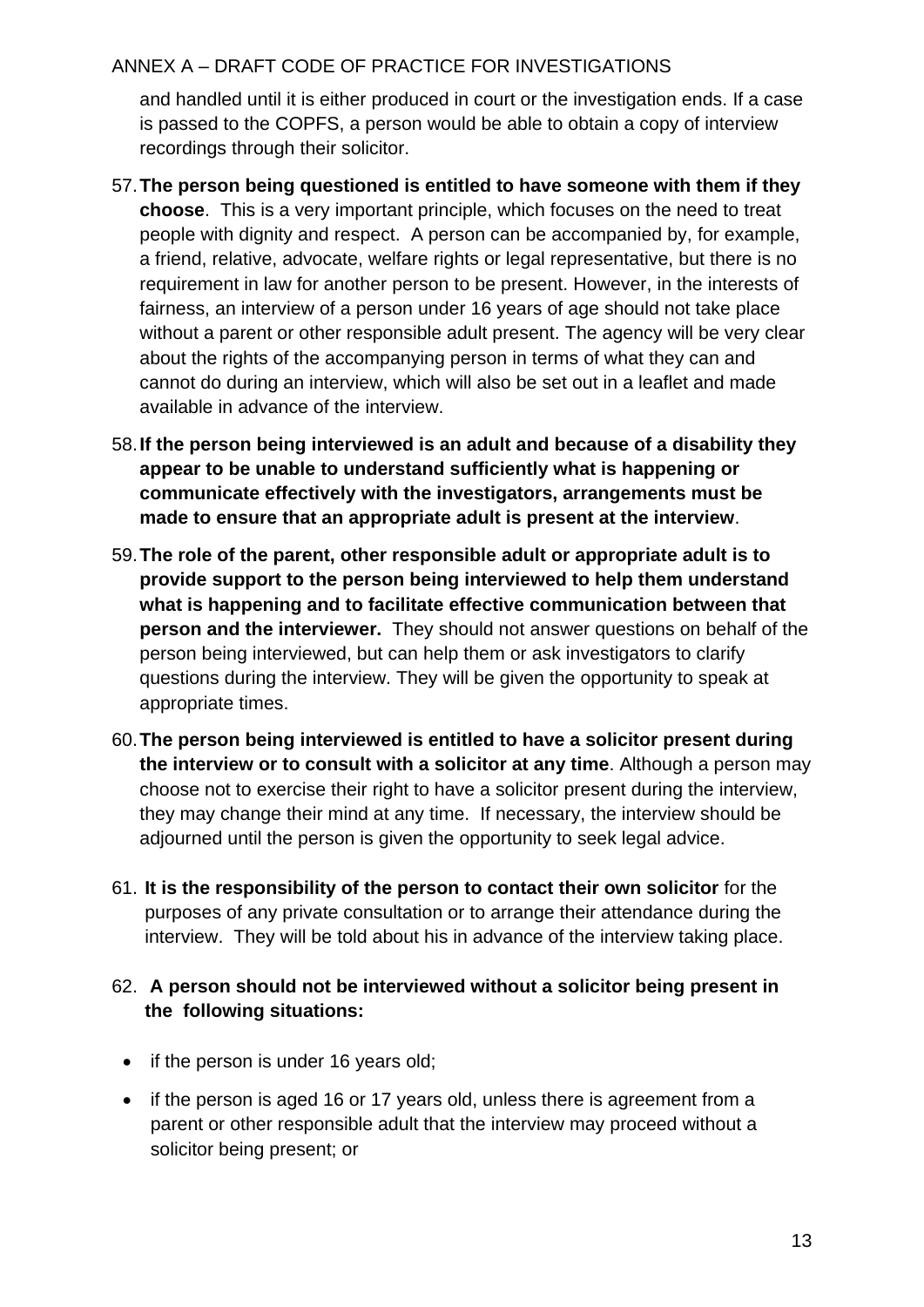- if the person is an adult and, owing to a disability, they appear to be unable to understand sufficiently what is happening or communicate effectively with interviewing officers.
- 63.**The interview may be paused at any time for a break or to allow a person being interviewed to seek legal advice, and they are free to end it at any time.**
- 64.**The person being questioned can always refuse to answer a question or to say anything at all**.

### 65.**At least two counter fraud officers will always be present.**

66.**An interpreter will be provided where appropriate.** In line with Section 4 of the Act, it will be ensured that individuals who have difficulty communicating (in relation to speech, language or otherwise) can understand questions and express themselves in ways that best meet their needs. This may be, for example, where English is not the first language, or the individual has a sensory impairment or communication difficulty. Account will also be taken of religious or cultural sensitivities where officers are aware of them.

### **Documents**

- 67.If information or documents are needed from the person being interviewed to help with the investigation, the reason it is needed will be explained and they will be asked to provide them voluntarily. A reasonable amount of time will be given to provide it, but if the time given is not long enough, the person under investigation should contact Social Security Scotland to explain how much more time they need and why.
- 68.If the request is reasonable, more time will be allowed. But if it is not deemed to be reasonable, or more time cannot be given, this will be explained. If the person being investigated has any difficulty getting the information and documents requested, they should make contact immediately to discuss how they will get it.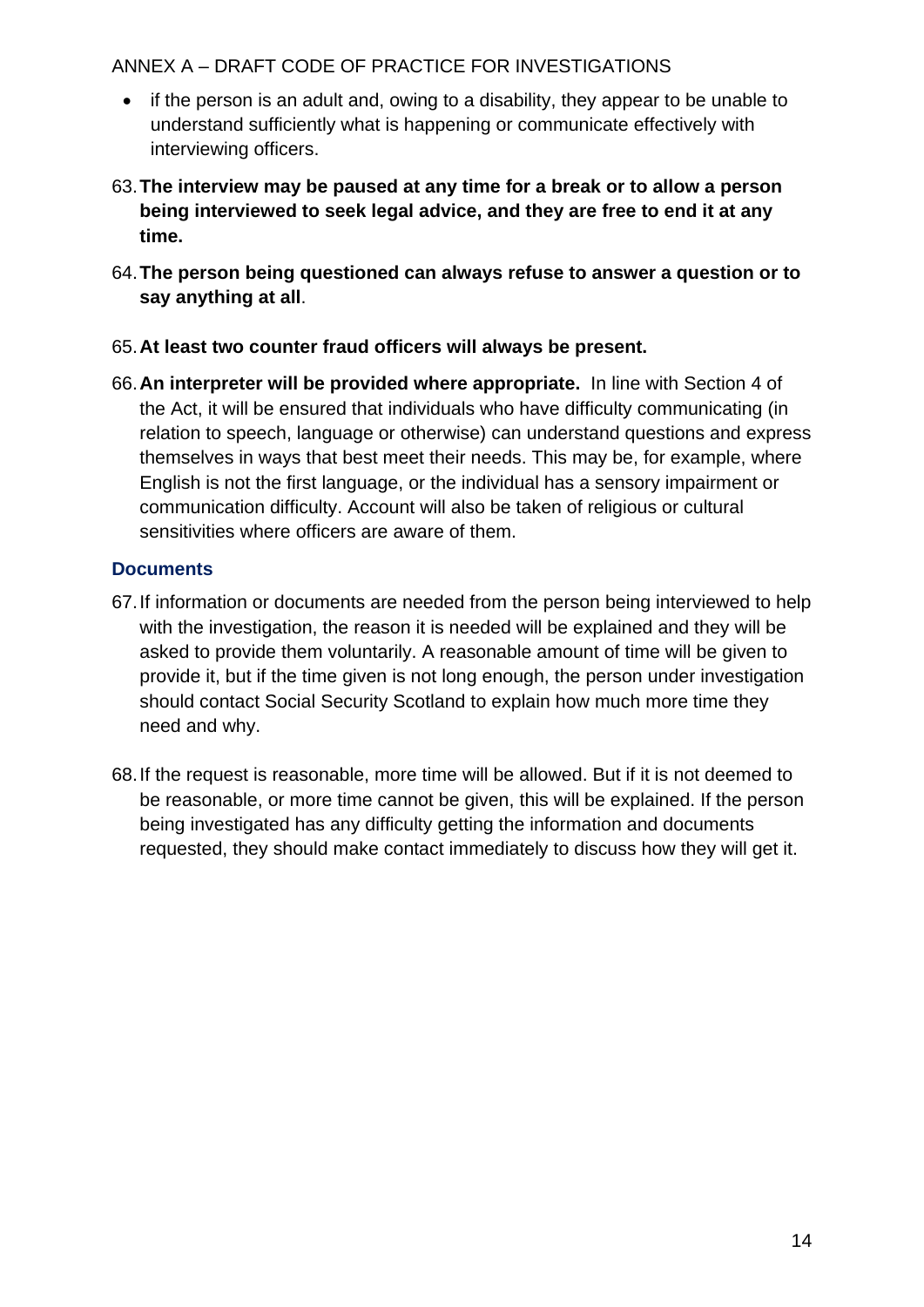## <span id="page-35-0"></span>Chapter 4 Outcome of an investigation

When an investigation is completed there are a number of possible outcomes:

#### **No case to answer**

69.Where there is no case to answer and the person under investigation was not aware that an investigation had been taking place, the investigation will be closed down with no further action. If the person was aware of the investigation, or had already been interviewed, this will always be confirmed in writing. The evidence gathered will be kept securely and destroyed according to Social Security Scotland's data retention policy.<sup>9</sup>

#### <span id="page-35-1"></span>**Evidence suggests a determination of entitlement is wrong**

70.If the gathered evidence shows that a current or past determination of entitlement is likely to be wrong, the counter fraud officer will pass the information to a person trained to administer the specific benefit, or benefits, that have been paid. With the new information they have been given, that decision maker will decide whether it was paid incorrectly:

### **Benefit was paid correctly**

71.If the decision maker decides that the benefit was paid correctly, no further action will be taken and the investigation will be closed. Social Security Scotland would then communicate with the person to confirm this.

### **Benefit was paid incorrectly**

1

- 72.If benefit was paid incorrectly, the decision maker will also consider whether or not Social Security Scotland should ask for the money to be paid back, in accordance with the relevant overpayment liability provisions in the Social Security (Scotland) Act. The individual would then be notified in writing of the outcome.
- 73.If the decision maker confirms that the benefit was paid incorrectly and the facts of the case and evidence suggest an offence has been committed, the counter fraud team may also decide that it should be reported to the Procurator Fiscal (PF). The Crown Office and Procurator Fiscal Service (COPFS) is Scotland's independent prosecution service and is responsible for all prosecutions in Scotland. Part of their role is to consider whether the evidence presented in a report from the police or other reporting agency is sufficient and capable of proving beyond reasonable doubt

<sup>&</sup>lt;sup>9</sup> Agency data retention policies are still in development but will be in place by commencement of BSG.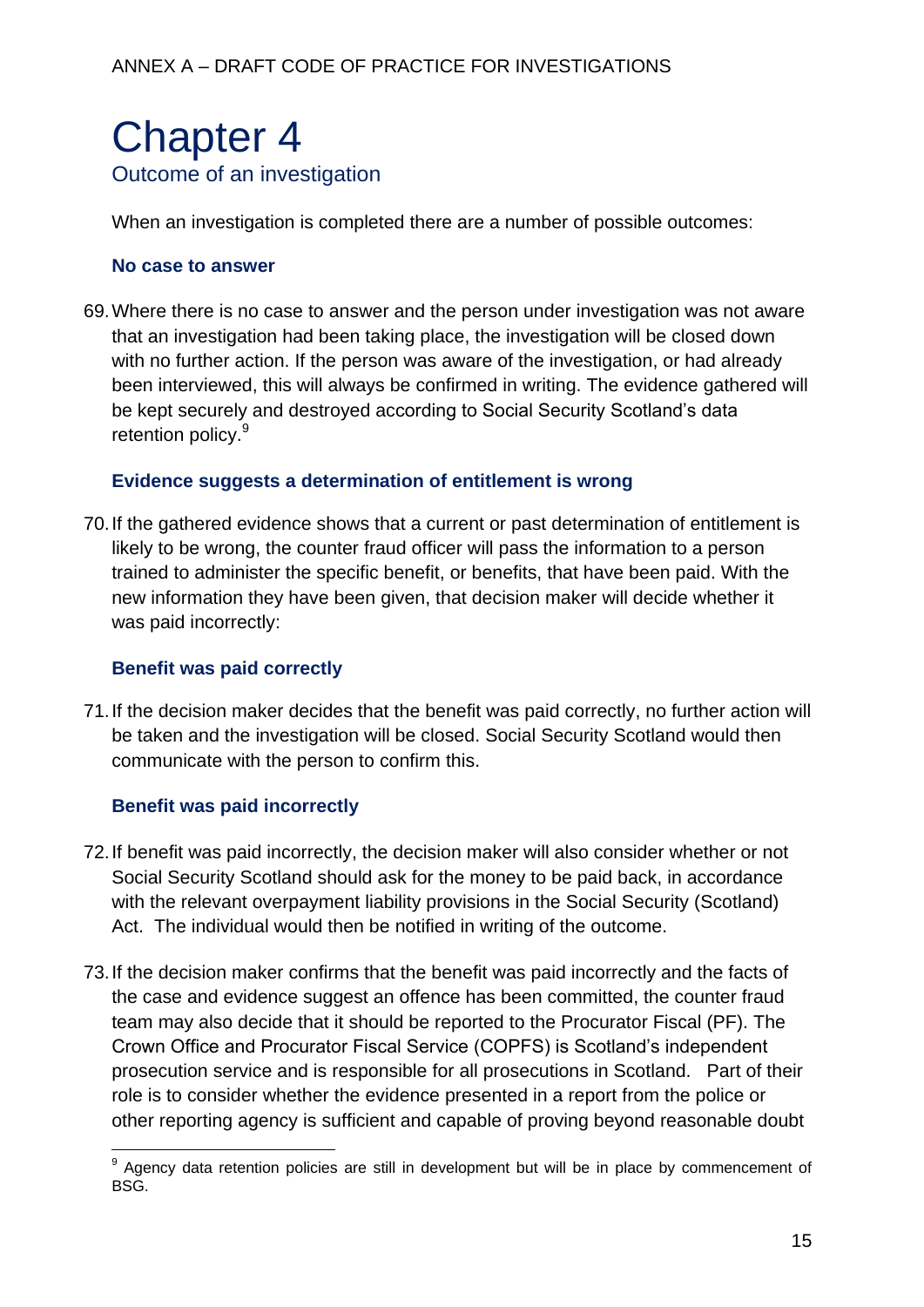that an offence has been committed. If so, the PF will decide what action if any it is appropriate to take in the public interest. More information about the role of COPFS can be found here [http://www.copfs.gov.uk.](http://www.copfs.gov.uk/)

74.If a decision is taken to report a case to the PF, Social Security Scotland would then write to the person to confirm this and to let them know that the investigation has concluded. The General Data Protection Regulation Article  $5(1)e^{10}$  requires that personal data is not kept longer than is necessary. When the investigation and all related action has ended the documents and evidence gathered will be retained and destroyed in line with Social Security Scotland's data retention policy which will be published separately<sup>[9](#page-35-1)</sup>.

<sup>1</sup> <sup>10</sup> <https://gdpr-info.eu/art-5-gdpr/>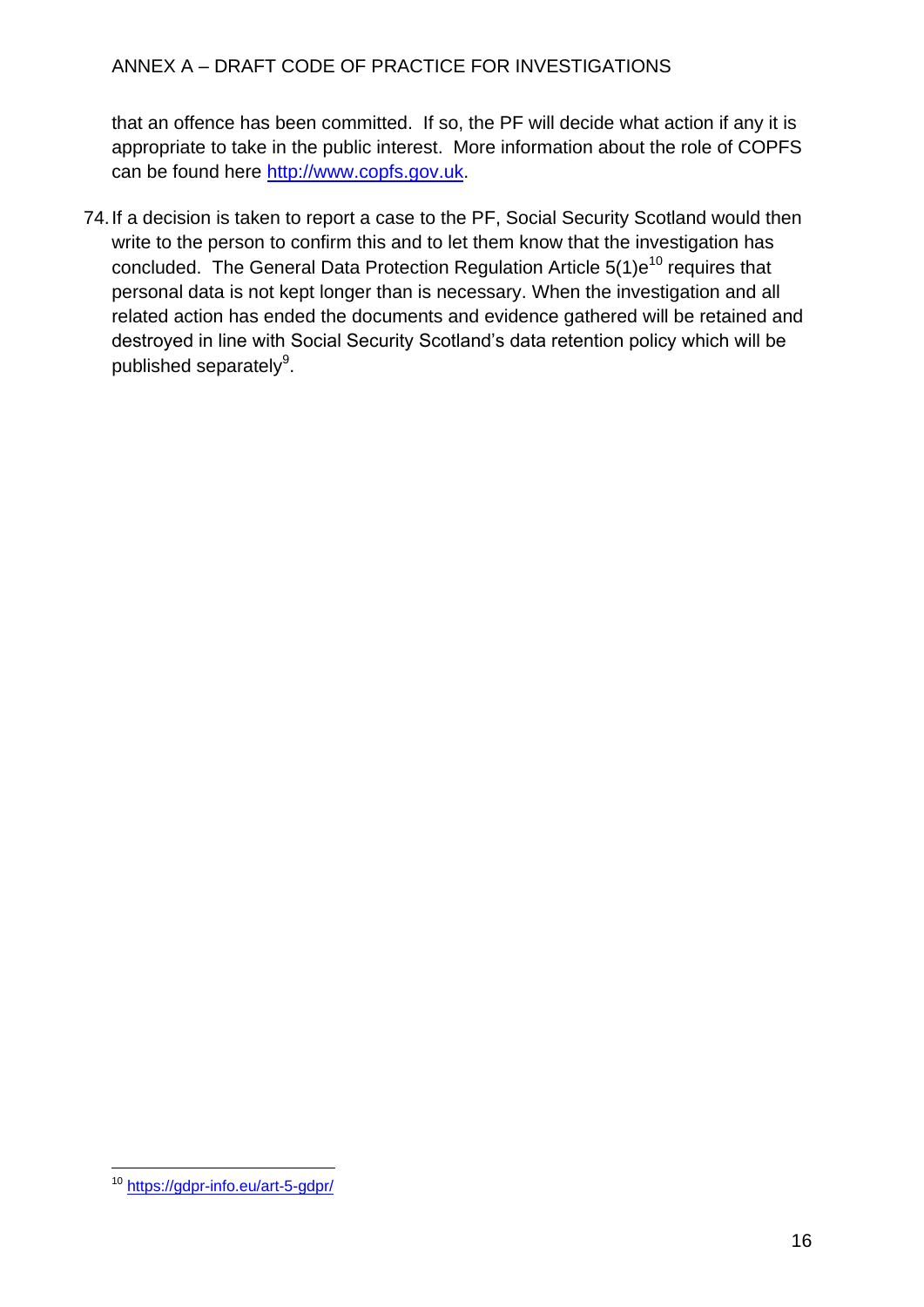## <span id="page-37-0"></span>Chapter 5 **Complaints**

- 75. If a person is unhappy with the way they have been treated during an investigation or believe Social Security Scotland has fallen short of the standards set out, a complaint can be made by following the process published at [insert hyperlink]  $^{11}$ .
- 76. Social Security Scotland processes have been designed to make sure that all feedback will be valued and acted on. Where possible, a complaint will be resolved quickly as soon as contact is made. Complaints will be independently and thoroughly investigated by a separate complaints team for Social Security Scotland without harming any other on-going claim to benefit a person may have.
- 77. **Stage 1 –** Contact can be made by phone, by letter or email. Social Security Scotland will try to resolve complaints within 5 working days if possible. A response may be made by phone or in person to try and resolve things. If the complaint is not resolved through this process, the complaint can be reconsidered at Stage 2.
- 78. **Stage 2 -** At stage 2 ,an acknowledgement will be sent of the complaint within 3 working days and a decision will be given as soon as possible. This should be after no more than 20 working days unless there is clearly a good reason for needing more time.
- 79. **Stage 3 -** If the complaint is not resolved through this procedure and the person remains unhappy with the response, the complaint can be raised with the **Scottish** [Public Services Ombudsman.](https://www.spso.org.uk/our-role)
- 80. All feedback provided to Social Security Scotland will help to improve and learn as an agency, and make the service better.

### **Complaints about Surveillance**

81. If a complaint is about Social Security Scotland's use of surveillance powers, information can be found about how to complain to the Investigatory Powers Tribunal in the RIP(S)A Code of Practice [https://beta.gov.scot/publications/covert](https://beta.gov.scot/publications/covert-surveillance-property-interference-code-practice/pages/10/)[surveillance-property-interference-code-practice/pages/10/](https://beta.gov.scot/publications/covert-surveillance-property-interference-code-practice/pages/10/) .

For more information about this publication, contact: Stephen Martin Email: Stephen.Martin@gov.scot

<sup>1</sup> <sup>11</sup> The full Social Security Scotland complaints process with relevant contact details is still in development and not available at time of drafting.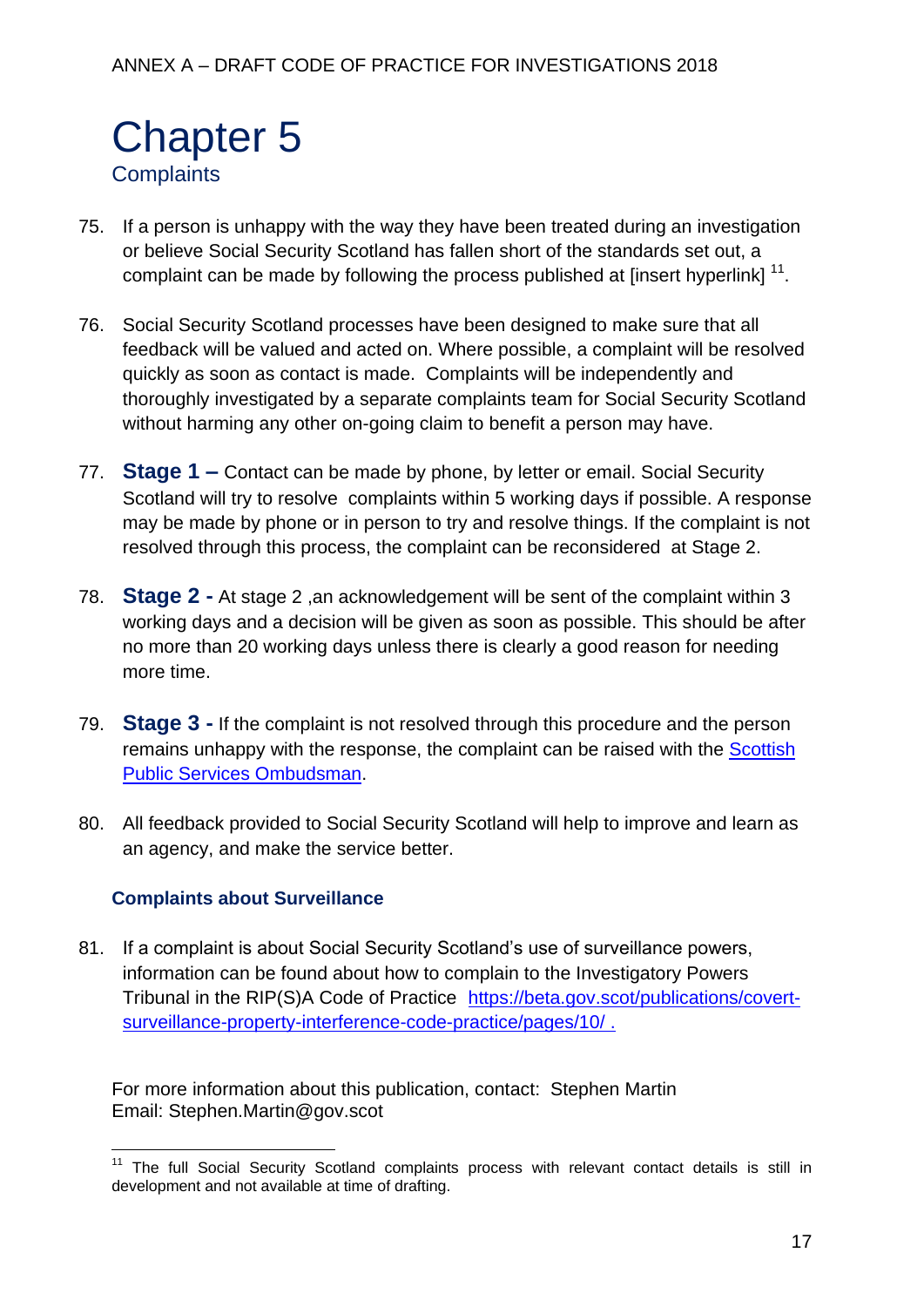# <span id="page-38-0"></span>ANNEX

## Relevant Legislation

- [Social Security Scotland Act 2018](http://www.legislation.gov.uk/asp/2018/9/pdfs/asp_20180009_en.pdf)
- [Criminal Procedure \(Scotland\) Act 1995](http://www.legislation.gov.uk/ukpga/1995/46/contents)
- [Criminal Justice \(Scotland\) Act 2016](http://www.legislation.gov.uk/asp/2016/1/contents/enacted)
- [Criminal Justice and Licensing \(Scotland\) Act 2010](http://www.legislation.gov.uk/asp/2010/13/contents)
	- o [Criminal Justice and Licensing \(Scotland\) Act 2010 \(Section 164\) Code of](http://www.copfs.gov.uk/images/Documents/Prosecution_Policy_Guidance/Guidelines_and_Policy/Code%20of%20Practice%20-%20Disclosure%20of%20Evidence%20in%20Criminal%20Proceedings.pdf)  Practice - [Disclosure Of Evidence In Criminal Proceedings](http://www.copfs.gov.uk/images/Documents/Prosecution_Policy_Guidance/Guidelines_and_Policy/Code%20of%20Practice%20-%20Disclosure%20of%20Evidence%20in%20Criminal%20Proceedings.pdf)
- [Regulation of Investigatory Powers Act 2000](https://www.legislation.gov.uk/ukpga/2000/23/contents)
	- o [Covert surveillance and covert human intelligence sources codes of](https://www.gov.uk/government/publications/covert-surveillance-and-covert-human-intelligence-sources-codes-of-practice)  [practice](https://www.gov.uk/government/publications/covert-surveillance-and-covert-human-intelligence-sources-codes-of-practice)
- [Regulation of Investigatory Powers \(Scotland\) Act 2000 \("RIP\(S\)A"\)](https://www.legislation.gov.uk/asp/2000/11/contents)
	- o [RIP\(S\)A: Covert Surveillance and Property Interference Code of Practice](http://www.gov.scot/Publications/2017/12/5734/downloads)
	- o [RIP\(S\)A Covert Human Intelligence Sources Code of Practice](https://beta.gov.scot/publications/covert-human-intelligence-sources-code-practice/)
- [Data Protection Act 2018](http://www.legislation.gov.uk/ukpga/2018/12/schedule/2/enacted)
- **[General Data Protection Regulation](https://gdpr-info.eu/)**
- [Human Rights Act 1998](https://www.legislation.gov.uk/ukpga/1998/42/contents)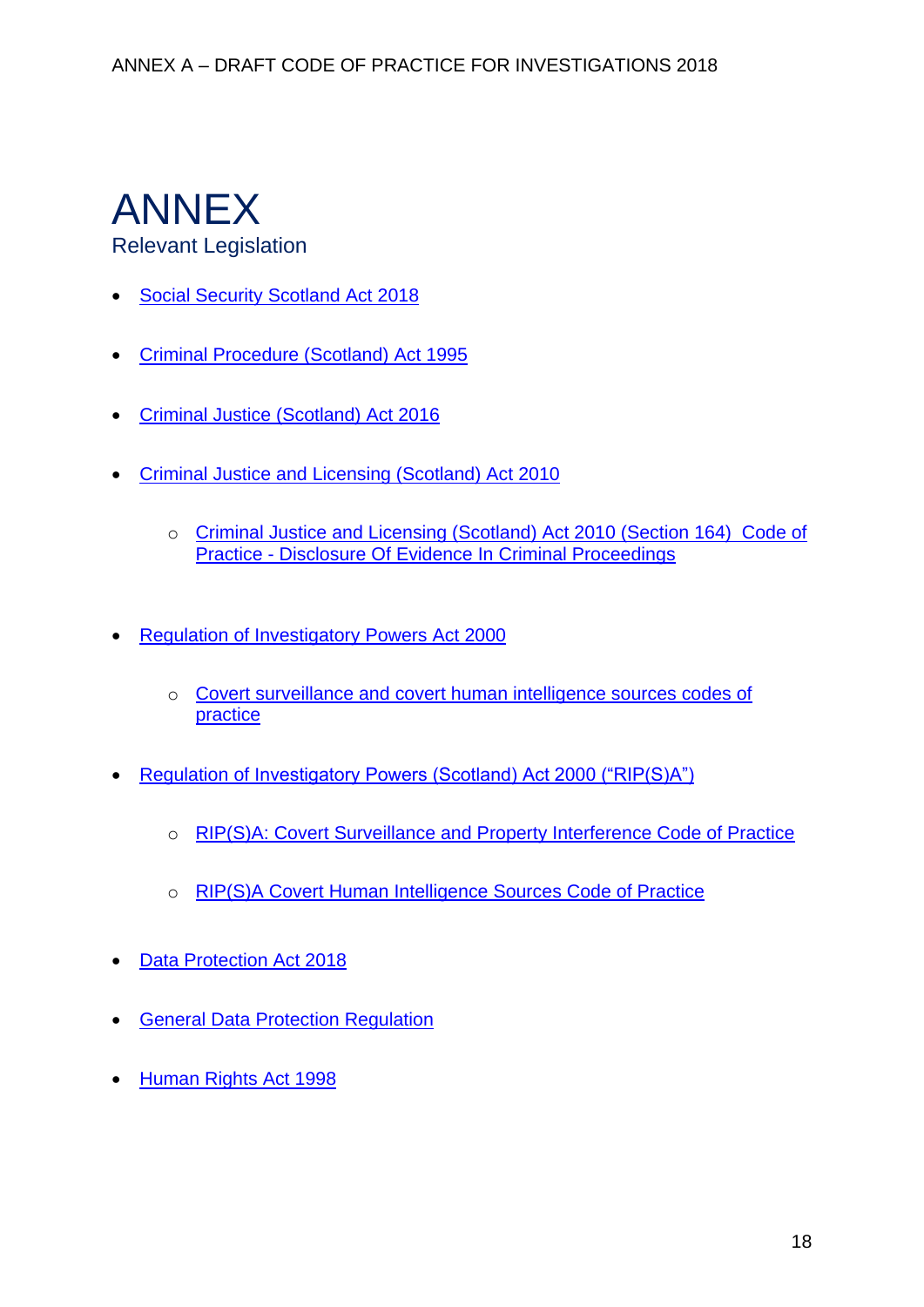*Draft Regulations laid before the Scottish Parliament under section 96(2) of the Social Security (Scotland) Act 2018, for approval by resolution of the Scottish Parliament.*

DRAFT SCOTTISH STATUTORY INSTRUMENTS

## **2018 No.**

## **SOCIAL SECURITY**

## The Social Security Assistance (Investigation of Offences) (Scotland) Regulations 2018

| Made                | the company of the company of the |  | $\qquad \qquad \blacksquare$ | 2018 |
|---------------------|-----------------------------------|--|------------------------------|------|
| Coming into force - |                                   |  | $\overline{\phantom{a}}$     | 2018 |

The Scottish Ministers make the following Regulations in exercise of the powers conferred by section 75 of the Social Security (Scotland) Act  $2018<sup>{12}</sup>$  and all other powers enabling them to do so.

In accordance with section 96(2) of that Act a draft of these Regulations has been laid before and approved by resolution of the Scottish Parliament.

#### PART 1

#### Introductory and interpretation

#### **Citation and commencement**

**1.** These Regulations may cited as the Social Security Assistance (Investigation of Offences) (Scotland) Regulations 2018 and come into force on [ ].

#### **Interpretation**

#### **2.** In these Regulations—

"the Act" means the Social Security (Scotland) Act 2018;

"matters that may be investigated" means the matters described in regulation  $3(6)$ ;

"authorised officer" means a person acting in accordance with any authorisation given by the Scottish Ministers under regulation 3 which is for the time being in force in relation to the authorised officer;

"dwelling-house" means any residential accommodation, whether or not consisting of the whole or part of a building and whether or not comprising separate and self-contained premises;

"premises" includes any building or structure, any land and any means of transport;

"types of assistance" means the types of assistance provided for by Chapter 2 of Part 2 of the Act.

1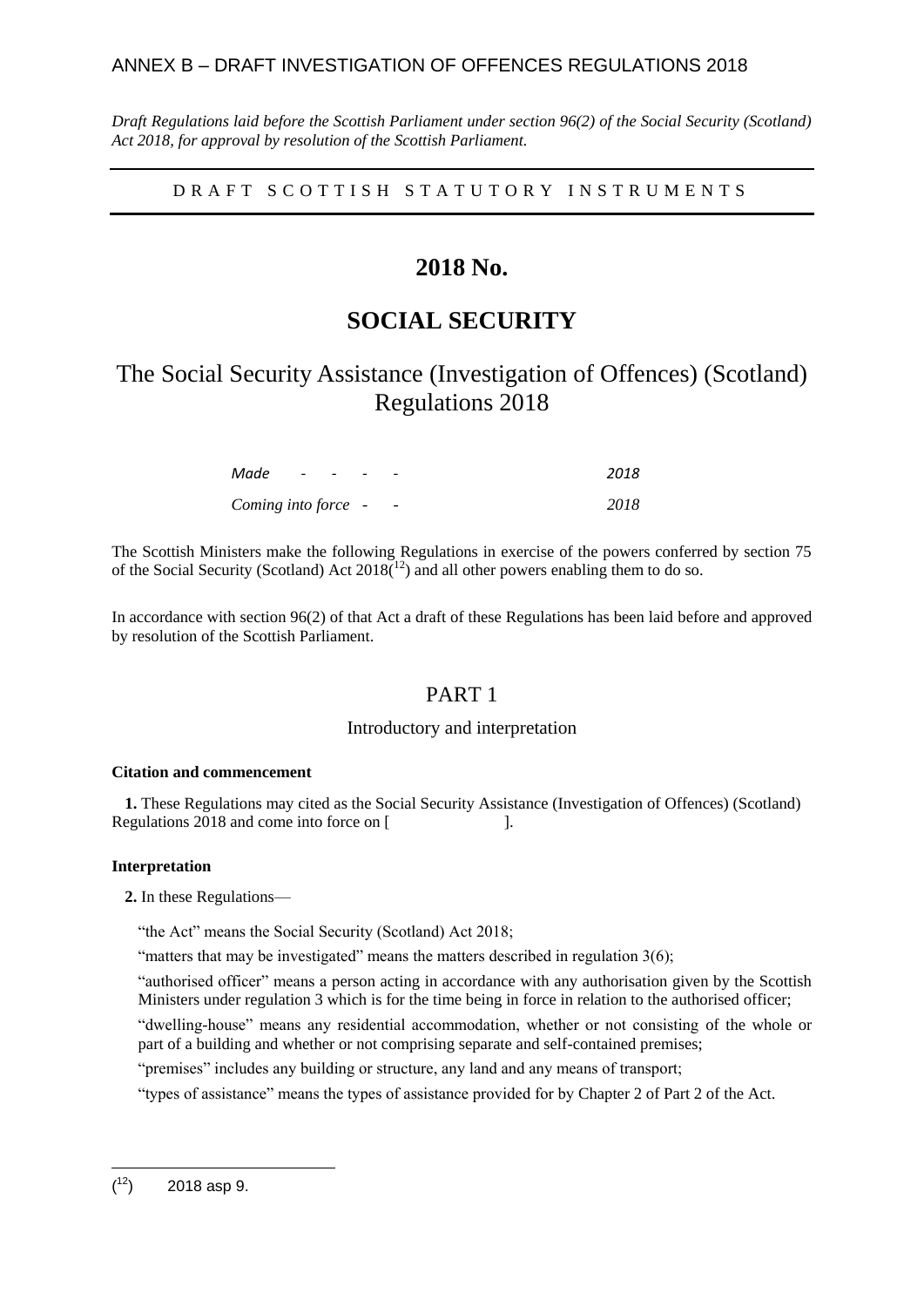#### PART 2

#### Authorisations

#### <span id="page-40-1"></span>**Authorisations for investigators**

**3.**—(1) An individual has the authorisation of the Scottish Ministers for the purposes of these Regulations if, and only if, the Scottish Ministers have granted an authorisation for one or more of the matters that may be investigated (see paragraph (5)).

(2) An authorisation may only be granted to an individual who is an employee of a public body, within the meaning of section 12(2) of the Act, and ceases if that individual's employment terminates.

- (3) An authorisation granted for the purposes of these Regulations to an individual—
	- (a) must be contained in a certificate provided to that individual as evidence of their entitlement to exercise powers conferred by these Regulations;
	- (b) may contain provision as to the period for which the authorisation is to have effect; and
	- (c) may restrict the powers exercisable under the authorisation so as to limit their exercise to some of the matters that may be investigated, to particular circumstances or in relation to particular types of assistance.

(4) An authorisation granted under these Regulations may be withdrawn at any time by the Scottish Ministers.

(5) An individual who for the time being has the authorisation of the Scottish Ministers for the purposes of these Regulations shall be entitled, in connection with one or more of the matters that may be investigated, to exercise any of the powers which are conferred on an authorised officer by regulations 4, 5 and 6.

- (6) The matters that may be investigated are—
	- (a) activity related to the possible commission of any of the following offences—
		- (i) trying to obtain assistance by deceit as described in section 71 of the Act;
		- (ii) failing to notify a change in circumstances as described in section 72 of the Act;
		- (iii) causing a failure to notify a change in circumstances as described in section 73 of the Act;
	- (b) in relation to the offences described in sub-paragraph (a), where a disease or injury has given rise to, or may give rise to, a claim for assistance under the Act, the circumstances in which that disease or injury—
		- (i) occurred, or may have occurred, or
		- (ii) was, or may have been, received or contracted,

#### PART 3

#### Investigatory powers

#### <span id="page-40-0"></span>**Power to require information**

**4.**—(1) Subject to paragraph (3), an authorised officer who has grounds for suspecting that a person has or may have possession of or access to any information about any matter that is relevant to one or more of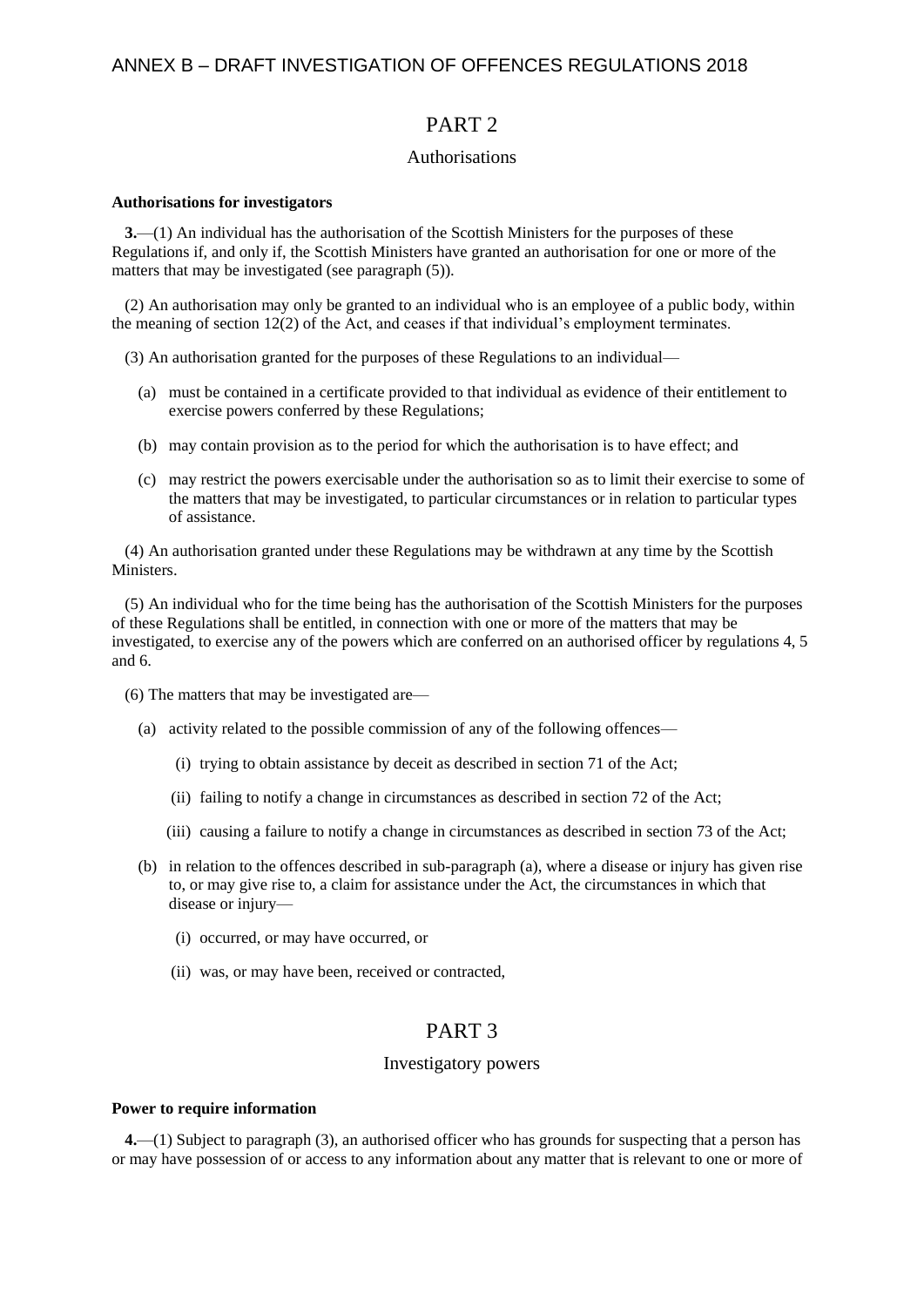the matters that may be investigated may, by notice, require that person to provide the information described in paragraph (2).

(2) The information a person may be required to provide is all such information as is described in the notice of which the person is in possession, or to which the person has access, and which it is reasonable for the authorised officer to require in connection with an investigation.

(3) A notice given under paragraph (1) must specify the time period from the date the person receives the notice within which the information is to be provided, which must be no fewer than 10 working days from that date.

(4) An authorised officer may vary a notice, but only to remove a requirement or to extend the time period for compliance.

(5) Nothing in paragraph (4) restricts the ability of an authorised officer to issue a further notice requiring information.

(6) Where a notice given under paragraph (1) is sent by post or email, the person will be taken to have received the notice 48 hours after it is sent, unless the contrary is shown.

- (7) No person may be required under this regulation to provide—
	- (a) any information that incriminates, or tends to incriminate, either the person or the person's spouse or civil partner; or
	- (b) any information in relation to which a claim for legal professional privilege between client and legal adviser would be successful in any proceedings,

<span id="page-41-0"></span>whether that information is in documentary form or not.

#### **Power of Scottish Ministers to require electronic access to information**

**5.**—(1) Where it appears to the Scottish Ministers that—

- (a) a person keeps electronic records;
- (b) those records contain or are likely from time to time to contain information that is relevant to any of the matters that may be investigated; and
- (c) facilities exist under which electronic access to those records is being provided, or is capable of being provided, by that person to other persons,

the Scottish Ministers may require that person to enter into arrangements under which authorised officers are allowed access to such records.

- (2) An authorised officer
	- (a) will be entitled to obtain information in accordance with arrangements entered into under paragraph (1) only if the officer's authorisation states that it applies for the purposes of that paragraph;
	- (b) may only seek to obtain information in accordance with such arrangements if the information relates to a particular person and could be the subject of a requirement for information under regulation 4(1).
- (3) Arrangements under paragraph (1) may include—
	- (a) requirements as to the electronic access to records that is to be made available to authorised officers;
	- (b) requirements as to the keeping of records of the use that is made of the arrangements;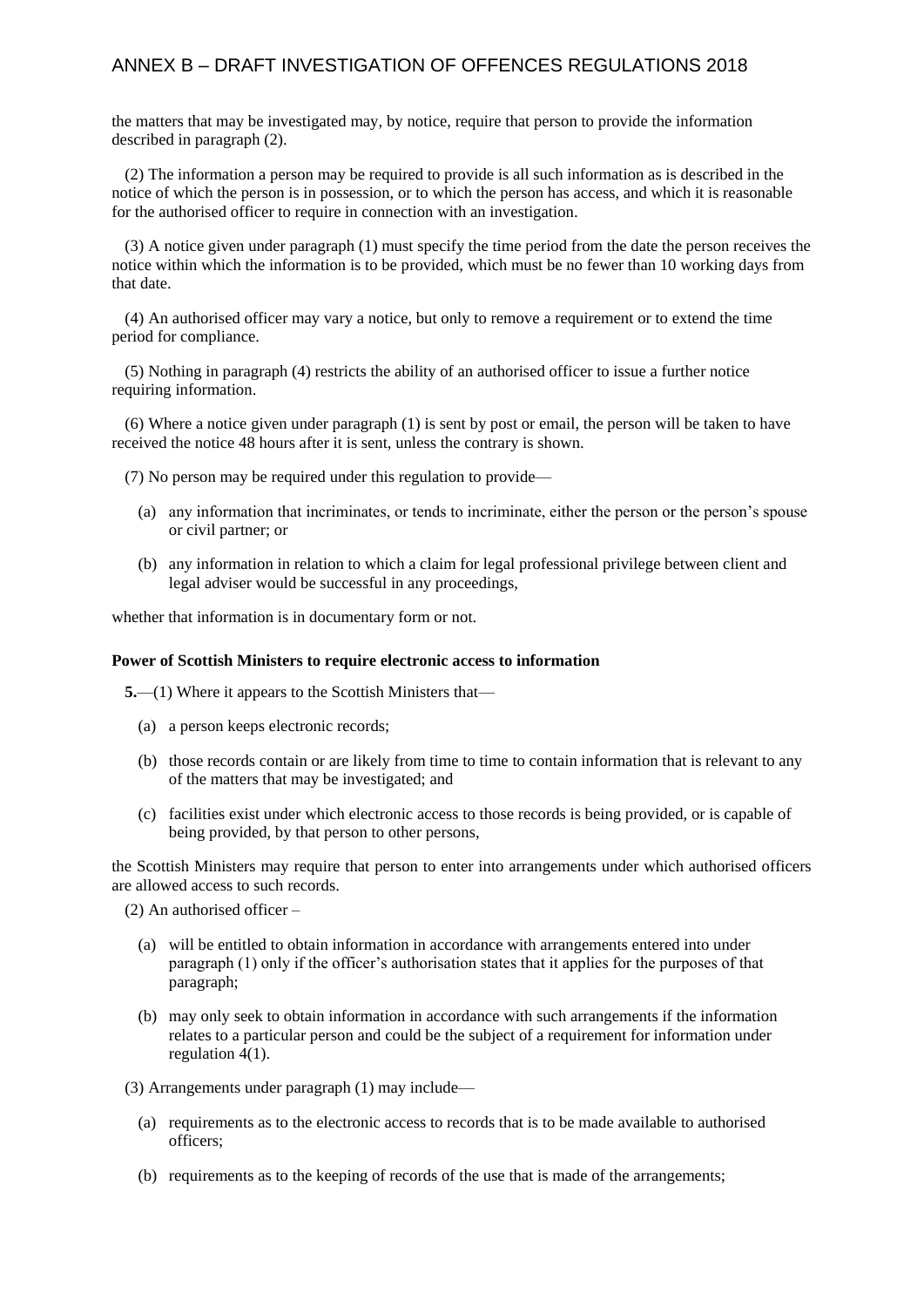- (c) requirements restricting the disclosure of information about the use that is made of the arrangements;
- (d) such other requirements as the Scottish Ministers consider appropriate in connection with allowing access to records by authorised officers.

(4) An authorised officer who is allowed access in accordance with arrangements entered into under paragraph (1) is entitled to make copies of, and to take extracts from, any records containing information which the authorised officer would be entitled to require under regulation  $4(1)$ .

(5) Any copies or extracts made or taken in accordance with paragraph (4) must be destroyed when they cease to be needed in connection with all of the matters that may be investigated.

#### <span id="page-42-0"></span>**Entry and search of premises**

**6.**—(1) Subject to paragraph (2), an authorised officer is entitled to enter any premises to which it is reasonable for the authorised officer to require entry in order to exercise the powers conferred by this regulation, at any reasonable time and either alone or accompanied by such other person or persons as the authorised officer thinks appropriate in the circumstances.

(2) An authorised officer—

- (a) may not search any premises used solely as a private dwelling-house, and
- (b) may enter any premises only with the permission of their owner or occupier.

(3) An authorised officer seeking permission to enter any premises in accordance with this regulation must, if required to do so, produce the certificate containing the person's authorisation for the purposes of these Regulations.

(4) An authorised officer who has entered any premises under this regulation—

- (a) may search the premises, if they are not used solely as a private dwelling-house and
- (b) may carry out any inquiry there,

as appears to the officer to be appropriate in connection with any one or more of the matters that may be investigated.

- (5) An authorised officer who has entered any premises may—
	- (a) question any person whom the authorised officer finds there;
	- (b) require any person whom the authorised officer finds there to do either or both of the following, if reasonably required in connection with one or more of the matters that may be investigated—
		- (i) to provide the authorised officer with information,
		- (ii) to produce documents or, if necessary, create copies of, or extracts from, documents;
	- (c) take possession of and remove, or make copies of, any documents which appear to the authorised officer to contain information that is relevant to any of those matters.

(6) Any documents removed in accordance with paragraph (5)(c) must be returned, and any copies that are made destroyed, when they cease to be needed in connection with all of the matters that may be investigated.

(7) No person may be required under this regulation to provide—

(a) any information that incriminates, or tends to incriminate, either the person or the person's spouse or civil partner; or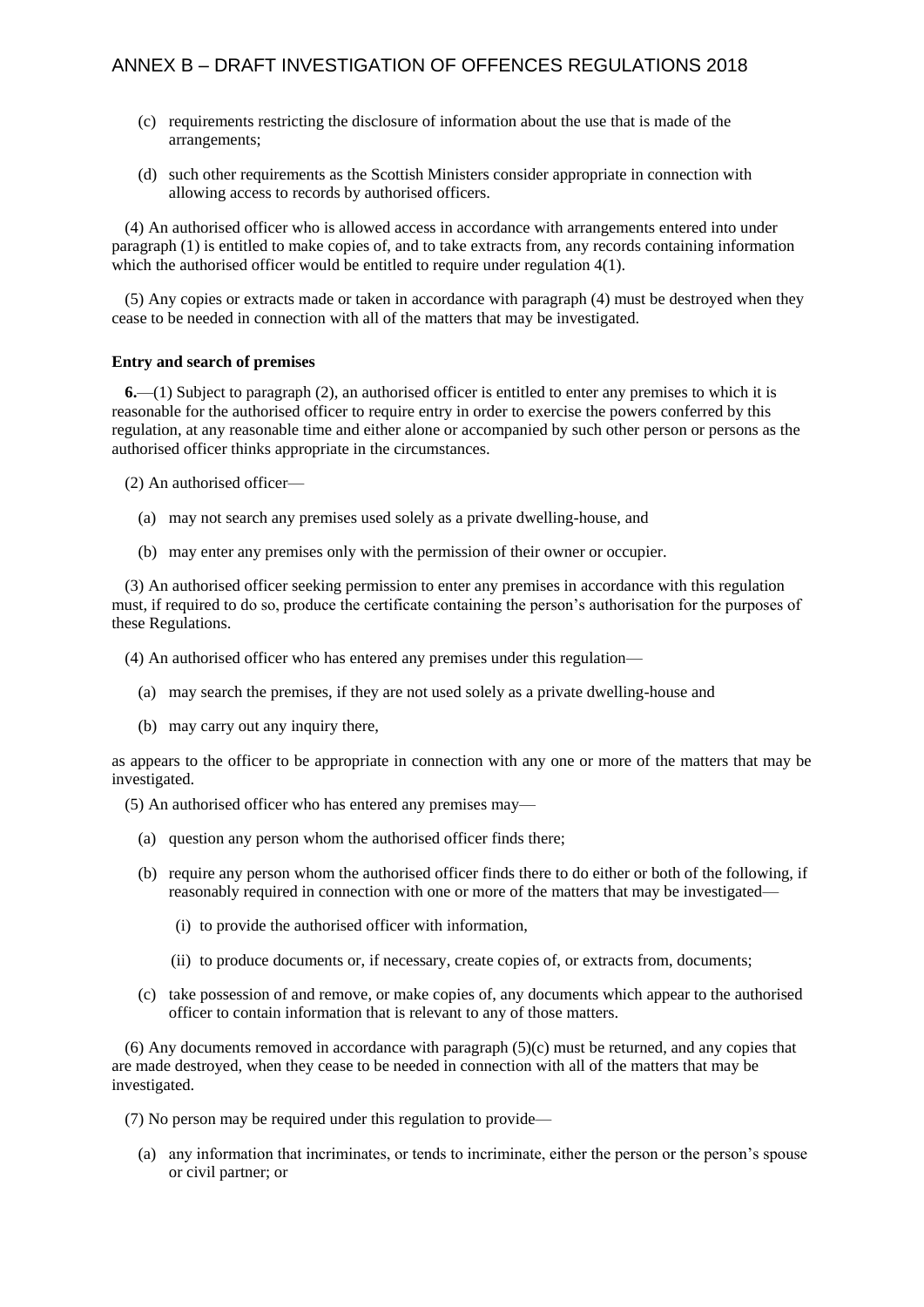(b) any information in relation to which a claim for legal professional privilege between client and legal adviser would be successful in any proceedings,

whether that information is in documentary form or not.

#### PART 4

#### Offences under these Regulations

#### <span id="page-43-0"></span>**Delay, obstruction etc of an investigation**

**7.** A person is guilty of an offence and liable on summary conviction to a fine not exceeding level 3 on the standard scale if the person—

- (a) deliberately delays or obstructs an authorised officer in the exercise of any power under these Regulations;
- (b) fails, without reasonable excuse, to comply with any requirement imposed by or under these Regulations;
- (c) deliberately provides information which the person knows, or ought to know, is false or misleading;
- (d) deliberately destroys information that has been required under regulation 4 or 5, to avoid compliance with the requirement.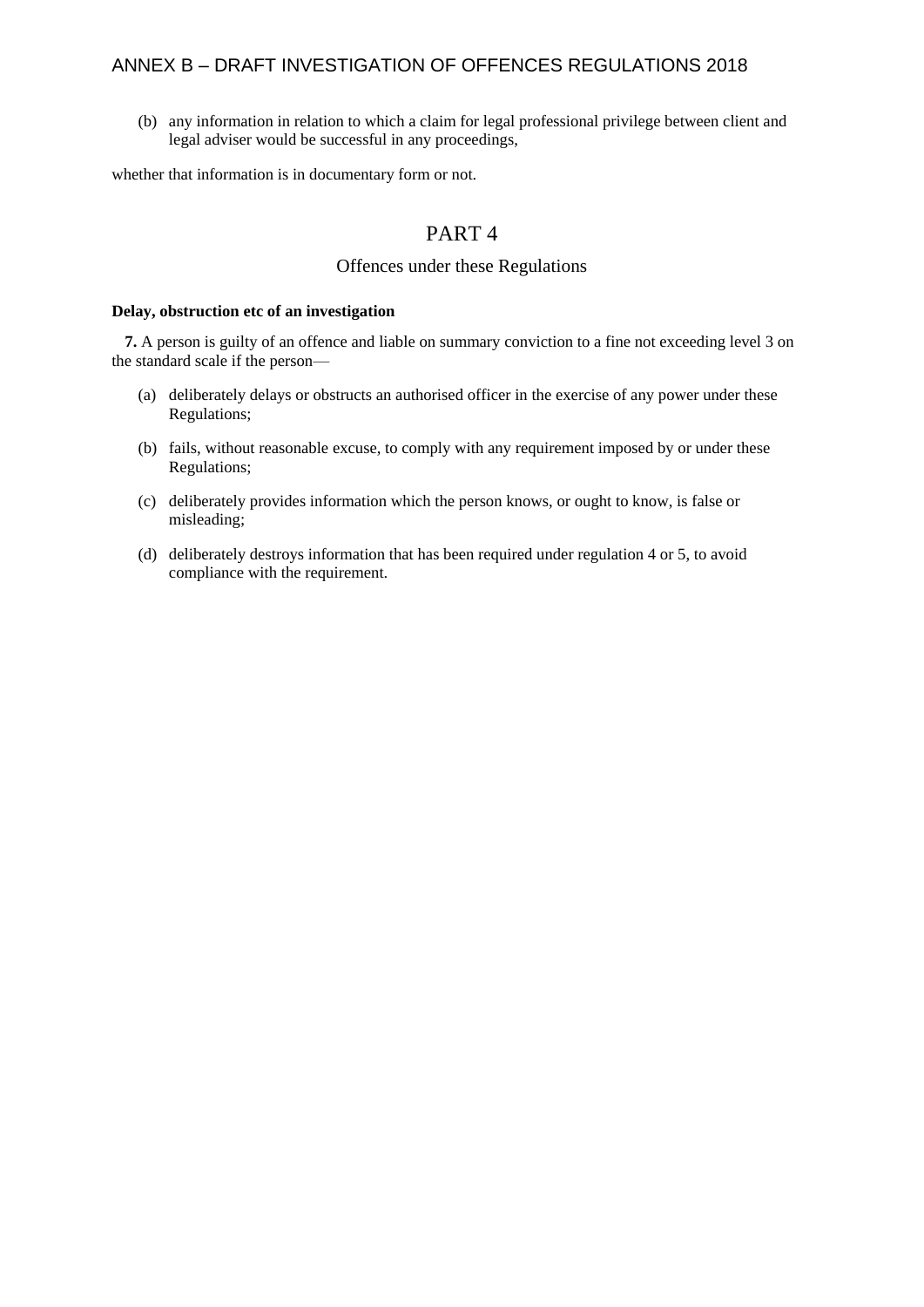## **RESPONDING TO CONSULTATION**

We are inviting responses to this consultation paper by 29<sup>th</sup> of October 2018.

To submit your response online please visit: [https://consult.gov.scot/social](https://consult.gov.scot/social-security/fraud-investigations)[security/fraud-investigations](https://consult.gov.scot/social-security/fraud-investigations)

If you would prefer, you can email your response to: [fraudregulationssocialsecurity@gov.scot](mailto:fraudregulationssocialsecurity@gov.scot)

or you can send it to us by post to:

**Cross Cutting Policy Team (Fraud) Social Security Directorate Scottish Government 5 th Floor 5 Atlantic Quay Glasgow G2 8LU**

#### **Handling your response**

We need to know how you wish your response to be handled and, in particular, whether you are happy for your response to be made public.

If you are emailing or posting your response to us please complete the **Respondent Information Form** as this will ensure that we treat your response appropriately. If you are completing your response online you will be asked how you would like your response to be handled. More information can be found on the Respondent Information Form itself.

All respondents should be aware that the Scottish Government is subject to the provisions of the Freedom of Information (Scotland) Act 2002 and would therefore have to consider any request made to in under the Act for information relating to responses made to this consultation exercise.

#### **Comments and concerns**

If you have any comments about how this consultation exercise has been conducted please send them by email or post using the details provided above.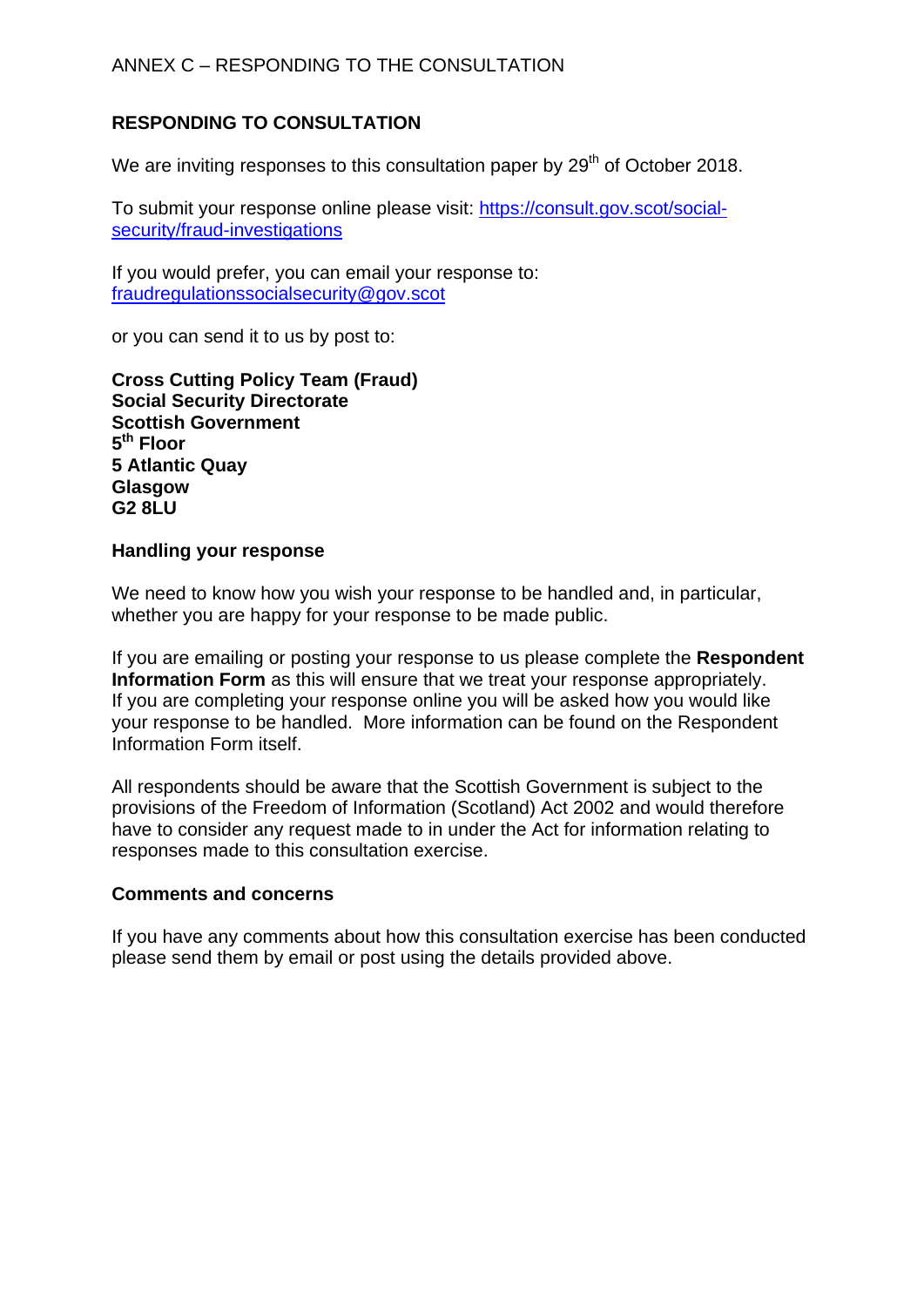

#### **Consultation on the Code of Practice for Investigations and Investigation of Offences Regulations**

### **RESPONDENT INFORMATION FORM**

**Please Note** this form **must** be completed and returned with your response. Are you responding as an individual or an organisation?

☐ Individual

☐ Organisation

Full name or Organisation's name

| Phone number   |  |  |  |
|----------------|--|--|--|
| <b>Address</b> |  |  |  |
|                |  |  |  |
|                |  |  |  |
|                |  |  |  |
| Postcode       |  |  |  |

Email

The Scottish Government would like your permission to publish your consultation response. **Please indicate your publishing preference:**

- ☐ **Publish response with name**
- ☐ **Publish response only (without name)\***
- ☐ **Do not publish response**

#### **\*Information for organisations:**

analysis report.

The option 'Publish response only (without name)' is available for **individual respondents only**. If this option is selected, the organisation name will still be published.

If you choose the option 'Do not publish response', your organisation name may still be listed as having responded to the consultation in, for example, the

We will share your response internally with other Scottish Government policy teams who may be addressing the issues you discuss. They may wish to contact you again in the future, but we require your permission to do so. Are you content for Scottish Government to contact you again in relation to this consultation exercise?

☐ **Yes**

☐ **No**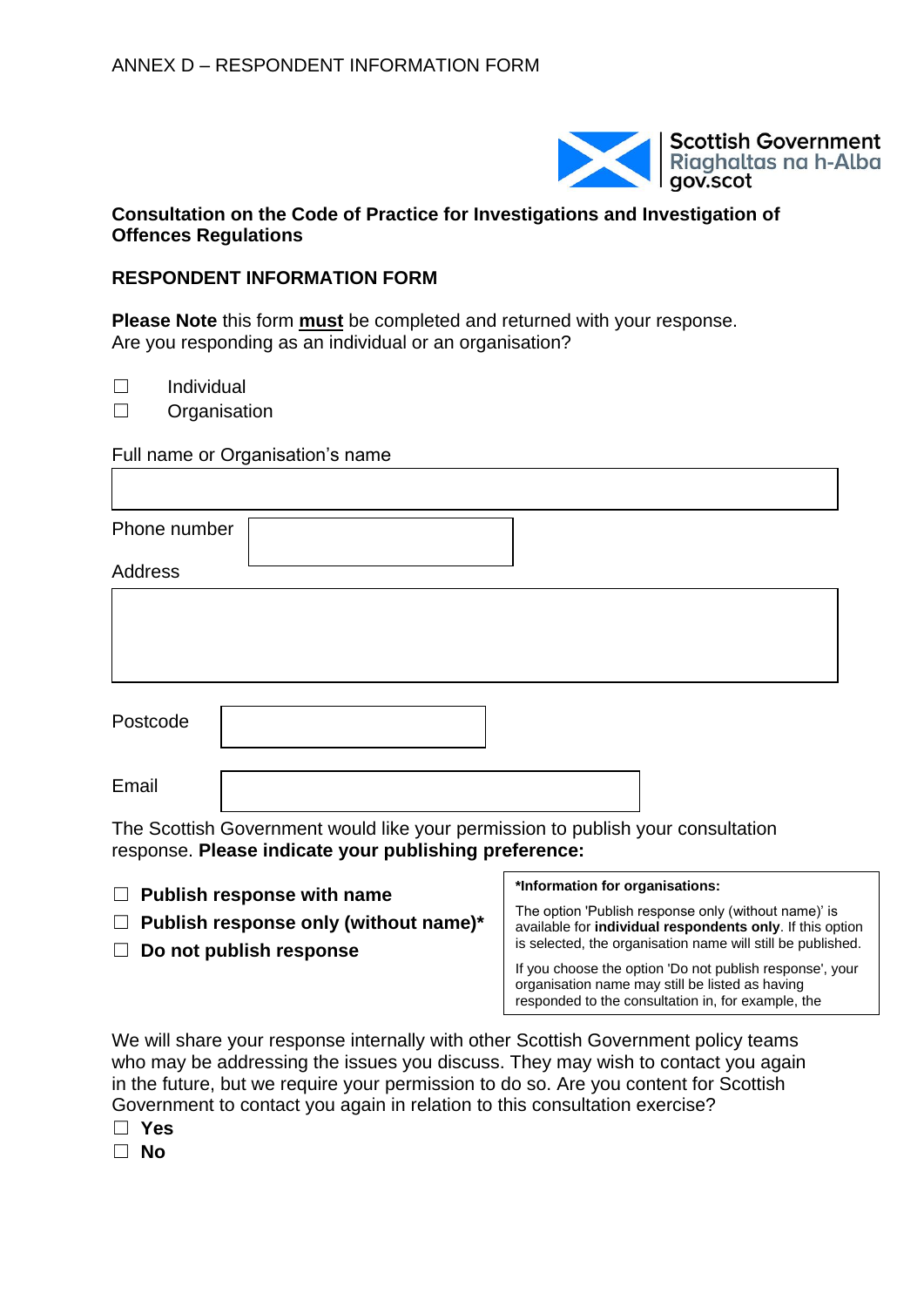## **Consultation Questions**

#### **Question 1a**

Do you agree with our approach to requesting information in [regulation 4](#page-40-0) of the Investigation of Offences regulations, as shown in Box 1 and outlined in paragraphs 26 to 30?

**Yes** ☐ **/ No** ☐

**Question 1b** If No, please explain why.

#### **Question 2a**

Do you agree with our approach to obtaining electronic information under [regulation 5](#page-41-0) shown in Box 2 and outlined in paragraph 31?

**Yes** ☐ **/ No** ☐

**Question 2b** If No, please explain why.

#### **Question 3a**

Do you agree with our approach to entry and search of premises for the purposes of a fraud investigation under [regulation 6,](#page-42-0) shown in Box 3 and outlined in paragraphs 32 to 34?

**Yes** ☐ **/ No** ☐

**Question 3b** If No, please explain why.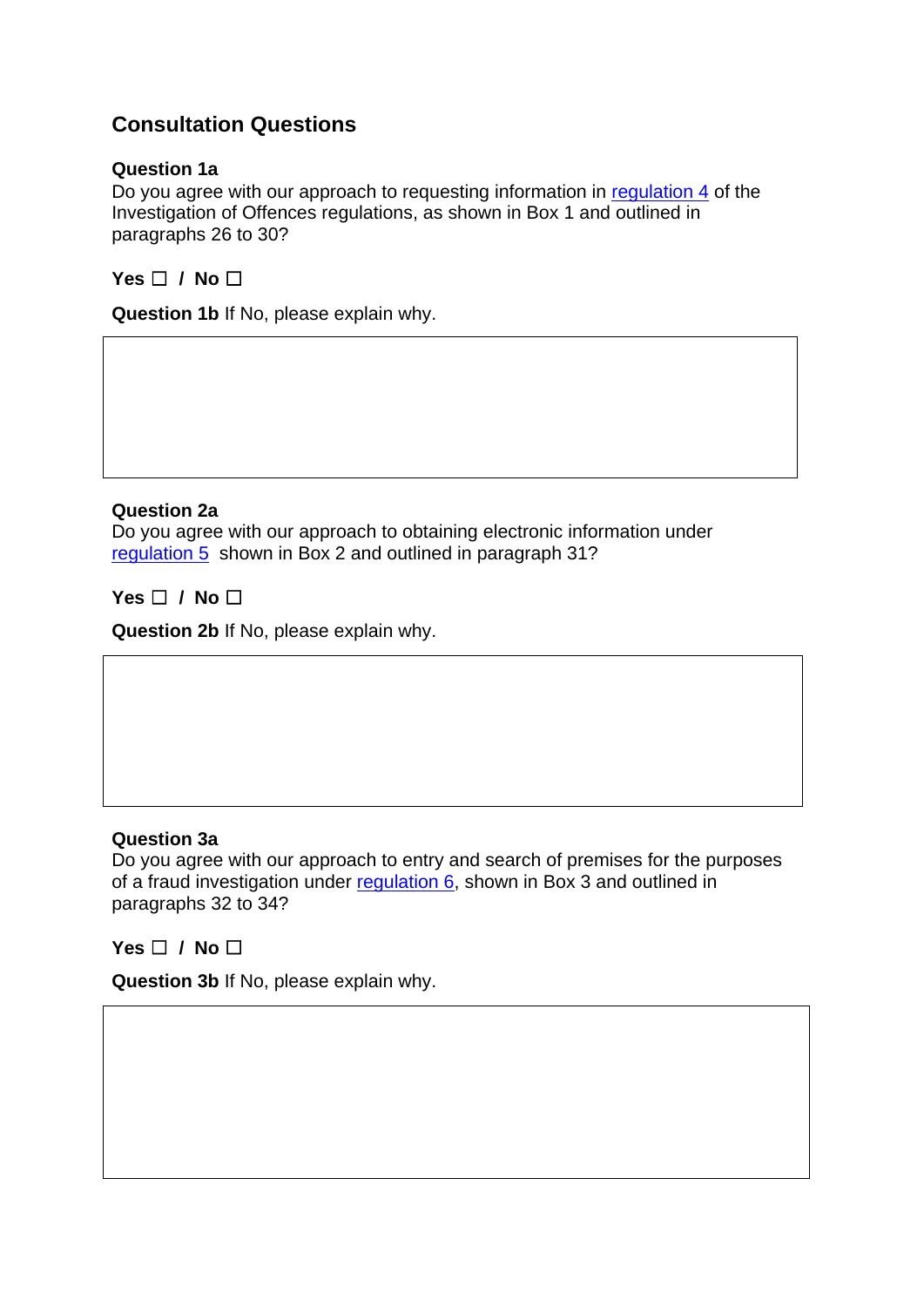#### **Question 4a**

Do you agree with our proposal for new offences relating to delay or obstruction of an investigation, as outlined in paragraphs 35 to 36 and in [regulation 7](#page-43-0) shown in Box 4?

**Yes** ☐ **/ No** ☐

**Question 4b** If No, please explain why.

#### **Question 5**

Do you have any other comments about [Chapter 1](#page-24-0) of the Code of Practice for Investigations?

#### **Question 6a**

Do you agree with our approach to authorising a person to use the information gathering powers set out in the Investigation of Offences regulations, as shown in [regulation 3](#page-40-1) in Box 5 and outlined in paragraph 38?

#### **Yes** ☐ **/ No** ☐

**Question 6b** If No, please explain why?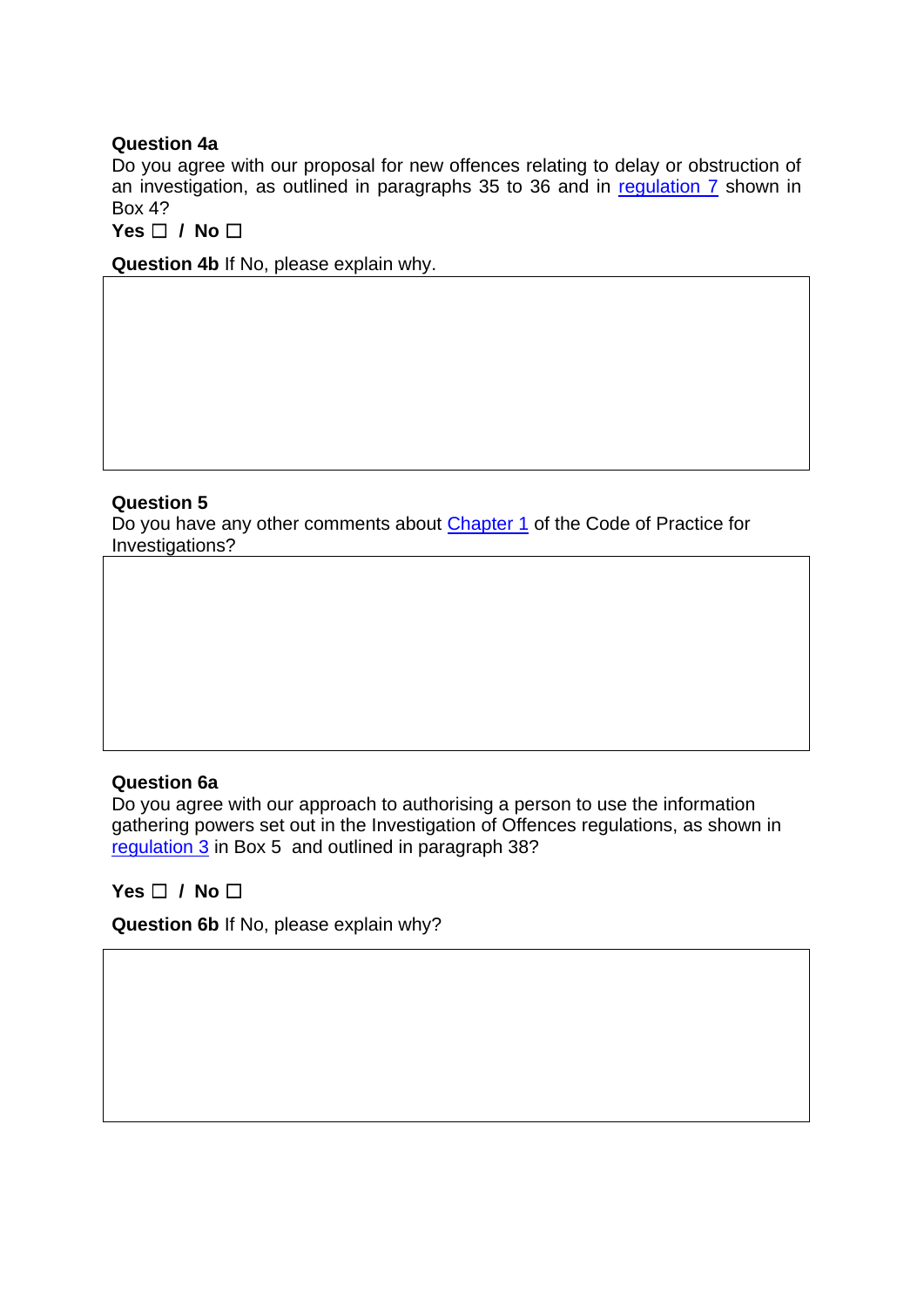#### **Question 7a**

Do you think the restrictions placed on authorised officers are correct as shown in [regulation 3](#page-40-1) in Box 5 and outlined in paragraphs 39 and 40?

### **Yes** ☐ **/ No** ☐

**Question 7b.** If No, what other restrictions do you feel are required?

#### **Question 8**

Do you have any other comments about the contents of [Chapter 2](#page-30-0) of the Code of Practice for Investigations?

#### **Question 9a**

Does [Chapter 3](#page-32-0) of the Code of Practice provide sufficient detail to explain how a person will be treated with fairness, dignity and respect during a fraud investigation?

**Yes** ☐ **/ No** ☐

**Question 9b.** If No, please explain what else you think could be added to ensure this.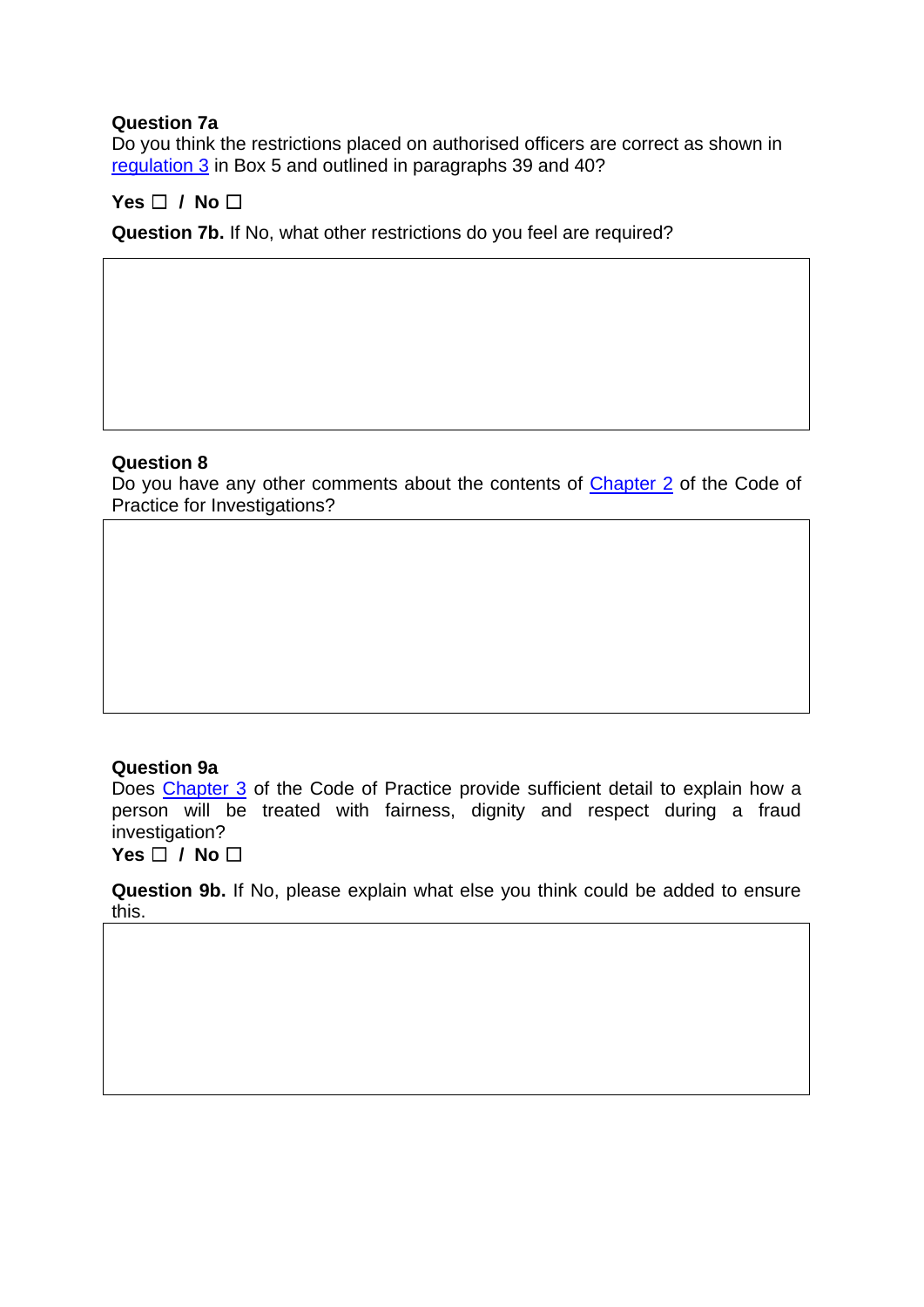#### **Question 10**

Do you have any other comments about the contents of [Chapter 3](#page-32-0) of the Code of Practice for Investigations?

### **Question 11a.**

Does [Chapter 4](#page-35-0) of the Code of Practice clearly set out how the potential outcome of an investigation will be explained to an individual?

**Yes** ☐ **/ No** ☐

**Q11b.** If No, what else should this chapter explain?

#### **Question 12a**

Do you believe that our approach set out in **Chapter 4** of the Code of Practice will help to ensure a person is treated fairly, with dignity and respect?

**Yes** ☐ **/ No** ☐

**Question 12b** If No, please indicate what else you think we might do to ensure this.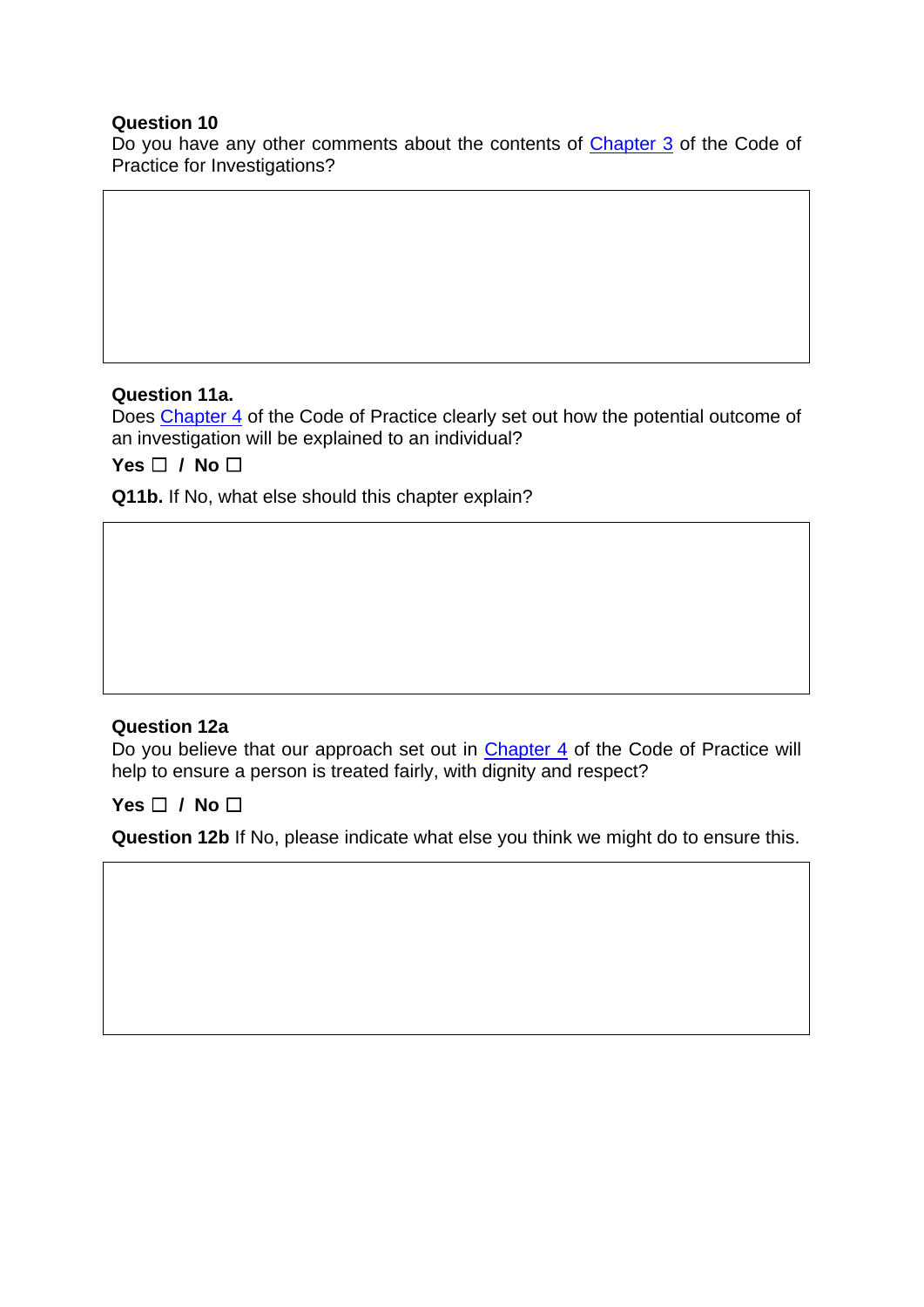#### **Question 13a.**

Do you agree with our approach to complaints in [Chapter 5](#page-37-0) of the Code of Practice for Investigations?

### **Yes** ☐ **/ No** ☐

**Question 13b.** If No, please tell us what else you would like to see included.

#### **Question 14a.**

Do you believe we have identified the correct legislation and Codes of Practice that will be relevant to fraud investigations for devolved benefits?

### **Yes** ☐ **/ No** ☐

#### **Question 14b. If No, what else do you think should have been included?**

#### **Question 15a.**

Is the content of the Codes of Practice for Investigations right?

**Yes** ☐ **/ No** ☐

**Question 15b**. If No, what else do you think should have been included?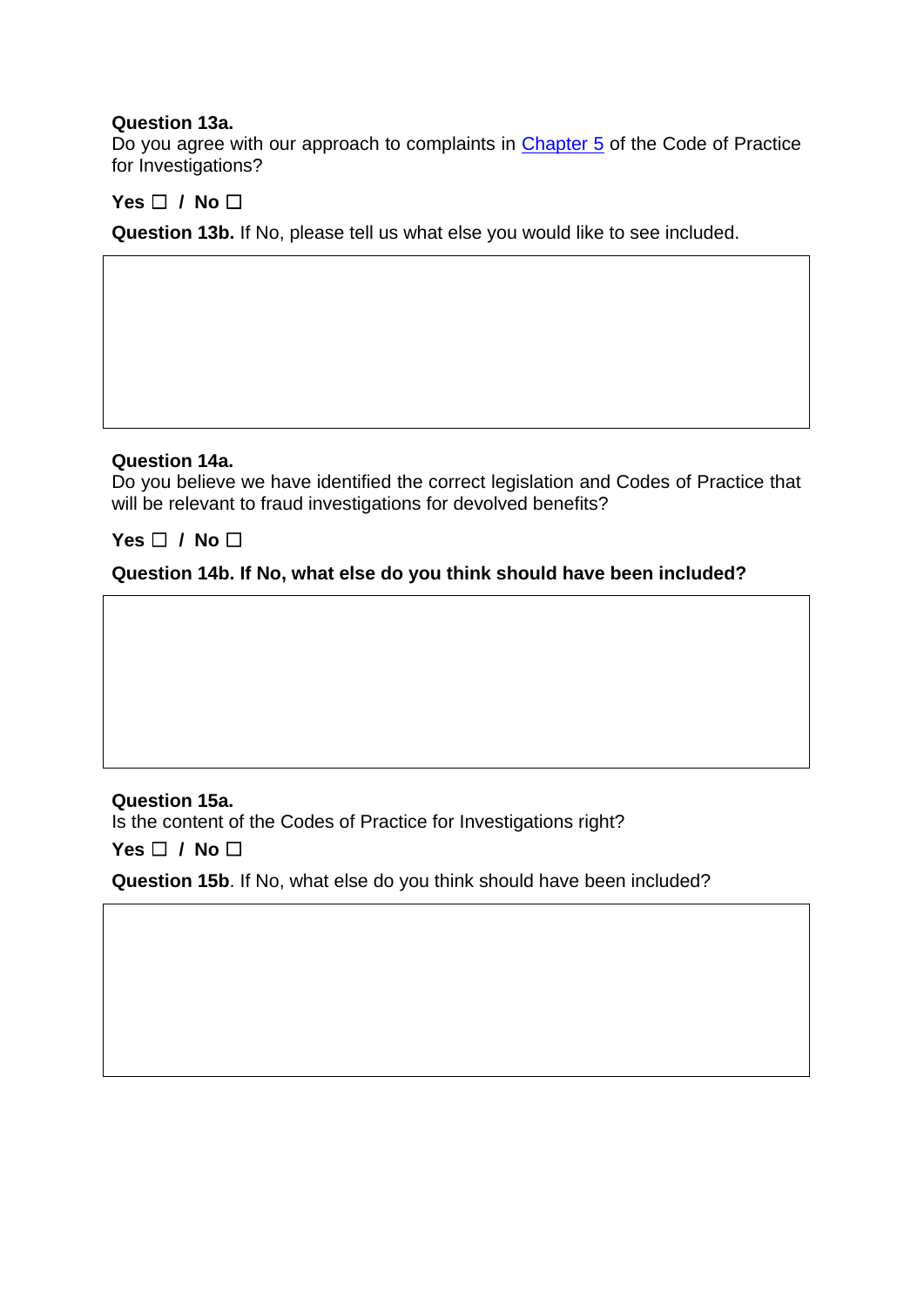## **General Questions**

#### **Question 16.**

Is there anything else you would like to tell us about the Code of Practice for Investigations?

#### **Question 17.**

Is there anything else you would like to tell us about the Investigation of Offences regulations?

## **REGULATIONS - BUSINESS AND REGULATORY IMPACT ASSESSMENT**

#### **Question 18a.**

Have we identified all of the business related impacts?

**Yes** ☐ **/ No** ☐

**Question 18b.** If No, what other impacts do you think should have been included?

### **REGULATIONS - EQUALITY IMPACT ASSESSMENT**

#### **Question 19a.**

Are you aware of any equality issues we have not identified in terms of introduction of the Investigation of Offences regulations?

### **Yes** ☐ **/ No** ☐

**Question 19b.** If yes, what other impacts do you think should have been included?